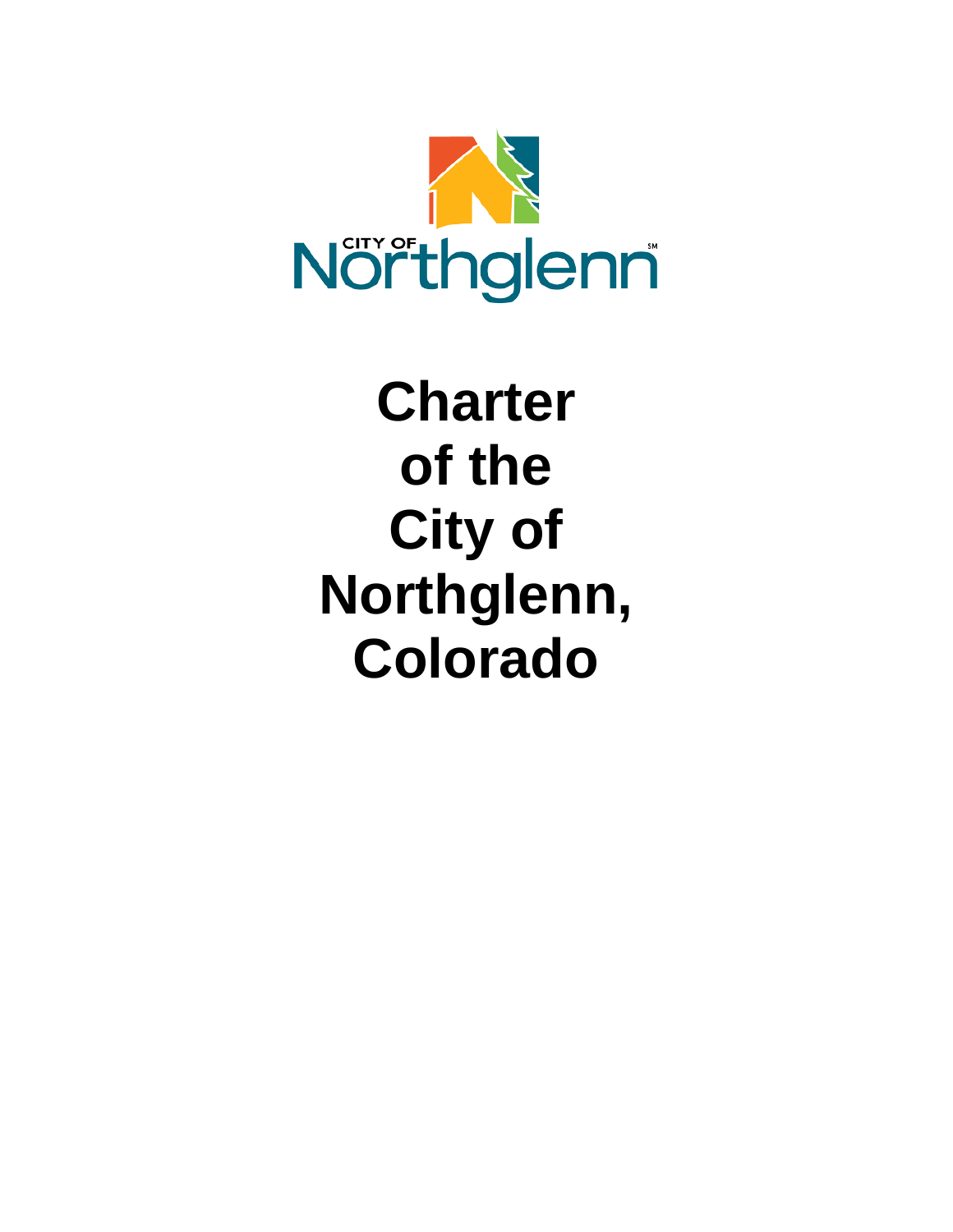## THE CITY OF NORTHGLENN

## INCORPORATED – APRIL 19, 1969

#### CITY CHARTER

# ADOPTED - April 29, 1975

# **AMENDMENTS**

| Amended at § 10.3         | -              | November 1981 |
|---------------------------|----------------|---------------|
| Amended at § 9.1          |                | October 1982  |
| Amended at § 3.4          | -              | August 1984   |
| Amended at § 2.6          |                | November 1985 |
| Amended at § 14.3         |                | November 1985 |
| Amended at § 3.8          |                | November 1999 |
| Amended at §7.3           |                | November 2001 |
| Repealed $§$ 2.5          |                | November 2001 |
| Repealed § 2.6            |                | November 2001 |
| Repealed § 8.9            |                | November 2001 |
| Repealed § 9.1            | $\overline{a}$ | November 2001 |
| <b>Repealed Article X</b> |                | November 2001 |
| Amended at § 6.1          |                | November 2003 |
| Amended at § 6.11         | $\overline{a}$ | November 2003 |
| Amended at § 6.12         | -              | November 2003 |
| Amended at § 2.3          |                | November 2004 |
| Amended at § 2.7          |                | November 2005 |
| Amended at § 8.6          |                | November 2005 |
| Amended at § 8.17         | -              | November 2005 |
| Amended at § 3.4          |                | November 2008 |
| Amended at § 4.1          |                | November 2008 |
| Amended at § 6.1          | $\overline{a}$ | November 2008 |
| Amended at § 6.4          |                | November 2008 |
| Amended at § 3.4          |                | November 2009 |
| Amended at § 3.5          |                | November 2009 |
| Amended at § 4.2          |                | November 2009 |
| Amended at § 6.11         |                | November 2009 |
| Amended at § 11.5         |                | November 2009 |
| Amended at § 11.7         |                | November 2009 |
| Amended at § 5.3          |                | November 2017 |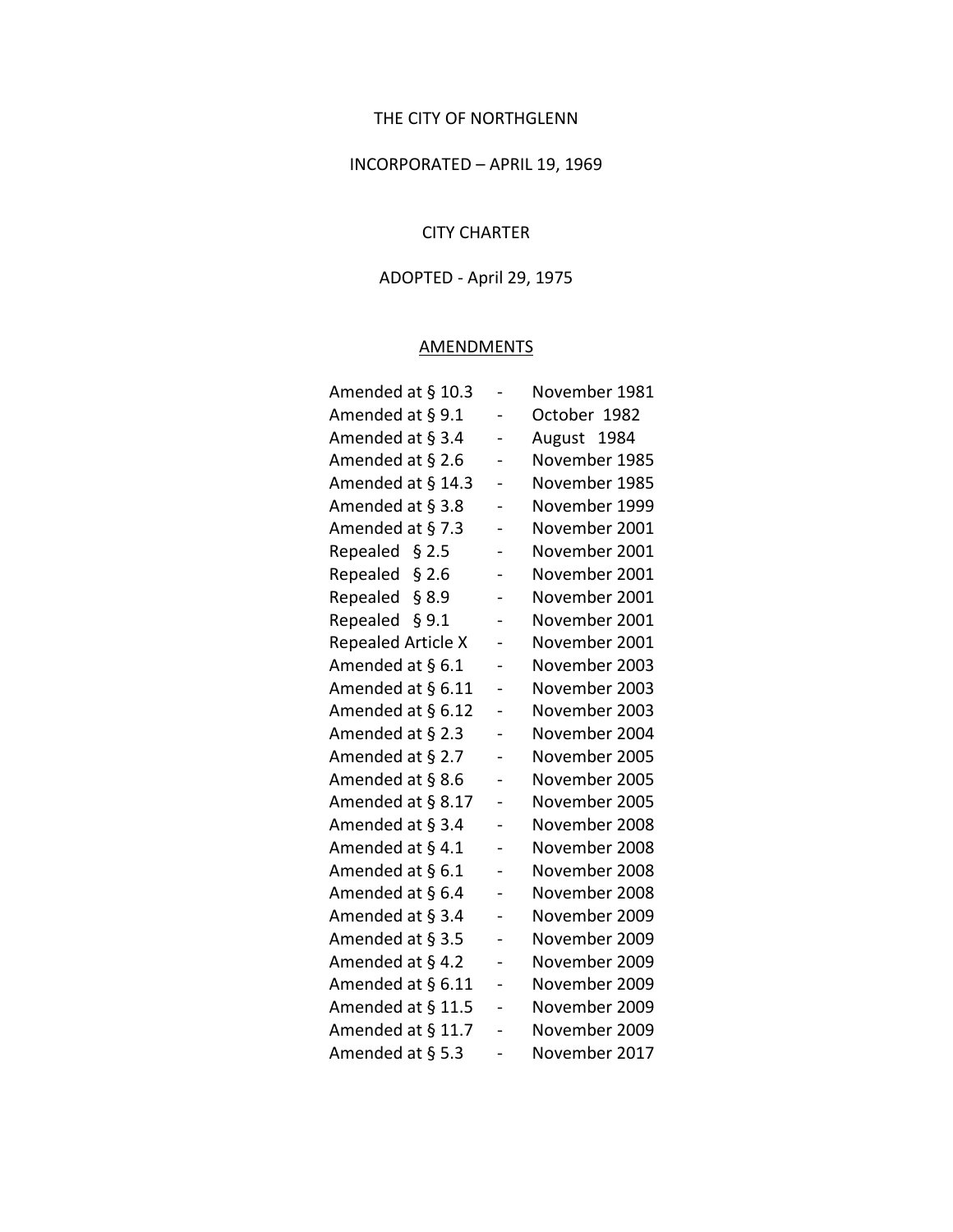| PREAMBLE                                      | $\mathbf{1}$   | 4.14 – Disposition of Ordinances              | 10 |
|-----------------------------------------------|----------------|-----------------------------------------------|----|
|                                               |                | 4.15 - Public Records                         | 10 |
| <b>ARTICLE I-GENERAL PROVISIONS</b>           |                |                                               |    |
| 1.1 - Name and Boundaries                     | $\overline{2}$ | ARTICLE V - INITIATIVE AND REFERENDUM         |    |
| 1.2 - Municipal Powers                        | $\overline{2}$ | 5.1 - General Authority                       | 11 |
| 1.3 - Rights and Liabilities                  | $\overline{2}$ | 5.2 - Commencement of Proceedings             |    |
| 1.4 - Form of Government                      | $\overline{2}$ | Petitioners' Committee; Affidavit             | 11 |
|                                               |                | $5.3 - Petitions$                             | 11 |
| <b>ARTICLE II - ELECTIONS</b>                 |                | 5.4 - Procedure after Filing                  | 12 |
| 2.1 - Colorado Municipal Election Laws        |                | 5.5 - Referendum Petitions: Suspension of     |    |
| Adopted                                       | 3              | <b>Effect of Ordinance</b>                    | 12 |
| 2.2 - Non-Partisan Elections                  | 3              | 5.6 - Action on Petitions                     | 13 |
| 2.3 - Municipal Elections                     | 3              | 5.7 - Submission by City Council              | 13 |
| 2.4 - Election Districts                      | 3              | 5.8 - Results of Election                     | 13 |
| 2.5 - Election Commission                     |                |                                               |    |
| (Repealed Nov. 2001)                          | 3              | ARTICLE VI - CITY ADMINISTRATION              |    |
| 2.6 - Disclosure (Repealed Nov. 2001)         | 3              | 6.1 - City Manager-Qualifications and         |    |
| $2.7 - Recall$                                | 3              | Appointment                                   | 15 |
|                                               |                | 6.2 - City Manager-Special Powers and         |    |
| ARTICLE III - THE CITY COUNCIL                |                | <b>Duties</b>                                 | 15 |
| 3.1 - The City Council                        | 5              | 6.3 – City Attorney–Qualifications and Duties | 16 |
| 3.2 - The Mayor                               | 5              | $6.4$ – City Clerk                            | 16 |
| 3.3 - Mayor Pro Tem                           | 5              | 6.5 - Departments Created                     | 16 |
| 3.4 - Terms of Office                         | 5              | 6.6 – Department of Finance                   | 16 |
| $3.5 -$ Qualifications                        | 5              | 6.7 - Department of Public Works              | 17 |
| 3.6 - City Employees                          | 6              | 6.8 - Community Development Department        | 17 |
| 3.7 - City Council Honorarium                 | 6              | 6.9 - Department of Parks and Recreation      | 17 |
| 3.8 - Vacancies                               | 6              | 6.10 - Police Department                      | 18 |
| 3.9 - Oath of Office                          | 6              | 6.11 - Municipal Court                        | 18 |
| 3.10 - Powers expressly withheld from Council | 6              | $6.12$ – Insurance                            | 19 |
| <b>ARTICLE IV - COUNCIL PROCEDURE</b>         |                | ARTICLE VII - PURCHASES-CONTRACTS-LEASES      |    |
| 4.1 - Regular Meetings                        | 7              | 7.1 - Purchase and Sale of Property           | 20 |
| 4.2 - Special Meetings                        | 7              | 7.2 - Emergency Purchases                     | 20 |
| 4.3 - Business at Special Meetings            | 7              | $7.3$ – Contracts                             | 21 |
| 4.4 - Quorum-Adjournment of Meeting           | 7              | 7.4 – Sale or Lease of Property               | 21 |
| 4.5 - Meetings to be Public                   | 7              |                                               |    |
| 4.6 - Council Acts                            | 8              | <b>ARTICLE VIII - CITY FINANCES</b>           |    |
| $4.7 - Voting$                                | 8              | 8.1 - Fiscal Year                             | 23 |
| 4.8 - Action by Ordinance Required            | 8              | 8.2 - Submission of Budget and Budget Message | 23 |
| 4.9 - Forms of Ordinance                      | 8              | 8.3 - Budget Message                          | 23 |
| 4.10 - Procedure                              | 9              | 8.4 - Budget Content                          | 23 |
| 4.11 - Emergency Ordinances                   | 9              | 8.5 - Capital Projects Program                | 24 |
| 4.12 - Codification                           | 10             | 8.6 - Budget Hearing                          | 24 |
| $4.13 - Codes$                                | 10             | 8.7 - Council Amendments                      | 24 |
|                                               |                |                                               |    |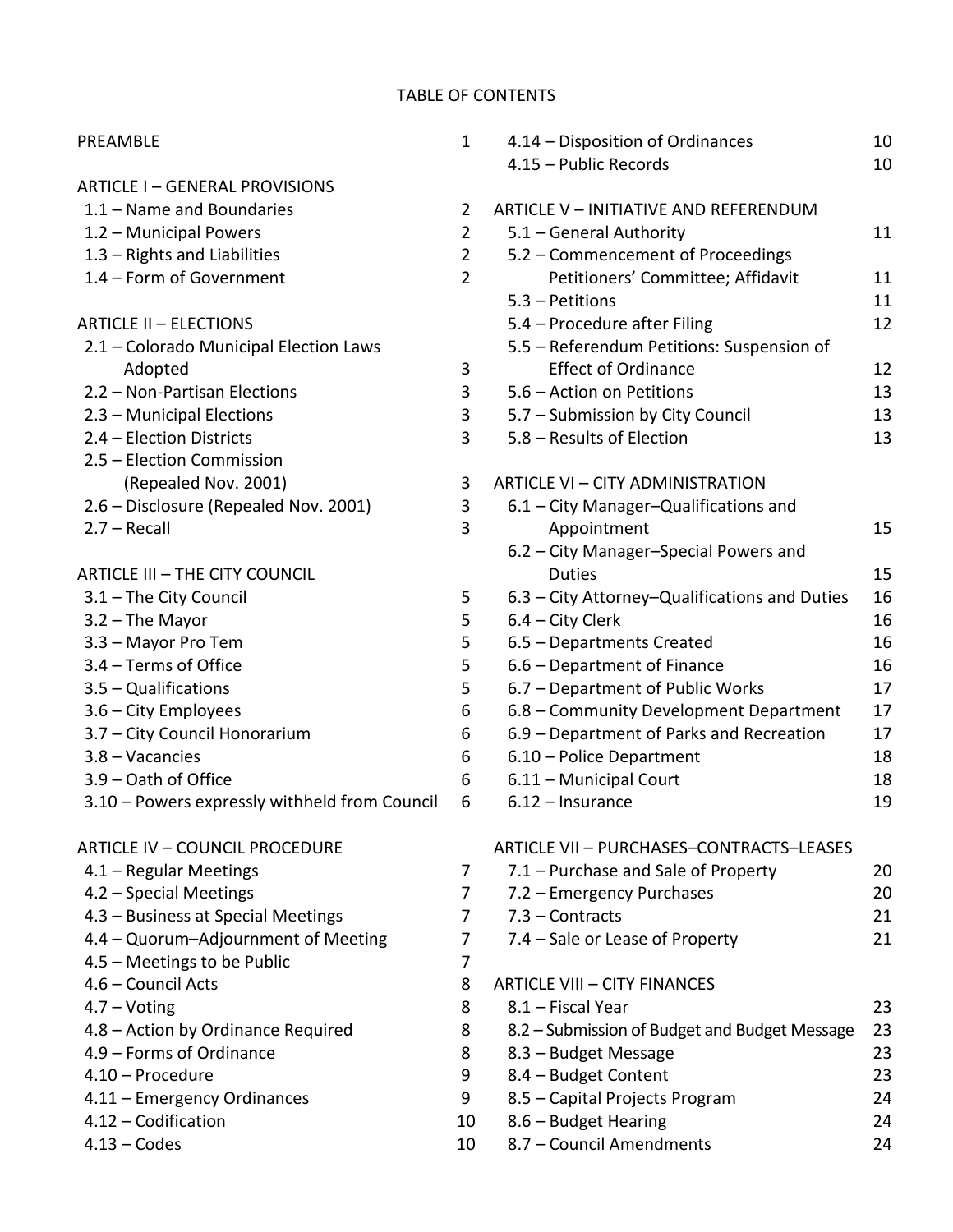| 8.8 – Council Adoption                       | 24 |
|----------------------------------------------|----|
| 8.9 – Property Tax Levy (Repealed Nov. 2001) | 25 |
| $8.10$ – Contingencies                       | 25 |
| 8.11 – Public Records                        | 25 |
| 8.12 - Amendments After Adoption             | 25 |
| 8.13 – Administration of Budget              | 26 |
| 8.14 - Independent Audit                     | 26 |
| 8.15 – Investments                           | 26 |
| $8.16 - Deposits$                            | 26 |
| 8.17 - Water & Sewer Utility Fund            | 27 |
|                                              |    |
| ARTICLE IX - TAXATION                        |    |

| 9.1 - Authority to Levy Taxes with Limitation |    |
|-----------------------------------------------|----|
| on Power (Repealed Nov. 2001)                 | 28 |
| 9.2 – Collection of Taxes                     | 28 |
| 9.3 – Authority to Acquire Property           | 28 |
| $9.4 - Assessments$                           | 28 |
| $9.5 -$ Existing Taxes                        | 28 |
|                                               |    |
| ATC1C1<br>MUINICIDAL DODDOMINIC               |    |

| ARTICLE X – MUNICIPAL BORROWING |  |
|---------------------------------|--|
| $(Repeated - Nov. 2001)$        |  |

#### ARTICLE XI – UTILITIES AND FRANCHISES

| 11.1 – City Powers, Functions and Authority   | 30 |
|-----------------------------------------------|----|
| 11.2 - Use of Public Places by Utilities      | 31 |
| 11.3 - Utility Rates                          | 31 |
| 11.4 - Present Franchises                     | 31 |
| 11.5 – Grant of Public Utility Franchises     | 31 |
| 11.6 – Compensation for Franchises            | 32 |
| 11.7 - Conditions of Franchises               | 32 |
| 11.8 - Matters in Charter Not to Impair Right |    |
| of City Council to Insert Other Matters       |    |
| in Franchise                                  | 32 |
| 11.9 – Assignment and Leasing of Franchises   | 32 |
| 11.10 - Railroad Facilities                   | 33 |
| 11.11 - Revocable Permits                     | 33 |
| 11.12 – Franchise Records                     | 33 |
| <b>ARTICLE XII - BOARDS AND COMMISSIONS</b>   |    |
| 12.1 – General Provisions                     | 34 |
| ARTICLE XIII – CITIZENS' AFFAIRS BOARD        |    |
| $13.1 - Establishment$                        | 36 |
| $12.7 - Int$                                  | つに |

| 36 |
|----|
| 36 |
| 36 |
| 36 |
|    |

| 13.6 - Residence in City         | 36 |
|----------------------------------|----|
| 13.7 - Contractors and Employees | 37 |
| $13.8 -$ Compensation            | 37 |
| $13.9 - Meetings$                | 37 |
| 13.10 - Officers-Rules           | 37 |
| $13.11 -$ Function               | 37 |
| 13.12 - Procedure                | 37 |
| 13.13 – Reports and Findings     | 37 |
| 13.14 - Miscellaneous            | 37 |
|                                  |    |

#### ARTICLE XIV - MISCELLANEOUS LEGAL PROVISIONS

| 14.1 - Eminent Domain                     | 38 |
|-------------------------------------------|----|
| 14.2 – Reservation of Power               | 38 |
| $14.3$ – Liability of City                | 38 |
| 14.4 - Bequests, Gifts, and Donations     | 38 |
| 14.5 - Severability of Charter Provisions | 38 |
| 14.6 - Charter Amendments                 | 38 |
| 14.7 - Interpretations                    | 38 |
| $14.8 -$ Definitions                      | 39 |
|                                           |    |

#### ARTICLE XV – TRANSITION PERIOD

|    | 15.1 - Effective Date                        | 40 |
|----|----------------------------------------------|----|
| 30 | 15.2 – Prior City Legislation                | 40 |
| 31 | 15.3 - Present Elected Officials to Continue |    |
| 31 | in Office                                    | 40 |
| 31 | 15.4 – Continuation of Present Boards and    |    |
| 31 | Commissions                                  | 40 |
| 32 | 15.5 – Continuation of Appointed Officers    |    |
| 32 | and Employees                                | 40 |
|    | 15.6 - Saving Clause                         | 40 |
| 32 | <b>CERTIFICATE OF FINAL ADOPTION</b>         |    |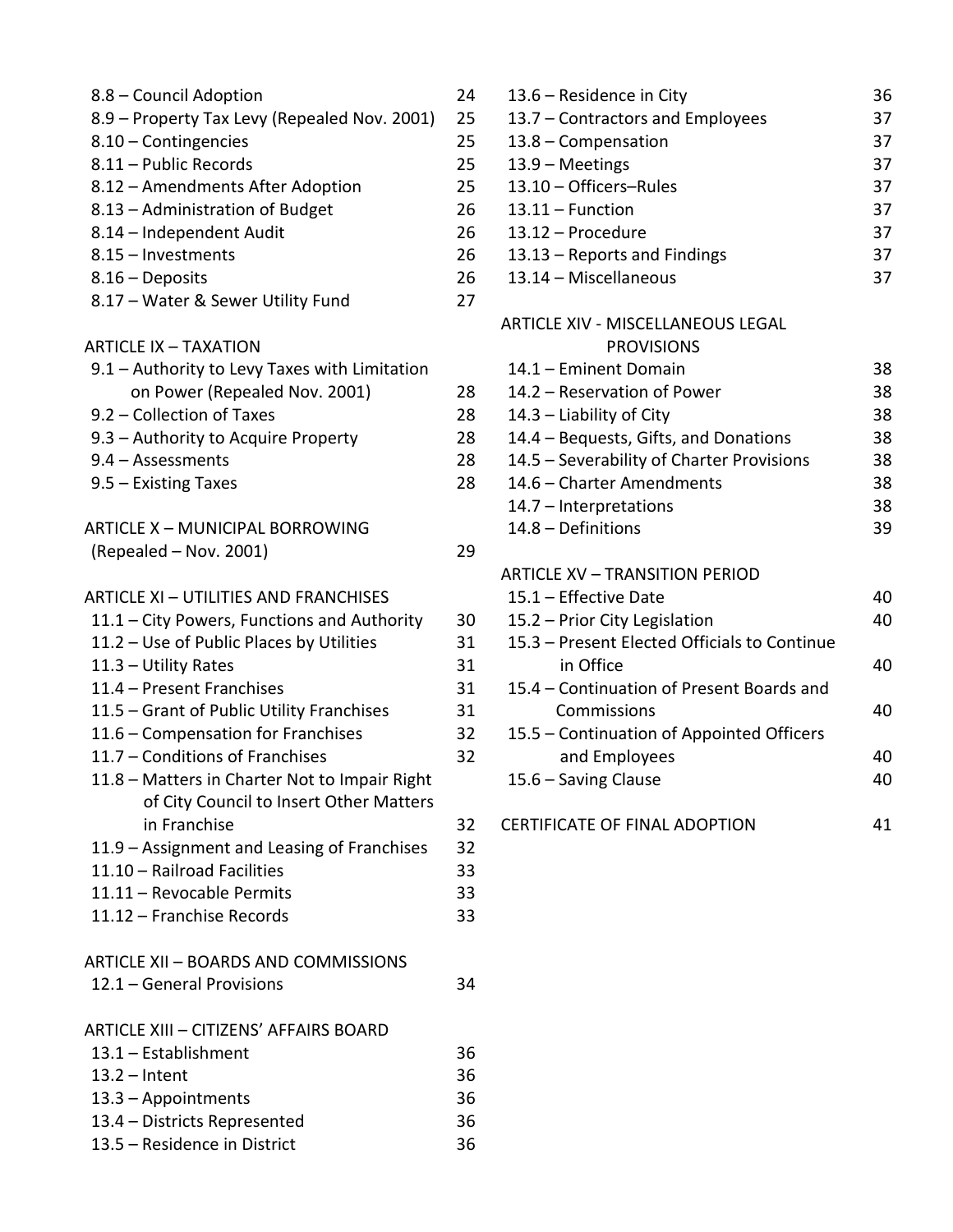# P R E A M B L E

WE, the People of the

## CITY OF NORTHGLENN

IN ORDER to promote responsive and responsible self-government, to encourage active participation of all citizens, to reaffirm our faith in the soundness of representative government, to provide harmony, safety and goodwill for all persons living, working or visiting within, to cultivate and preserve our natural resources, environment and aesthetic qualities of life to fulfill the necessary and required services based upon principles of prudent fiscal policies, and to recognize the intrinsic soundness of commerce, industry and the free enterprise system as being fundamental and necessary to this community and its future;

DO ORDAIN and establish this Charter under the authority granted to us by the Constitution of the State of Colorado, for the municipal government of

# THE CITY OF NORTHGLENN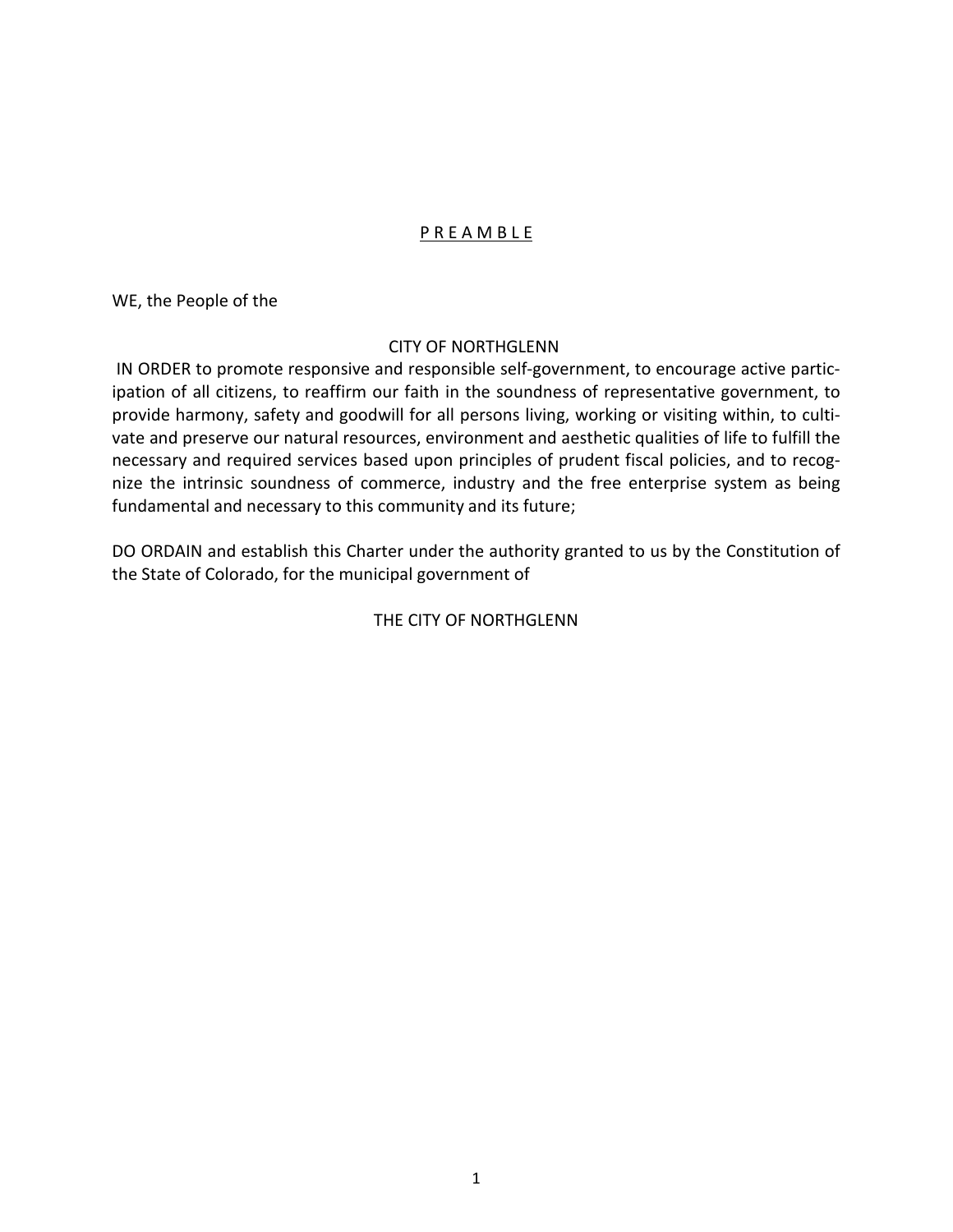## CITY OF NORTHGLENN - HOME RULE CHARTER

#### ARTICLE I

#### GENERAL PROVISIONS

#### Section 1.1 – Name and Boundaries:

The Municipal Corporation heretofore existing in Adams County, State of Colorado, and known as the City of Northglenn, shall remain and continue as a body politic and corporate under this Charter with the same name and boundaries until changed in a manner authorized by law.

#### Section 1.2 – Municipal Powers:

The City shall have all the powers of local self-government and home rule and all power possible under the Constitution and the laws of the State of Colorado. The City shall and may exercise all municipal powers, functions, rights and privileges of every nature whatsoever. The enumeration of particular powers in this Charter shall not be deemed to be exclusive of others.

#### Section 1.3 – Rights and Liabilities:

By the name of the City of Northglenn, the municipal corporation shall have perpetual succession; shall own, possess and hold all property, real and personal, heretofore owned, possessed and held by said City of Northglenn shall assume and manage and dispose of all trust in any way connected therewith; shall succeed to all the rights and liabilities and shall acquire all benefits and shall assume and pay all bonds, obligations, and indebtedness of said City of Northglenn; by the name of the City of Northglenn, may sue and defend, plead and be impleaded, in all courts and places, and in all matters and proceedings; may have and use a common seal and alter same at pleasure.

## Section 1.4 – Form of Government:

The municipal government provided by this Charter shall be known as Council-Manager Government. Pursuant to the Charter provisions and subject only to limitations imposed by the State Constitution and by this Charter, all powers shall be vested in an elective Council, which shall enact local legislation, adopt budgets, determine policies and appoint the City Manager who shall execute the laws and administer the city government. All powers of the City shall be exercised in the manner prescribed by this Charter, or if the manner be not so prescribed, then in such manner as may be prescribed by ordinance.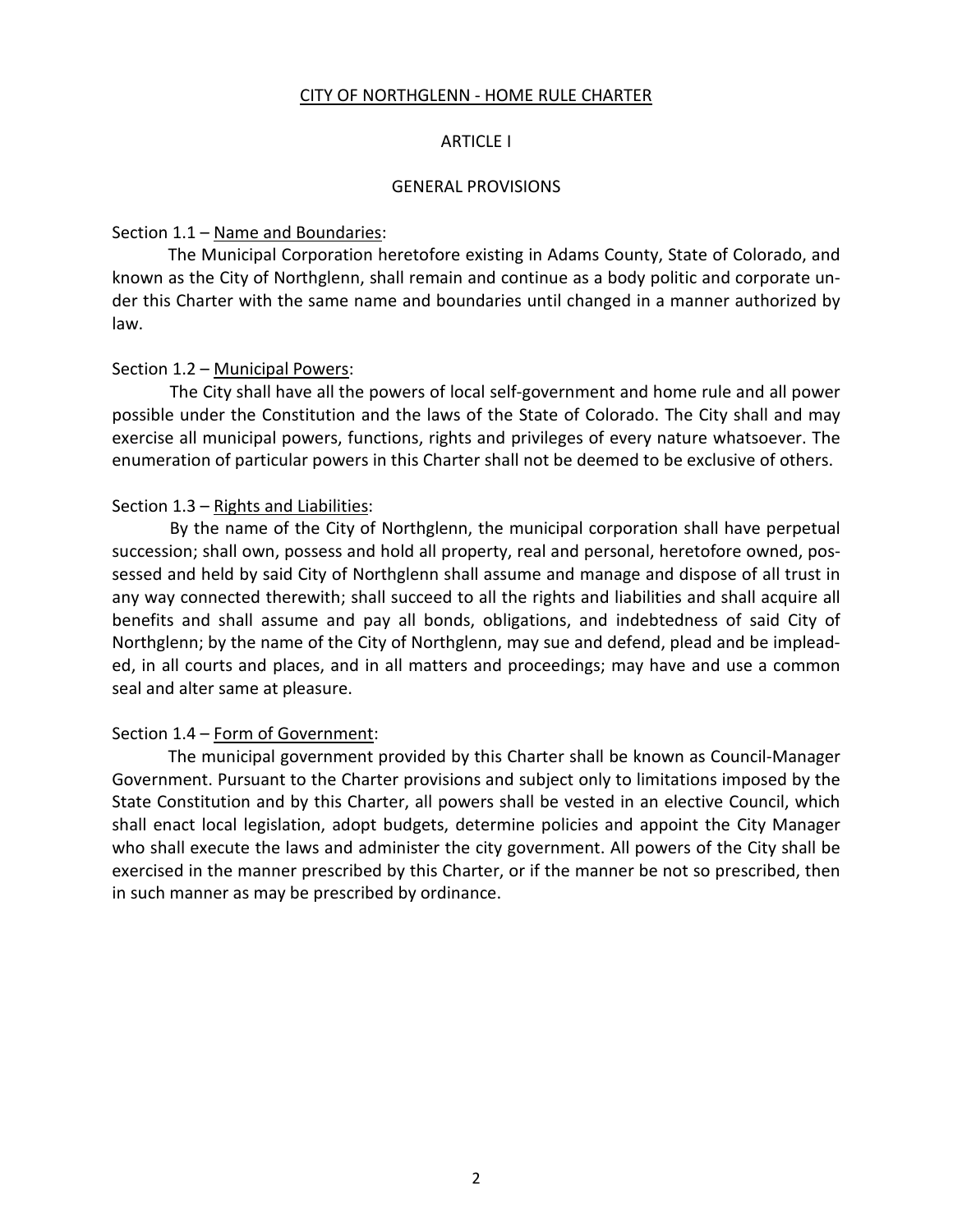## ARTICLE II

#### **ELECTIONS**

#### Section 2.1 – Colorado Municipal Election Laws Adopted:

City elections shall be governed by the Colorado Municipal Election Laws as now existing or hereafter amended or modified, except as otherwise provided by this Charter, or by ordinance hereafter enacted.

#### Section 2.2 – Non-Partisan Elections:

All special and general elections shall be non-partisan. No candidate for any municipal office shall run under any party label.

#### Section 2.3 – Municipal Elections:

A general municipal election shall be held on the first Tuesday in November of every odd-numbered year. Any special municipal election may be called by resolution or ordinance of the City Council at least 45 days in advance of such election. The resolution or ordinance calling a special municipal election shall set forth the purpose or purposes of such election. Polling places for all municipal elections shall be open from 7:00 a.m. to 7:00 p.m. on Election Day.

## Section 2.4 – Election Districts:

The City is hereby divided into four districts whose boundaries shall be the same as presently established. Changes in the boundaries of districts may be made by ordinance adopted by the City Council which changes shall be made at least 180 days prior to any regular municipal election. Districts shall be contiguous and compact, and shall have approximately the same number of voters and shall be periodically reviewed to assure equality of representation.

Section 2.5 – Election Commission:

REPEALED – November 6, 2001

Section 2.6 – Disclosure:

REPEALED – November 6, 2001

#### Section 2.7 – Recall:

(a) Any incumbent of an elective office may be removed from office by the qualified electors of the City after he has held office for six months. The procedure hereunder to effect the recall of an elective officer shall be as follows:

(b) A petition signed by electors entitled to vote for a successor of the incumbent sought to be recalled equal in number to twenty-five per centum of the entire vote cast at the last preceding election for all candidates for the position which the incumbent sought to be recalled occupies, demanding an election of the successor to the officer named in such petition, shall be filed in the office in which the petitions for nominations to office held by the incumbent sought to be recalled are required to be filed provided, if more than one person is required by law to be elected to fill the office of which the person sought to be recalled is an incumbent,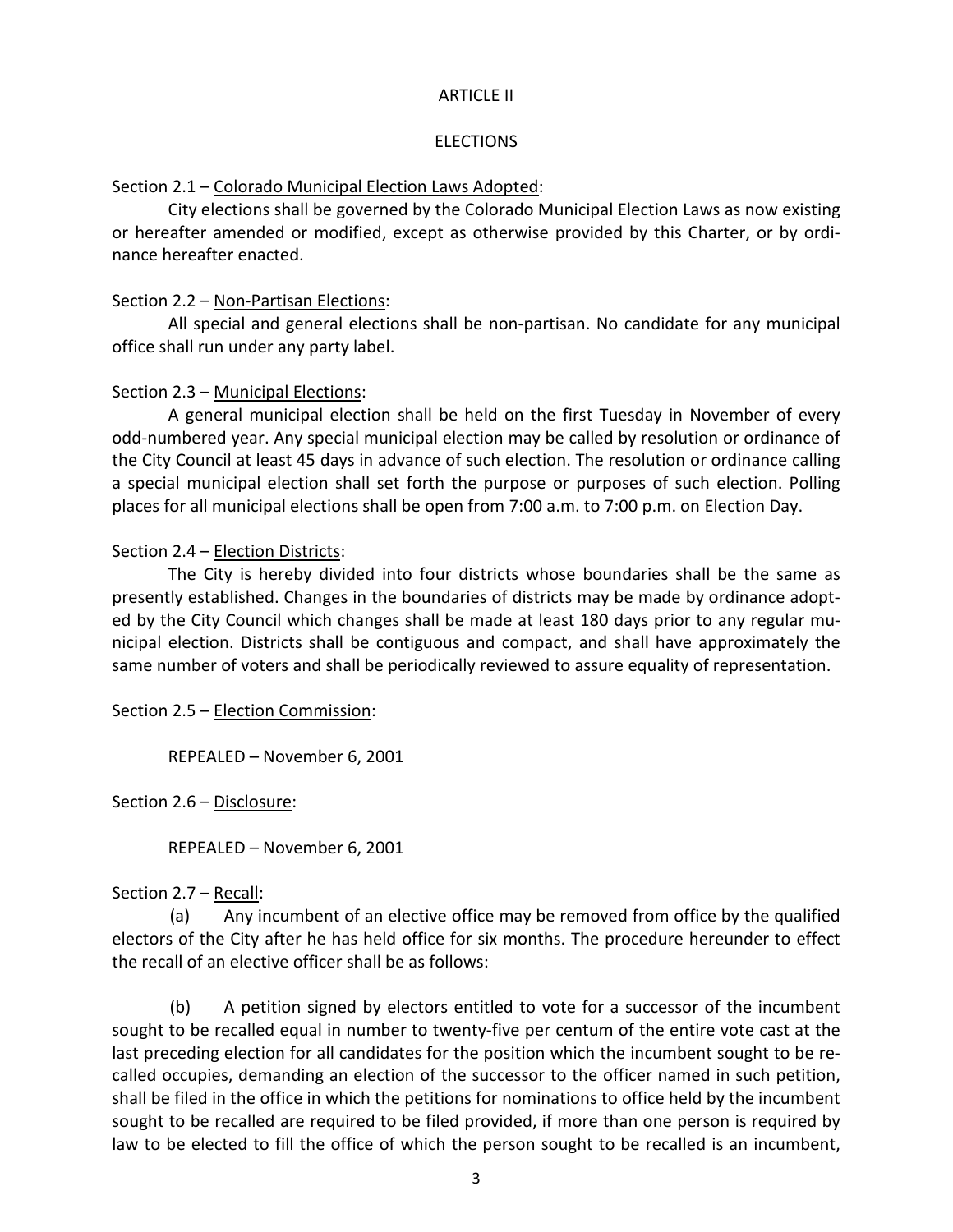then the said petition shall be signed by electors entitled to vote for a successor to the incumbent sought to be recalled equal in number to twenty-five per centum of the entire vote cast at the last preceding general election for all candidates for the office, to which the incumbent sought to be recalled was elected as one of the officers thereof, said entire vote being divided by the number of all officers elected to such office, at the last preceding general election; and such petition shall contain a general statement, in not more than two hundred words, of the ground or grounds on which such recall is sought, which statement is intended for the information of the electors, and the electors shall be the sole and exclusive judges of the legality, reasonableness and sufficiency of such ground or grounds assigned for such recall, and said ground or grounds shall not be open to review.

(c) The procedures for the recall of members of the City Council shall, except as otherwise provided in the Charter, be the procedures for the recall of municipal officials set forth in the State Statutes.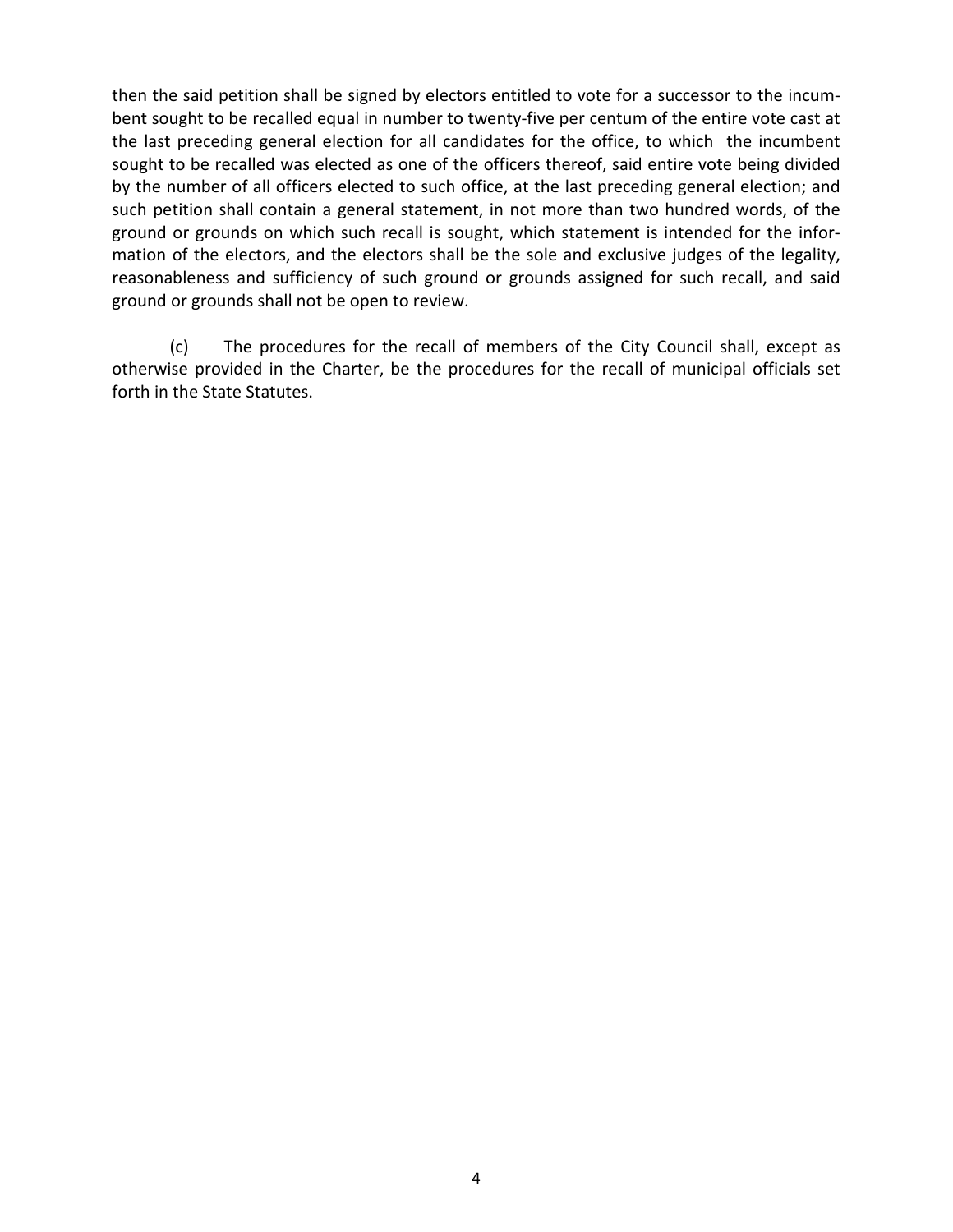## ARTICLE III

## THE CITY COUNCIL

#### Section 3.1 – The City Council:

The legislative affairs of the City shall be vested in a City Council, which shall consist of nine members, one of whom shall serve as Mayor. Two Council Members shall be elected from each of the four districts. The Mayor shall be elected, as hereinafter provided, from the City at large.

## Section 3.2 – The Mayor:

(a) The Mayoral candidate receiving the highest number of votes shall be elected Mayor.

(b) The Mayor shall preside at meetings of the City Council and shall exercise such powers and perform such other duties as are or may be conferred and imposed upon him by this Charter or the ordinances of the City. He shall have all of the powers, rights, privileges and obligations of a council member. He shall be recognized as the head of the City Government for all ceremonial and legal purposes and he shall execute and authenticate legal instruments requiring his signature as such official.

## Section 3.3 – Mayor Pro-Tem:

The mayor pro-tem shall be elected by Council from its own membership. Said election shall take place at the organizational meeting following each general municipal election. The mayor pro-tem shall serve until the next organizational meeting unless sooner removed by a majority vote of the entire Council. In the absence or disability of the mayor, the mayor protem shall perform all duties and have all powers of the mayor. In the event of a vacancy in the office of the mayor pro-tem, the Council shall choose a successor.

# Section 3.4 – Terms of Office:

Two (2) City Council members shall be elected from each of the four wards and shall serve staggered terms as set forth herein, and the Mayor shall be elected at large. The candidate for Councilperson in each ward receiving the highest number of votes shall be elected for a four (4) year term at each regular election. The Mayor shall be elected at the November election and every four (4) years thereafter, for a four (4) year term. Commencing with the November, 2011 regular election, elected officials shall assume office at the first meeting of the City Council following certification of election results.

## Section 3.5 – Qualifications:

Each Council member and the Mayor when nominated and elected shall be a qualified elector of the City, and shall have resided in the City for a minimum of one year immediately preceding such election. In addition, Council members representing each of the four wards when nominated and elected shall have resided in their respective ward a minimum of 32 days immediately preceding nomination.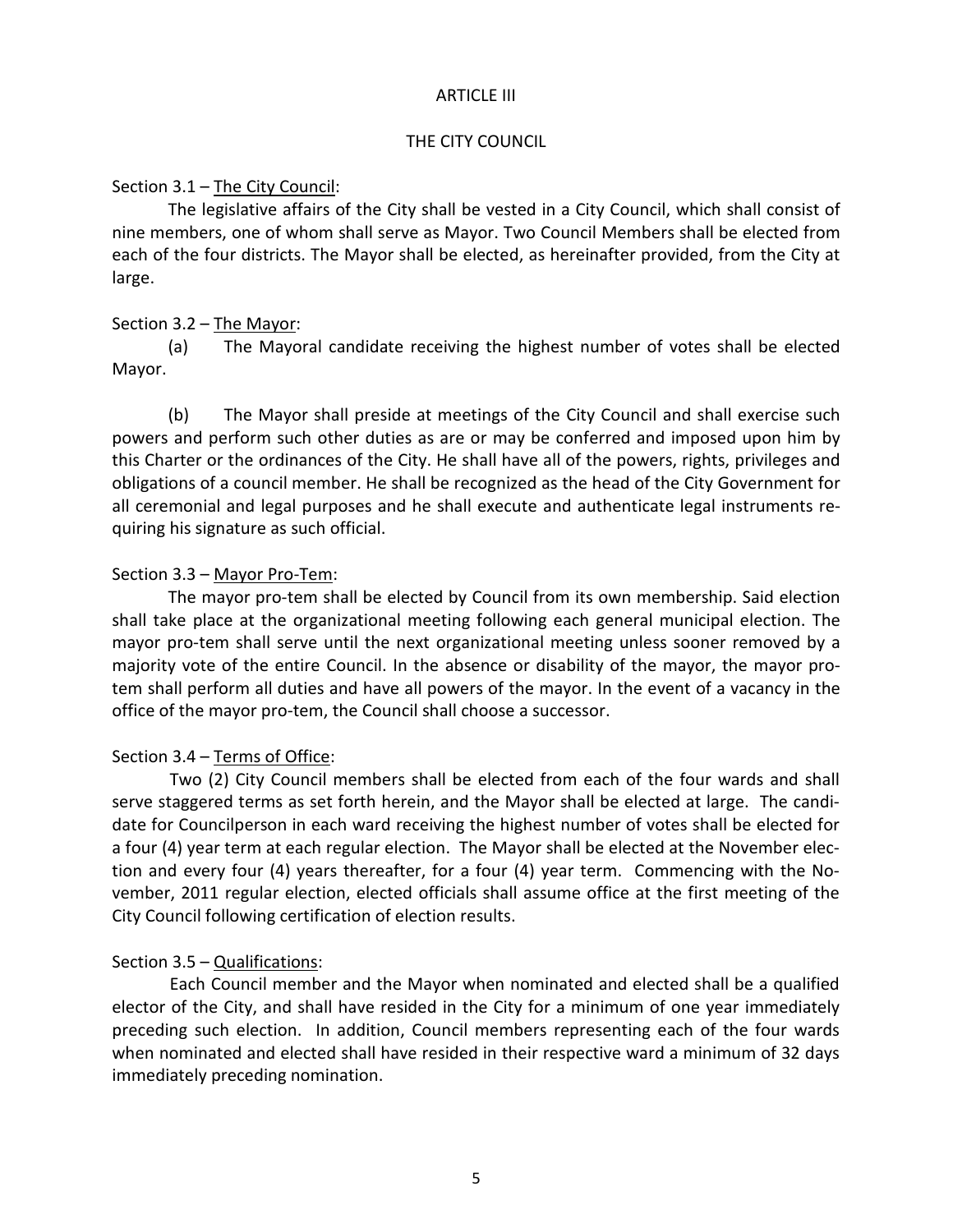#### Section 3.6 – City Employees:

No City employee shall hold an elected City post.

#### Section 3.7 – City Council Honorarium:

City Council members shall be paid an honorarium commensurate with his present salary; the Mayor shall receive an honorarium in an amount equal to City Council members, together with an additional forty percent (40%), and the mayor pro-tem shall receive an additional fifteen percent (15%); method of payment shall be prescribed by ordinance. City Council may, by ordinance, increase the honorarium in an amount not to exceed ten percent (10%) per term, provided that the honorarium of any member may not be increased or decreased during his term of office, nor shall any increase be acted upon or effective within sixty (60) days prior to any general election; authorization for increase of the honorarium in excess of ten percent (10%) must be submitted to a vote of the people at the next regular election of the City. City Council expenditures required for meetings and other expenses in the course of Council business may be paid from City funds, when appropriations for such expenses have been passed by resolution in advance and such expenditures are covered by appropriate vouchers submitted to the City Manager.

#### Section 3.8 – Vacancies:

A Councilman shall continue to hold his office until his successor is duly qualified. A City Council seat shall become vacant whenever any councilman is recalled, dies, becomes incapacitated, resigns, or ceases to be a resident of the City, or of his or her district, or is convicted of a felony. Within thirty (30) days after a vacancy occurs, the remaining councilmen shall appoint, by majority vote, a duly qualified person to fill such vacancy. He shall serve the unexpired term so vacant until the next general municipal election. If no appointment is made in the time required, City Council shall, at the next regular meeting, call a special election to be held not later than 75 days from said regular meeting to fill such vacancy provided there will not be a general municipal election within ninety (90) days.

## Section 3.9 - Oath of Office:

Before entering upon the duties of his office, every councilman shall take, subscribe before, and file with the City Clerk, an oath or affirmation that he will support the Constitution of the United States, the Constitution of the State of Colorado, this Charter, and the ordinances of the City, and will faithfully perform the duties of the office.

## Section 3.10 – Powers expressly withheld from Council:

The Council shall deal with the administrative service solely and directly through the City Manager, and neither the Council, its members, nor committees shall either dictate the appointment or direct or interfere with the work of any officer or employee under the City Manager.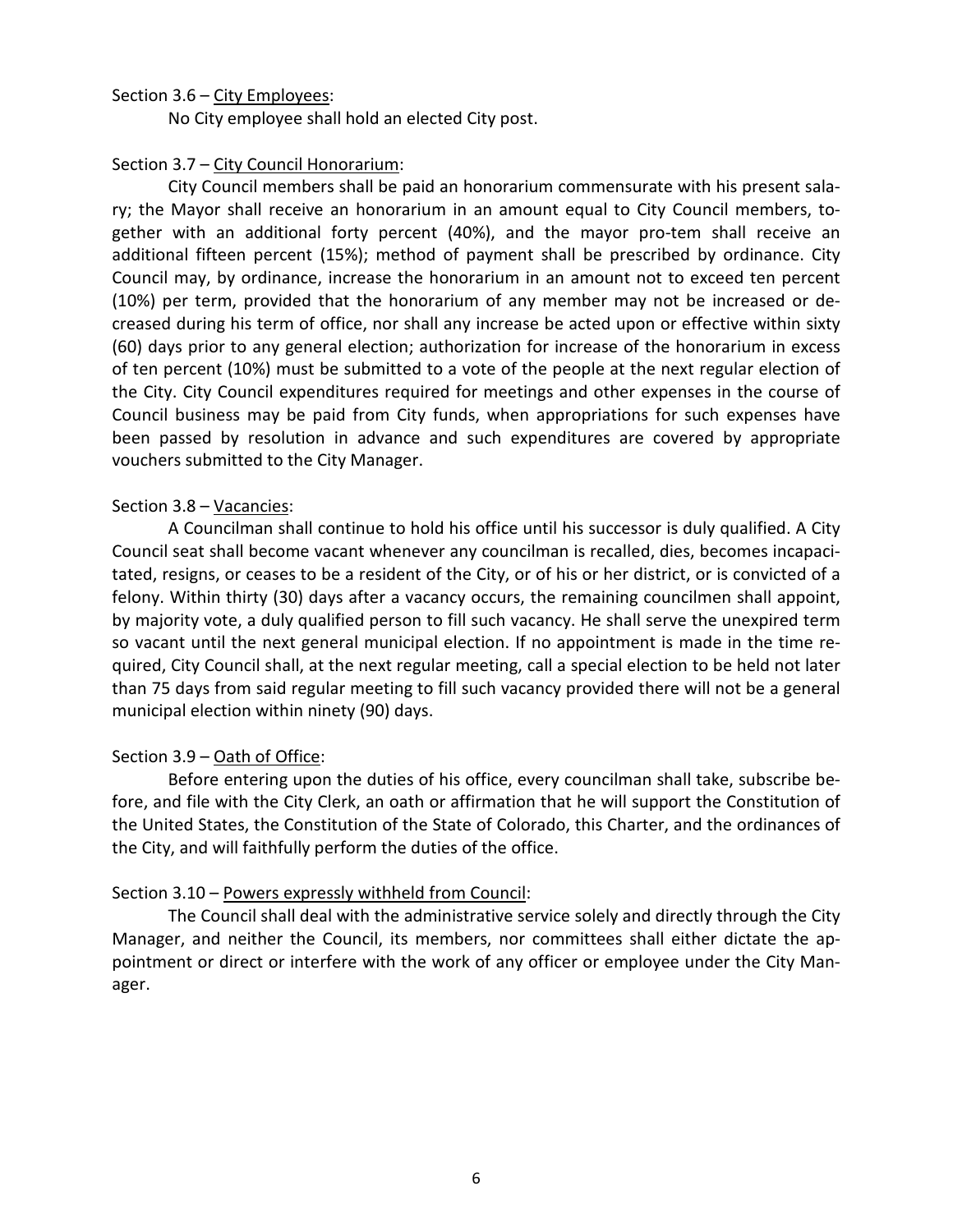#### ARTICLE IV

#### COUNCIL PROCEDURE

## Section 4.1 – Regular Meetings:

The City Council shall meet in regular council sessions for business at least twice each month at a day and hour to be fixed by the rules of Council. The Council shall determine the rules of procedure governing meetings. Commencing with the November 2011 regular election, the first meeting following certification of election results of the regular election shall be the organizational meeting of the Council, and the Council may also consider any other business at the organizational meeting.

## Section 4.2 – Special Meetings:

Special meetings shall be called by the City Clerk on the written request of the Mayor or of any two members of the Council, or the City Manager, on at least 24 hours written notice to each member of the Council, served personally or left at his usual place of residence, or by any means determined by the Council to provide adequate notice; a special meeting, however, may be held on shorter notice if a quorum of the Council consents.

## Section 4.3 – Business at Special Meetings:

No business shall be transacted at any special meeting of the Council unless it has been stated in the notice of such meeting. Any other business which may lawfully come before a regular meeting other than that for which a special meeting was called may be transacted at a special meeting if all the members of the Council present consent.

## Section 4.4- Quorum-Adjournment of Meeting:

A majority of the members of the Council in office at the time shall be a quorum for the transaction of business at all Council meetings, but in the absence of a quorum those present may adjourn any meeting to a later time or date, and in the absence of all members, the City Clerk may adjourn any meeting for not longer than one week.

## Section 4.5 – Meetings to be Public:

All regular and special meetings of the Council shall be open to the public and citizens shall have a reasonable opportunity to be heard under such rules and regulations as the Council may prescribe, provided, however, that Council may meet in executive session for the following purposes:

(a) Personnel matters.

(b) Review of applications for any appointive position; interviews and appointments shall be conducted at an open meeting.

- (c) Claims against the City, whether in litigation or otherwise.
- (d) Legal consultation and advice.
- (e) Litigation.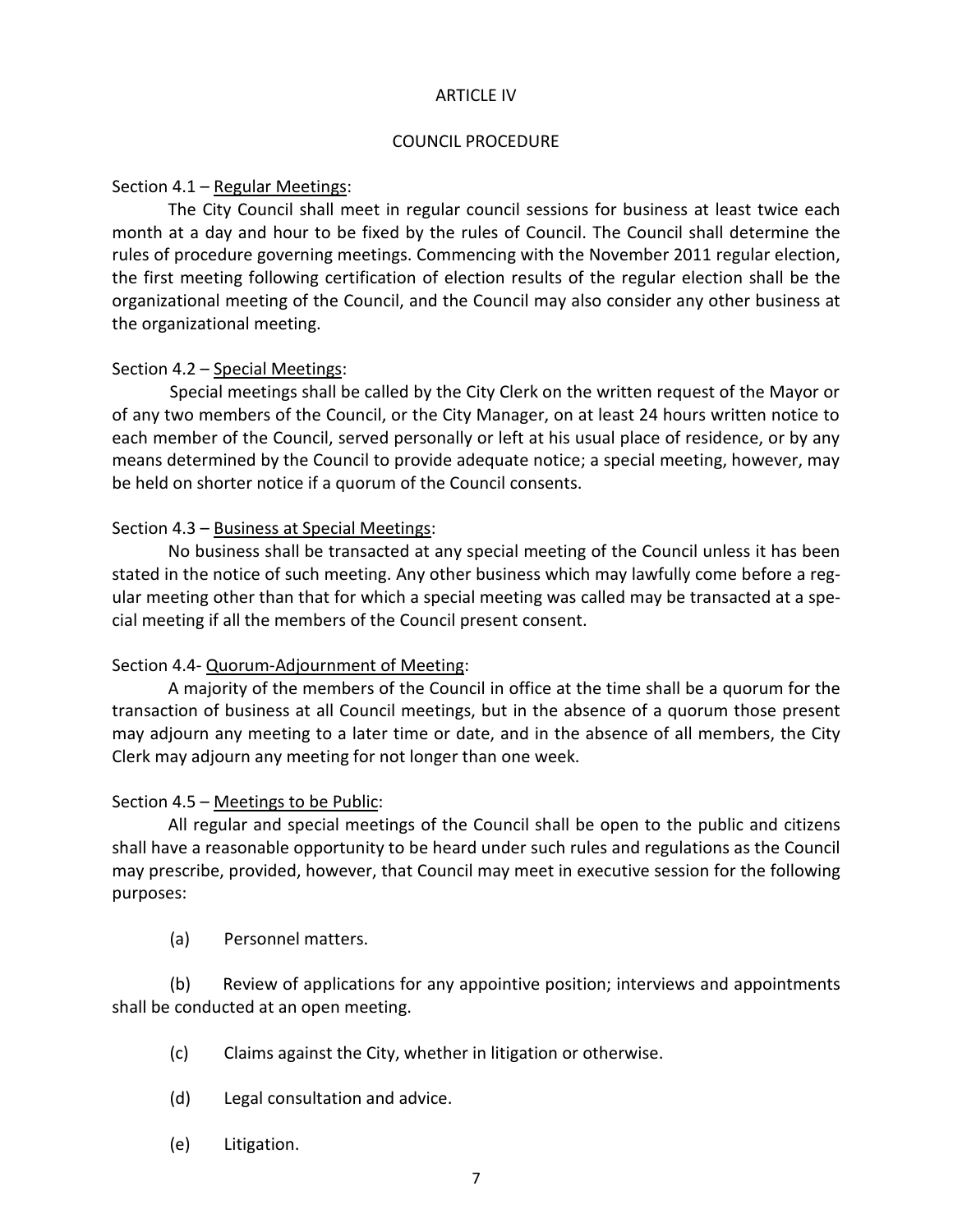(f) Deliberation and/or review of any matters heard by the Council in a quasijudicial capacity.

(g) Negotiations concerning the purchase, sale, lease or other acquisition of real or personal property, or interests therein, or concerning any contracts except those required to be the subject of competitive bidding.

No formal action shall be taken in any executive meeting of the City Council.

# Section 4.6 – Council Acts:

The City Council shall act only by ordinance, resolution or motion. All legislative enactments shall be in the form of ordinances; all other actions, except as herein provided, may be in the form of resolutions or motions. A true copy of every resolution as hereafter adopted shall be numbered and recorded in the official records of the City.

## Section 4.7 - Voting:

The vote by "yes" and "no" shall be taken upon the passage of all ordinances and resolutions, and entered upon the minutes of the Council proceedings. Every ordinance shall require the affirmative vote of the majority of the entire City Council for final passage. Resolutions and motions shall require the affirmative vote of a majority of the members present. No member of the Council shall vote on any question in which he has a substantial personal or financial interest, other than the common public interest, or on any question concerning his own conduct, and in said instances the member shall disclose this interest to the Council. On all other questions, each member who is present shall vote when his name is called. Any member refusing to vote except when not so required by this paragraph shall be deemed delinquent in his duties.

# Section 4.8 – Action by Ordinance Required:

In addition to such acts of the City Council as are required by other provisions of this Charter to be by ordinance, every act making an appropriation, creating an indebtedness, authorizing borrowing of money, levying a tax, establishing any rule or regulation for the violation of which a penalty is imposed, or placing any burden upon or limiting the use of private property, shall be by ordinance; provided, however, that this section shall not apply to the budget adoption in Article VIII. Ordinances making appropriations shall be confined to the subject of appropriation.

## Section 4.9 – Forms of Ordinance:

Every ordinance shall be introduced in written or printed form. The enacting clause of all ordinances shall be: BE IT ORDAINED BY THE CITY COUNCIL OF THE CITY OF NORTHGLENN, COLORADO. Except as otherwise provided in this article, all ordinances shall take effect five (5) days after publication following final passage. The provisions of ordinances shall be severable unless otherwise declared.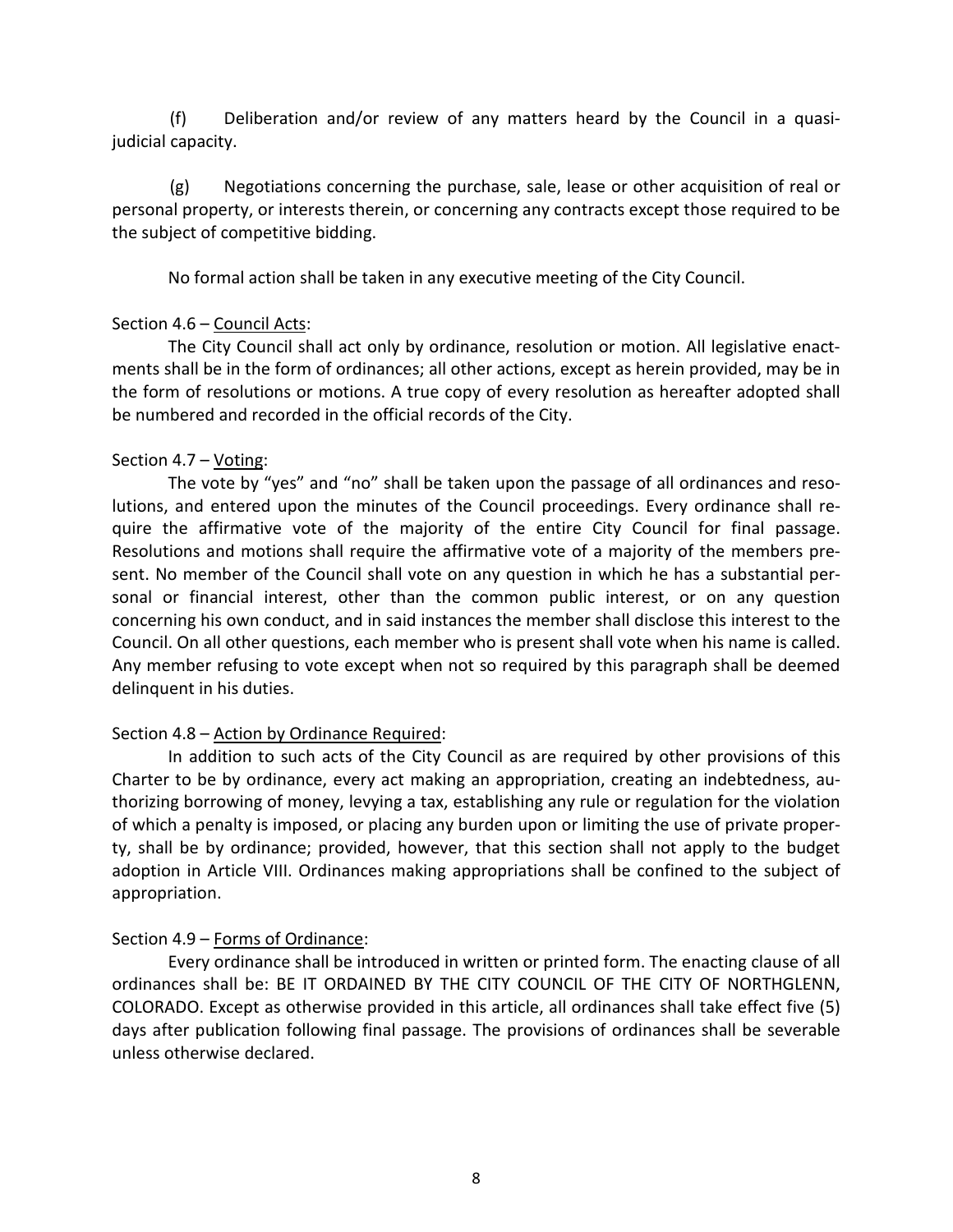## Section 4.10 – Procedure:

Except for emergency ordinances, ordinances making general codification of existing ordinances, and ordinances adopting standard codes, the following procedure for enactment of ordinances shall be followed:

(a) The ordinance shall be introduced at any regular meeting of the City Council by any member thereof.

(b) The ordinance shall be read in full or, in cases where copies of the ordinance are available to the Council and to those persons in attendance at said Council meeting, said ordinance may be read by title only.

(c) After the first reading of the ordinance, the same shall be approved or rejected by a vote of the Council.

(d) If the ordinance is approved on first reading, it shall be posted in full pursuant to resolution of council unless otherwise provided herein. The Council shall set a day, hour, and place at which Council shall hold a public hearing on the ordinance and notice of said day, hour and place shall be included in the first posting.

(e) The ordinance shall be introduced at Council a second time, at a meeting not earlier than seven (7) days after first posting, for final approval, rejection, or other action as may be taken by vote of the Council.

(f) Except as otherwise provided herein, an ordinance, if amended, shall be published after final passage, but if not amended, it shall be published either by title or in full as the Council may determine.

(g) Whenever an ordinance shall be published by reference or by title, the publication shall contain a summary of the subject matter of said ordinance and shall contain a notice to the public that copies of the proposed ordinance are available at the office of the City Clerk. The publication of any ordinance by reference or by title as provided herein must set forth in full any penalty clause contained in said ordinance.

# Section 4.11 – Emergency Ordinances:

Emergency ordinances for the preservation of public property, health, peace, or safety shall be approved only by the unanimous vote of councilmen present or a vote of five (5) councilmen, whichever is less. The facts showing such urgency and need shall be specifically stated in the measure itself. No ordinance making a grant of any special privilege, levying taxes, or fixing rates charged by any city-owned utility shall ever be passed as an emergency measure. An emergency ordinance shall require passage at one (1) meeting of Council. However, neither a public hearing nor a first publication as provided in Section 4.10 shall be required. An emergency ordinance shall take effect upon final passage. Publication shall be within 10 days after passage, or as soon thereafter as possible.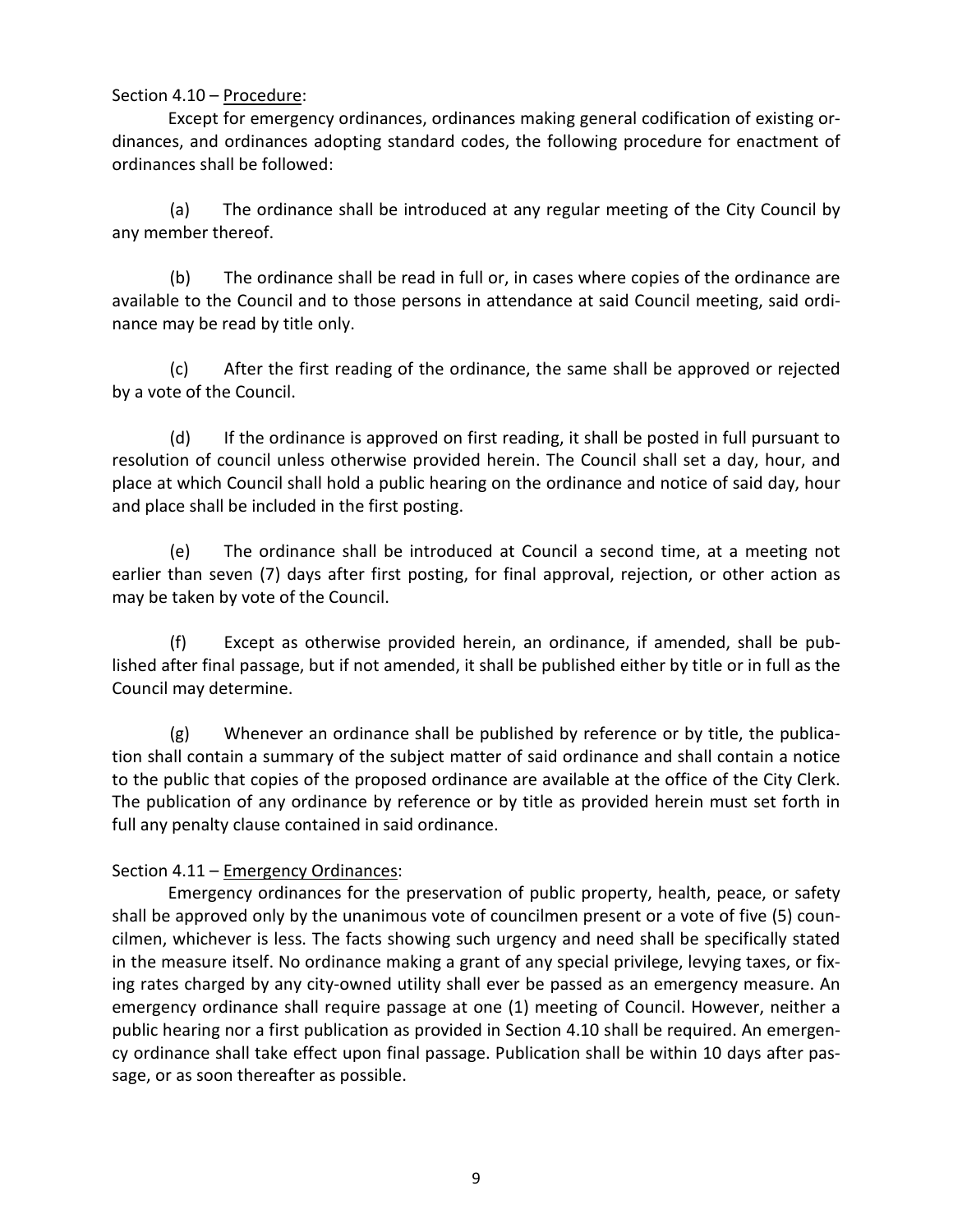## Section 4.12 – Codification:

The Council shall cause the ordinances of a general and permanent character to be codified and thereafter maintained in current form. Revisions to the codes may be accomplished by reference as provided in Section 4.13. Review and codification of ordinances shall be accomplished at least every ten years.

## Section 4.13 – Codes:

Standard codes, promulgated by the Federal Government, the State of Colorado, or by any agency of either of them, or by any municipality within the State of Colorado, or by recognized trade or professional organizations, or amendments or revisions thereof, may be adopted by reference; provided the publication of the ordinance adopting any said code shall advise that copies are available for inspection at the office of the City Clerk, and provided that any penalty clause in any code may be adopted only if set forth in full and published in the adopting ordinance.

## Section 4.14 – Disposition of Ordinances:

A true copy of every ordinance, as adopted by Council, shall be numbered and recorded in the official records of the City. Its adoption and publication shall be authenticated by the signature of the Mayor, or Mayor pro-tem, and the City Clerk, and by the certificate of publication. A true copy of every ordinance, as adopted by the vote of the electors of the City, shall be separately numbered and recorded commencing with Peoples' Ordinance No. 1.

## Section 4.15 - Public Records:

All public records of the City of Northglenn shall be open for inspection by any person at reasonable times in accordance with state statutes existing at the present time or hereafter enacted.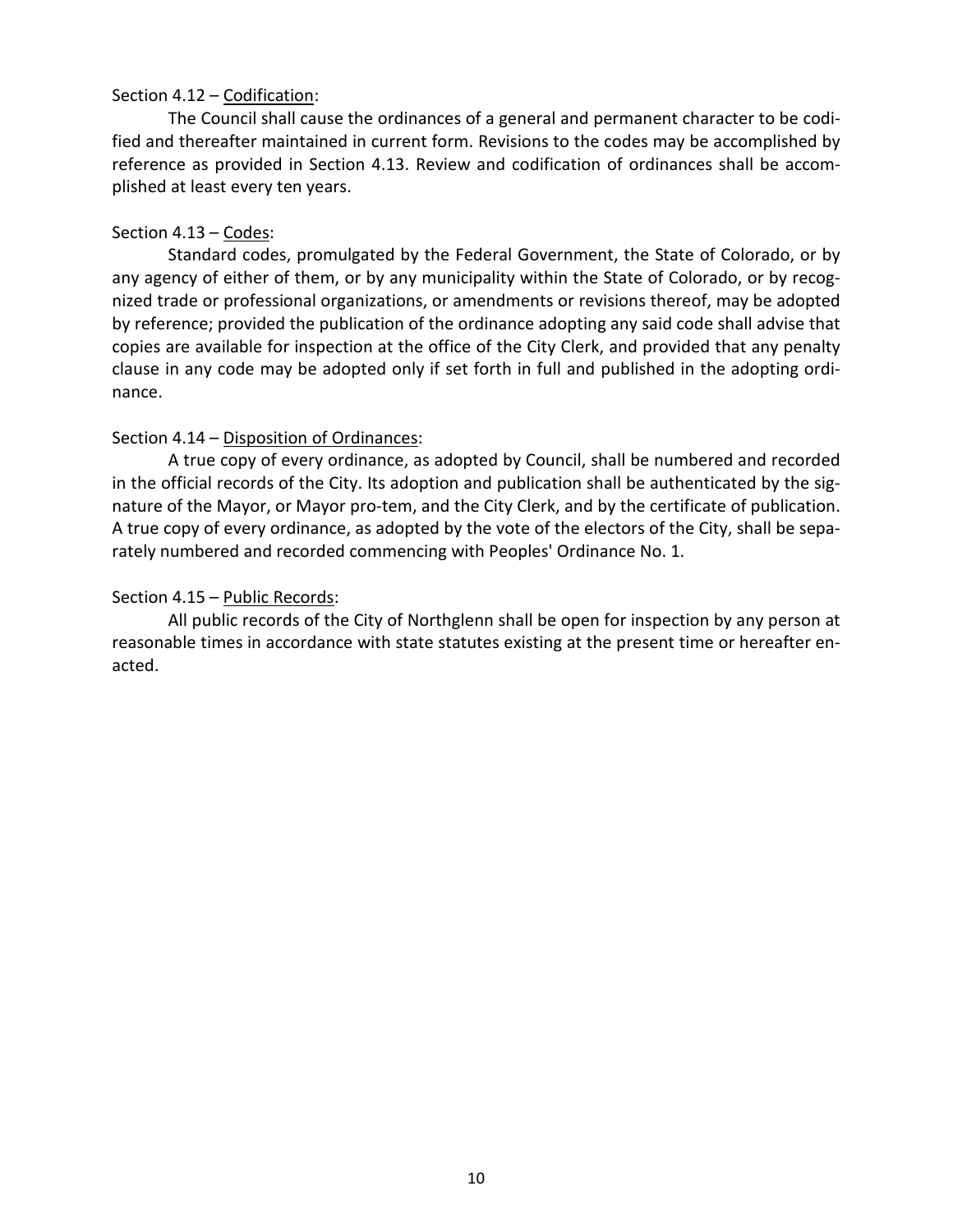## ARTICLE V

#### INITIATIVE AND REFERENDUM

## Section 5.1 – General Authority:

(a) Initiative. The electors of the City shall have power to propose any ordinance to the City Council, in accordance with the provisions of this article of the Charter, except budget, capital program, appropriation or levy of taxes, or salaries of employees. In the event City Council fails to adopt said proposed ordinance without any change in substance, the said proposed ordinance shall be submitted to the electors at a City election for their acceptance or rejection.

(b) Referendum. The electors of the City shall have the power to require reconsideration by the City Council of any ordinance and, if the City Council fails to repeal an ordinance so reconsidered, to approve or reject it at a City election, in accordance with the provisions of this article of this Charter; provided that such power shall not extend to the budget, appropriation, levy of ad valorem taxes and those taxes required to be voted on by the people pursuant to this Charter, calling a special election, or authorizing the issuance of local improvement district bonds payable primarily from special assessments, levying special assessments, or ordinance to meet the contractual obligations of the City.

## Section 5.2 – Commencement of Proceedings; Petitioners' Committee; Affidavit:

(a) Any five (5) electors may commence initiative or referendum proceedings by filing with the City Clerk an affidavit stating they will constitute the petitioners' committee and be responsible for circulating the petition and filing it in proper form, stating their names and addresses and specifying the address to which all notices to the committee are to be sent, and setting out in full the proposed initiative ordinance or citing the ordinance sought to be reconsidered.

(b) Promptly after the affidavit of the petitioners' committee is filed, the City Clerk shall issue the appropriate petition blanks to the petitioners' committee.

# Section 5.3 – Petitions:

(a) Number of Signatures. Initiative and Referendum petitions must be signed by qualified electors of the City in number to at least ten percent (10%) of the total number of qualified electors voting at the last general municipal election.

(b) Form and Content. All pages of a petition shall be uniform in size and style and shall be assembled as one instrument for filing. Each signature shall be executed in ink or indelible pencil and shall be followed by the address of the person signing. Petitions shall contain or have attached thereto throughout their circulation the full text of the ordinance proposed or sought to be reconsidered.

(c) Affidavit of Circulator. Each page of a petition shall have attached to it when filed an affidavit executed by the circulator thereof stating that he personally circulated the petition, the number of signatures thereon, that all signatures were affixed in his presence, that he believes them to be the genuine signatures of the persons whose names they purport to be and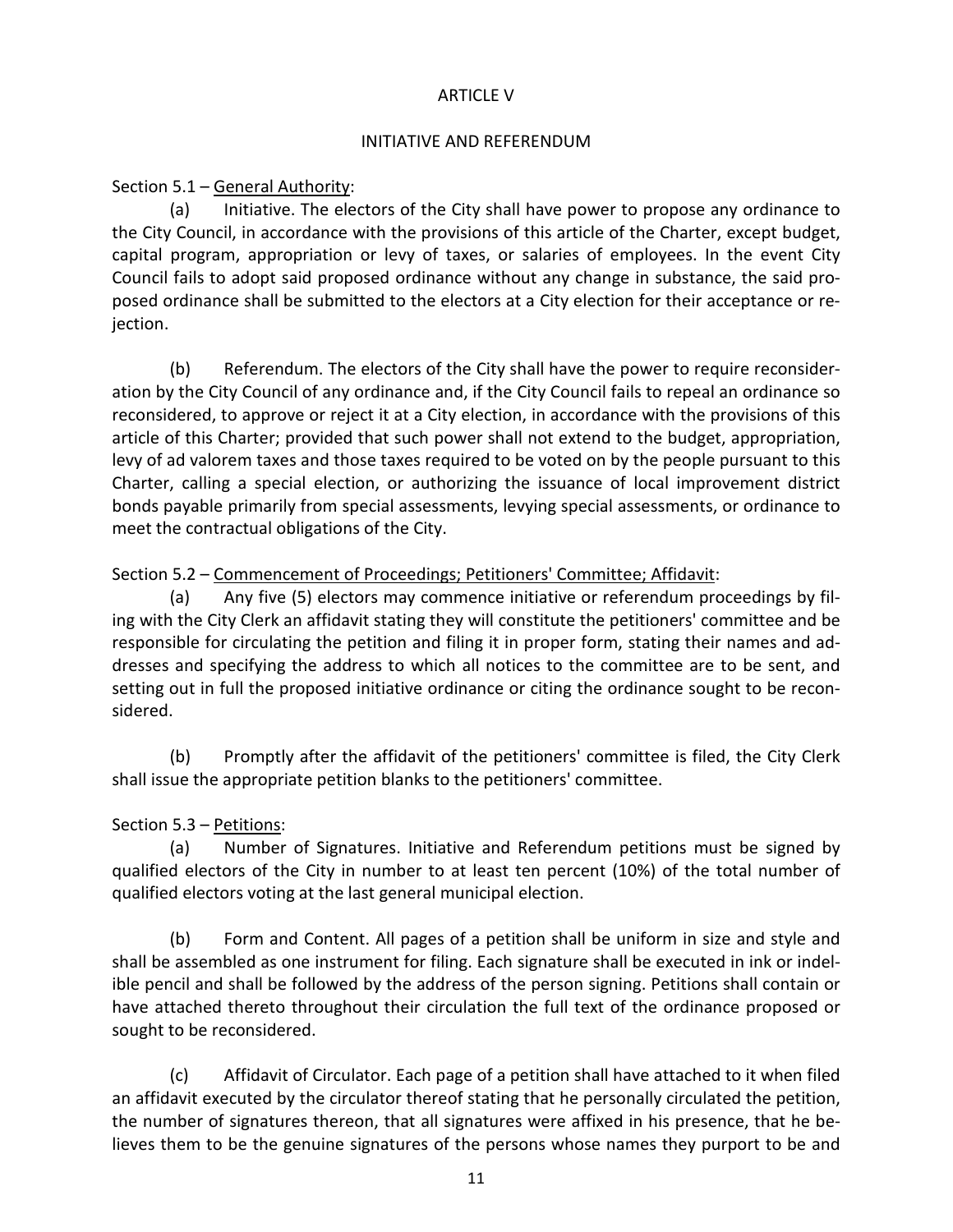that each signer had an opportunity before signing to read the full text of the ordinance proposed or sought to be reconsidered.

(d) Time for Filing Referendum Petitions. Referendum petitions must be filed within thirty (30) days after the adoption by the Council of the ordinance sought to be reconsidered.

(e) Time for Filing Initiative Petitions. Initiative petitions must be filed within one hundred eighty (180) days after issuance of the petition blanks to the petitioners' committee.

# Section 5.4 – Procedure After Filing:

(a) Certificate of Clerk. Amendment. Within ten (10) days after the petition is filed, the City Clerk shall complete a certificate as to its sufficiency, specifying, if it is insufficient, the particulars wherein it is defective and shall promptly send a copy of the certificate to the petitioners' committee by registered mail. A petition certified insufficient for lack of the required number of valid signatures may be amended once if the petitioners' committee files a notice of intention to amend it with the Clerk within two (2) days after receiving the copy of his certificate and files a supplementary petition upon additional forms within ten (10) days after receiving the copy of such certificate. Such supplementary petition shall comply with the requirements of subsections (b) and (c) of section 5.3, and within five (5) days after it is filed the Clerk shall complete a certificate as to the sufficiency of the petition as amended and promptly send a copy of such certificate to the petitioners' committee by registered mail as in the case of an original petition. If a petition or amended petition is certified sufficient, or if a petition or amended petition is certified insufficient and the petitioners' committee does not elect to amend or request Council review under subsection (b) of this section within the time required, the Clerk shall promptly present his certificate to the City Council, and the certificate shall then be a final determination as to the sufficiency of the petition.

(b) City Council Review. If a petition has been certified insufficient and the petitioners' committee does not file notice of intention to amend it or if an amended petition has been certified insufficient, the committee may, within two (2) days after receiving a copy of such certificate, file a request that it be reviewed by the Council. The Council shall review the certificate at its next meeting following the filing of such request and approve or disapprove it, and the Council's determination shall then be a final determination as to the sufficiency of the petition.

(c) Court Review: New Petition. A final determination as to sufficiency of a petition shall be subject to court review. A final determination of insufficiency, even if sustained upon court review, shall not prejudice the filing of a new petition for the same purpose.

# Section 5.5 – Referendum Petitions: Suspension of Effect of Ordinance:

When a referendum petition is filed with the City Clerk the ordinance sought to be reconsidered shall be suspended from taking effect. Such suspension shall terminate when:

- (a) There is a final determination of sufficiency of the petition, or
- (b) The petitioners' committee withdraws the petition, or
- (c) The Council repeals the ordinance, or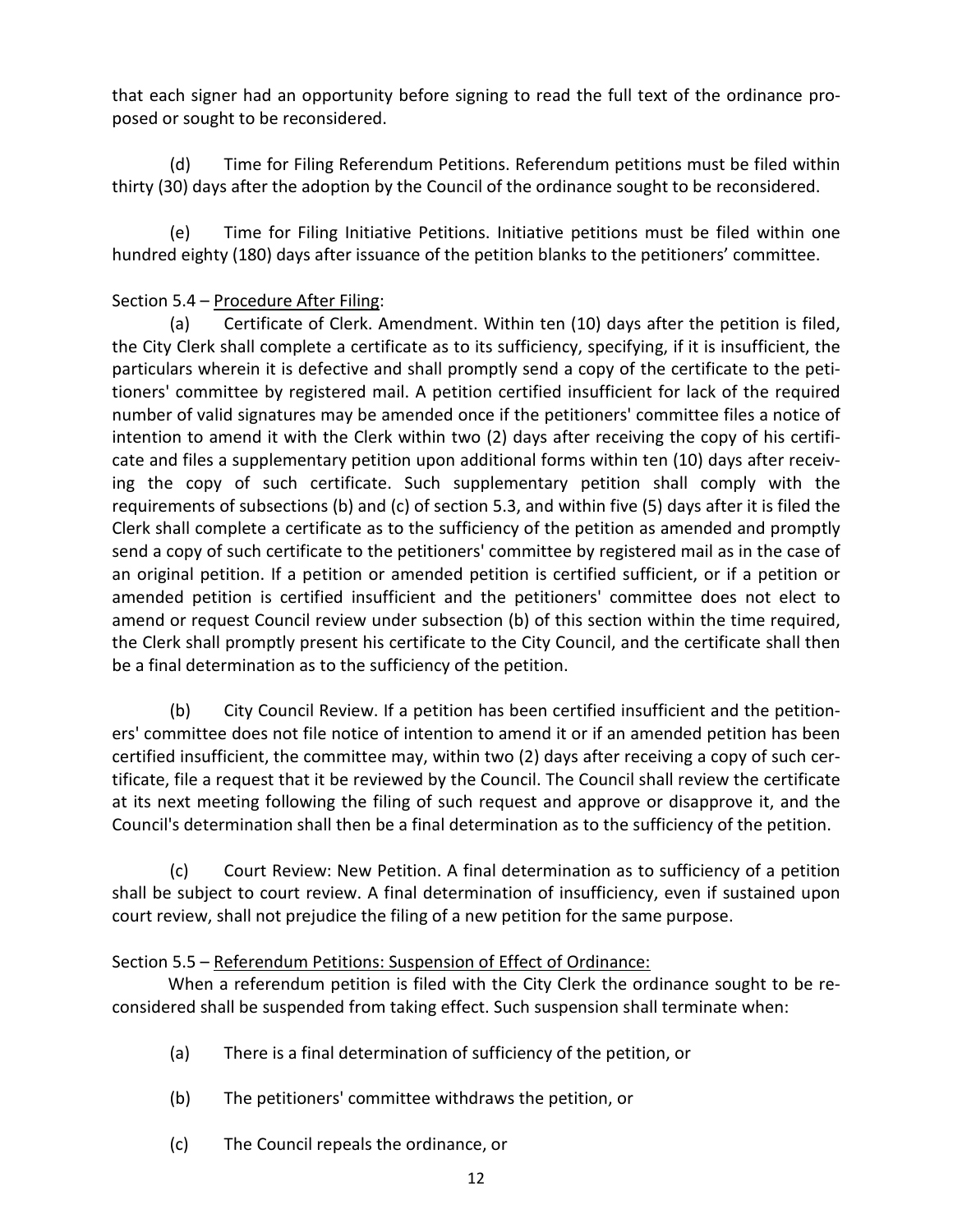(d) Thirty (30) days have elapsed after a favorable vote of the City Council on the ordinance.

# Section 5.6 – Action on Petitions:

(a) Action by Council. When an initiative or referendum petition has been finally determined sufficient, the City Council shall promptly consider the proposed initiative ordinance in the manner provided in Article IV or reconsider the referred ordinance by voting on the question of its repeal; provided, however, that the City Council shall have power to change the detailed language of any proposed initiative ordinance so long as the general character of the measure will not be substantially altered; and provided further that repeal of any referred ordinance may be effected only by a three fourths majority vote of the entire City Council.

(b) Submission to Voters. The vote of the qualified electors on a proposed or referred ordinance shall be held not less than 30 days and not later than 90 days from the date of the final City Council vote thereon. If no regular City election is to be held within the period prescribed in this subsection, the City Council shall provide for a special election; otherwise, the vote shall be held at the same time as such regular election, except that the City Council may in its discretion provide for a special election at an earlier date within the prescribed period. Copies of the proposed or referred ordinance shall be made available to the public within a reasonable time before the election and also at the polls at the time of the election.

(c) Withdrawal of Petitions. An initiative or referendum petition may be withdrawn at any time prior to the fifteenth day preceding the day scheduled for a vote of the City by filing with the City Clerk a request for withdrawal signed by at least three members of the petitioners' committee. Upon the filing of such request the petition shall have no further force or effect and all proceedings thereon shall be terminated.

# Section 5.7 – Submission by City Council:

The City Council, on its own motion, shall have the power to submit to a general or special election any proposed ordinance or question to a vote of the people.

# Section 5.8 – Results of Election:

(a) Initiative. If a majority of the qualified electors voting on a proposed initiative ordinance vote in its favor, it shall be considered adopted upon certification of the election results. If conflicting ordinances are approved at the same election, the one receiving the greatest number of affirmative votes shall prevail to the extent of such conflict.

(b) Referendum. If a majority of the qualified electors voting on a referred ordinance vote against it, it shall be considered repealed upon certification of the election results.

(c) An ordinance adopted by the electorate may not be amended or repealed for a period of twelve (12) months after the date of the election at which it was adopted, and an ordinance repealed by the electorate may not be reenacted for a period of twelve (12) months after the date of the election at which it was repealed; provided, however, that any ordinance may be adopted, amended or repealed at any time by appropriate referendum or initiatory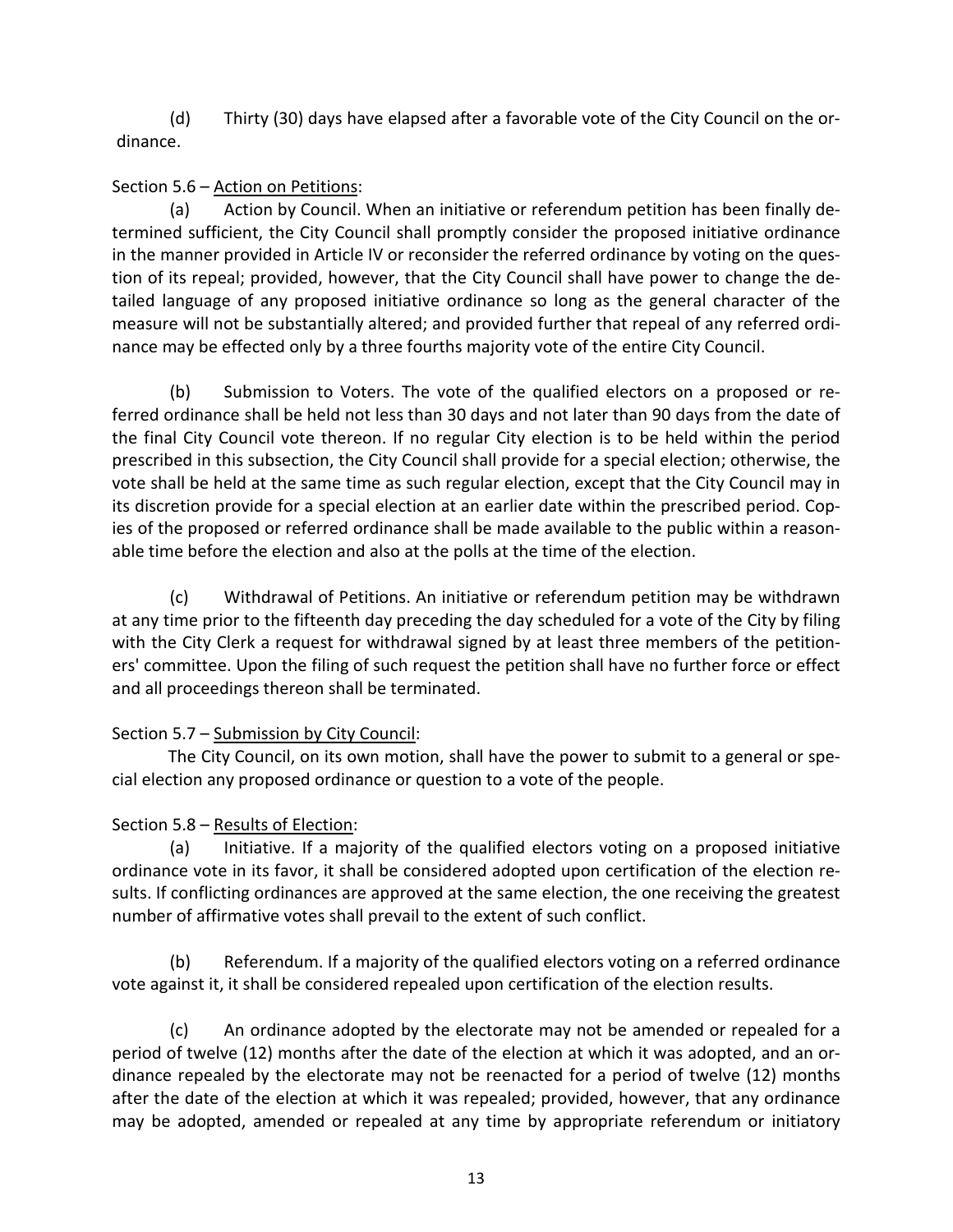procedure in accordance with the foregoing provisions of this article, or if submitted to the electorate by the Council on its own motion.

(d) Any number of proposed ordinances may be submitted at the same election.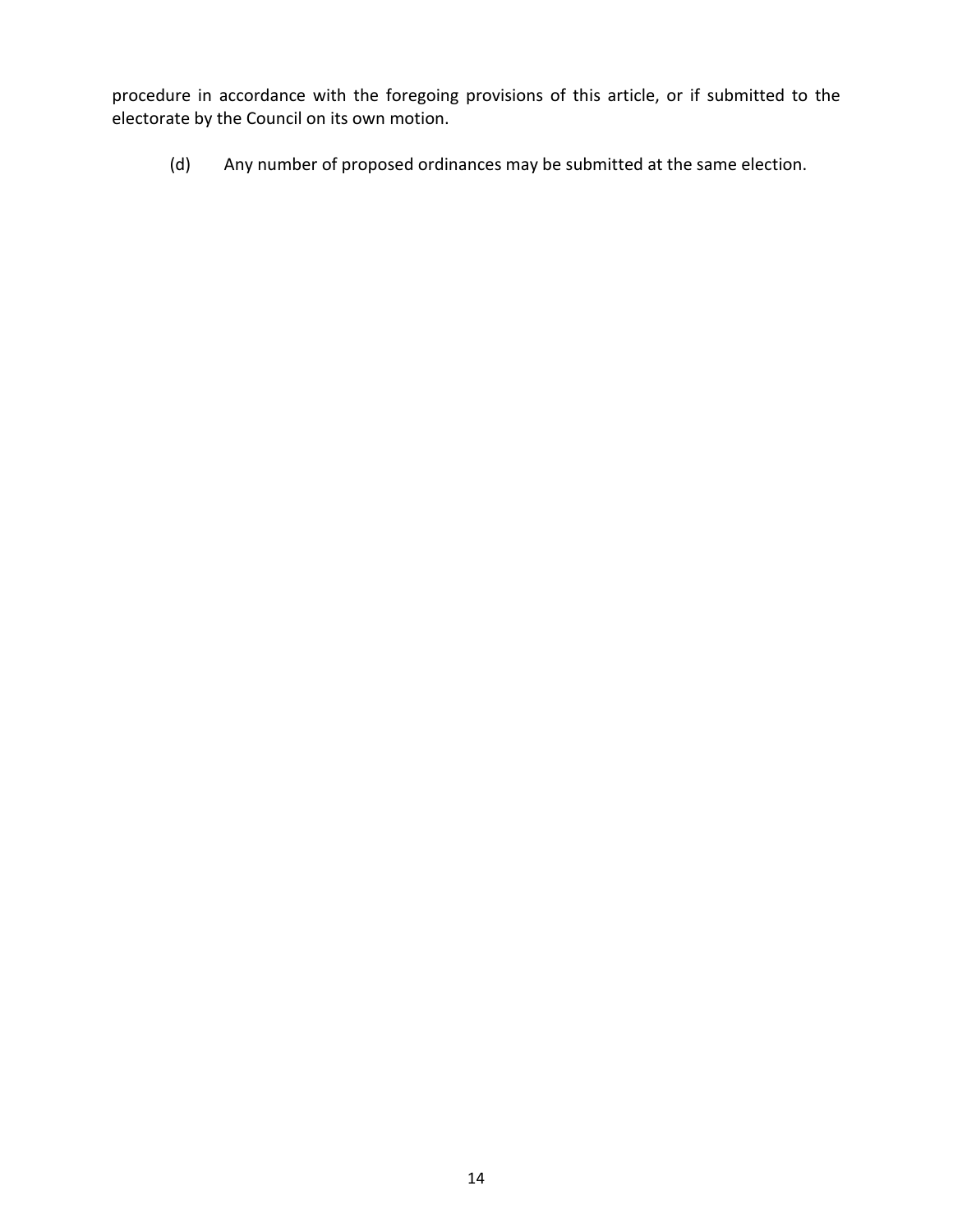## ARTICLE VI

## CITY ADMINISTRATION

Section 6.1 – City Manager–Qualifications and Appointment:

(a) The City Manager shall be the chief administrative officer of the City. As such, he shall possess, have and exercise all the administrative powers vested in the City. He shall be chosen by the City Council solely on the basis of his administrative qualifications. The choice need not be limited to the inhabitants of the City or State. The City Council shall by ordinance establish residency requirements for the City Manager.

(b) His salary shall be fixed by the City Council. He shall be appointed for an indefinite period, and shall be removable by the Council at pleasure.

(c) The City Manager may appoint a department head to function in his capacity during short absences.

Section 6.2 – City Manager–Special Powers and Duties:

The City Manager shall have the special powers and duties hereinafter enumerated, and shall be directly responsible to the Council for the proper administration thereof, to-wit:

(a) To see that all laws and ordinances governing the City are enforced.

(b) To appoint and to remove, except as otherwise provided in this Charter, all directors of departments and other departmental employees.

(c) To exercise control and supervision over all departments.

(d) To make reports and attend meetings as required by Council.

(e) To recommend to the Council for adoption such measures as he may deem necessary or expedient.

(f) To keep the Council fully advised as to the financial condition of the City.

(g) To see that all franchise rights and provisions are justly enforced.

(h) To prepare and submit to the Council an annual budget.

(i) To prepare the agenda for all regular and special meetings of Council.

(j) To perform such other duties as may be prescribed by this Charter, or required of him by ordinance or resolution of the Council.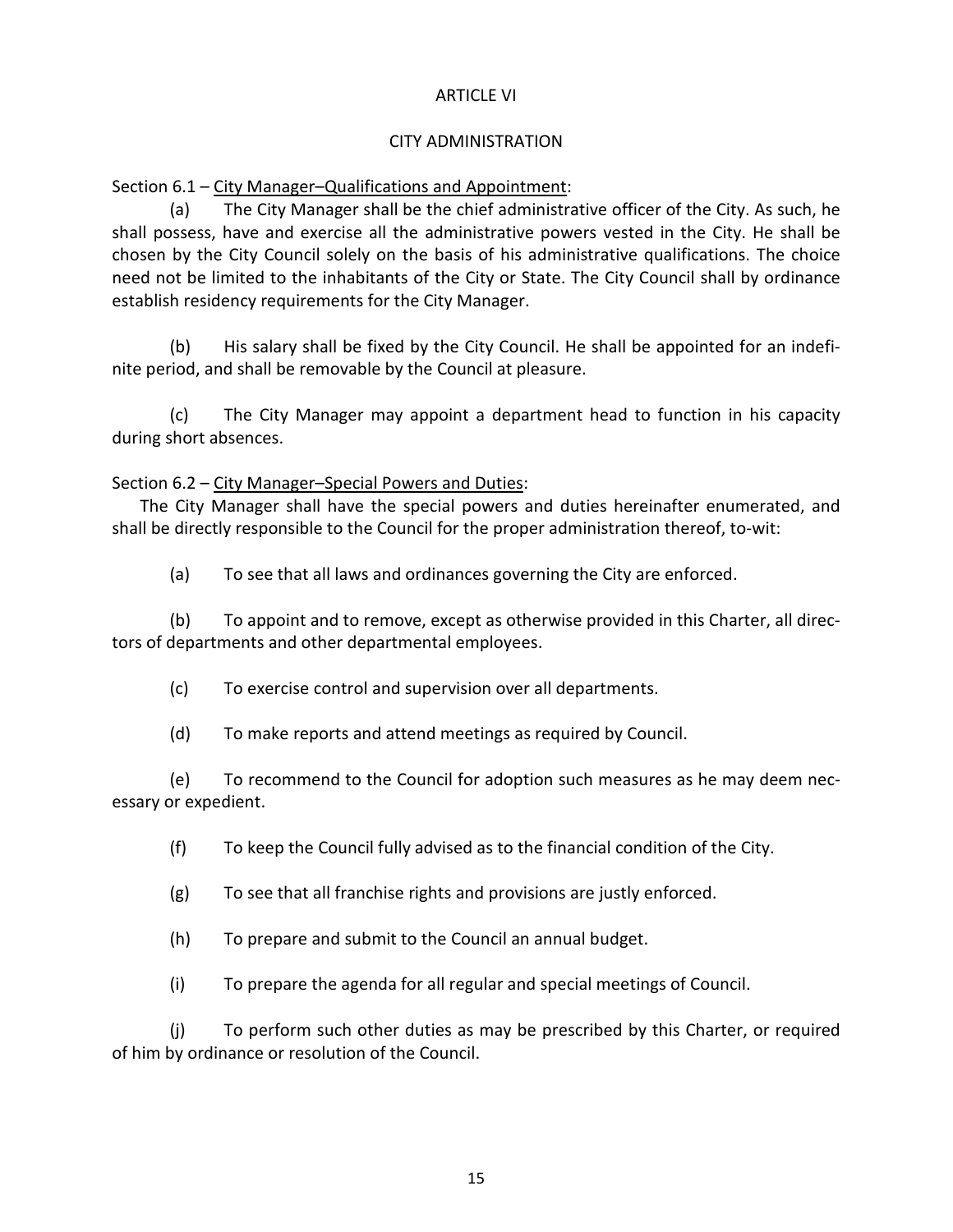Section 6.3 – City Attorney–Qualifications and Duties:

(a) The City Council shall appoint a City Attorney to serve at the pleasure of the Council. He shall be an attorney at law admitted to practice in the State of Colorado.

(b) The City Attorney shall be the legal representative of the City and he shall advise the City Council and City officials in matters relating to their official powers and duties and perform such other duties as City Council may prescribe by ordinance or resolution.

(c) The City Council may provide the City Attorney such assistants as the City Council may deem necessary, and may, on its own motion or upon request of the City Attorney in special cases, employ special counsel to serve under the direction of the City Attorney.

(d) City Council shall establish compensation for the City Attorney, his assistants and special counsel.

# Section 6.4 – City Clerk:

(a) The City Council shall appoint a City Clerk who shall be custodian of the City Seal and who shall keep a journal of Council proceedings and record in full all ordinances, motions and resolutions. The City Clerk shall have the power to administer oaths and take acknowledgements under Seal of the City and shall perform such other duties as required by this Charter or Ordinance. All records shall be made available for public inspection when and if requested, subject to the Colorado Open Records Law.

(b) The City Clerk may employ such deputies and other employees of the City Clerk's Office as the City Clerk deems necessary and appropriate, and such employees shall be employees of the City of Northglenn, but subject to the direction of the City Clerk.

# Section 6.5 – Departments Created:

(a) The administrative functions of the City shall be performed by the Departments existing at the time this Charter is adopted, to-wit: Police, Finance, Public Works, Community Development and Parks and Recreation. Upon recommendation of the City Manager, the City Council may, by ordinance, establish, consolidate, merge or abolish departments, whether set forth in this Charter or created by ordinance. The Department Directors shall perform such duties as prescribed by Council or the City Manager.

(b) All appointments of Department Directors shall be made by the City Manager. The dismissal of Department Directors shall be accomplished by the City Manager subject to the advice and approval of City Council. The following Departments and Directors are hereby created:

# Section 6.6 – Department of Finance:

The Department of Finance shall be supervised by a Director of Finance who shall also be the City Treasurer. He shall keep and supervise all accounts, receive and have custody of all monies of the City, make and keep public records of the City not specifically entrusted to any other department by this Charter or by ordinance, and perform such other duties pertaining to the Department of Finance as required by this Charter, the City Council or the City Manager.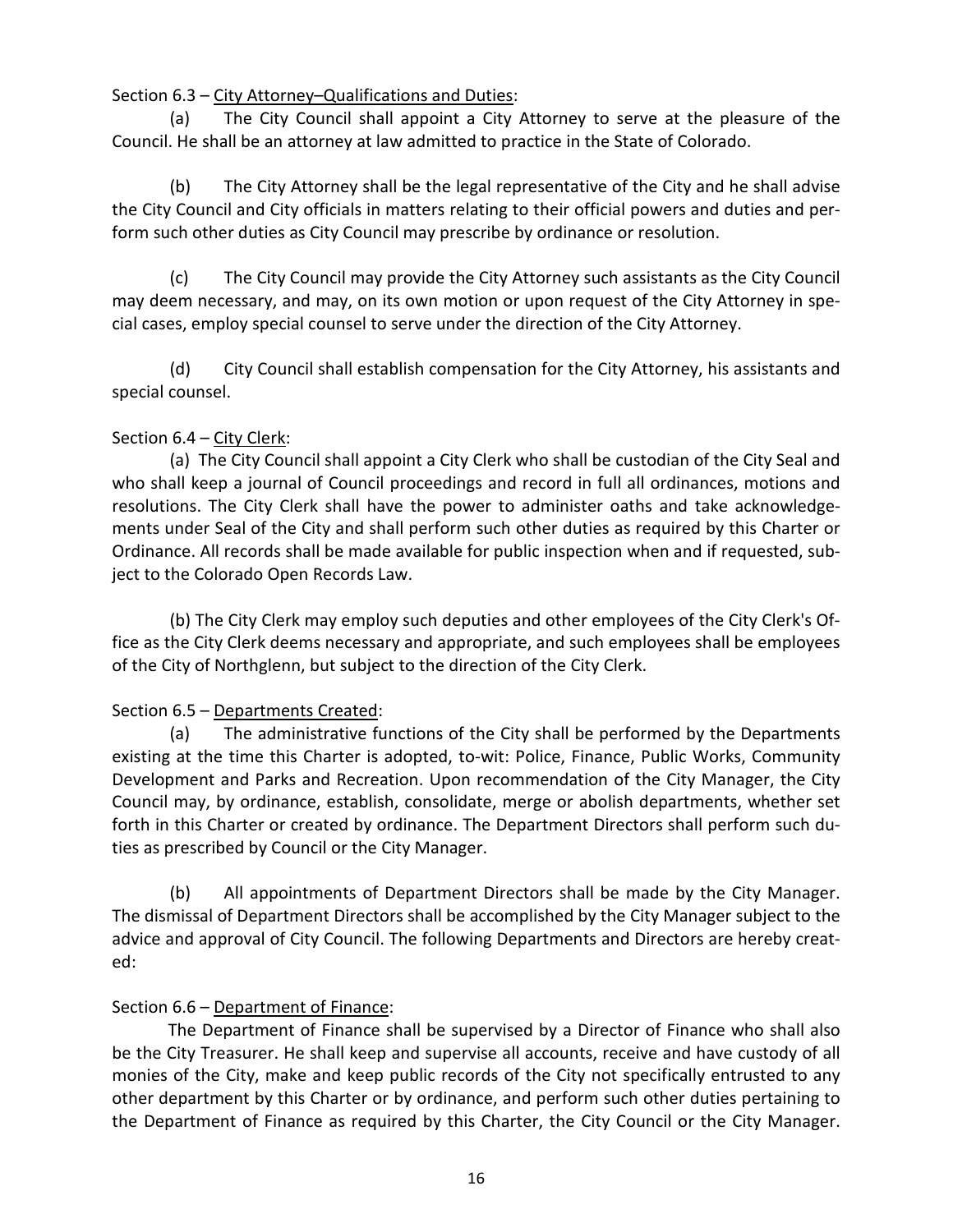The City Manager may also appoint a deputy or deputies to serve under the supervision of the Director of Finance who shall have authority to act in the absence of the Director of Finance.

## Section 6.7 – Department of Public Works:

(a) The Department of Public Works shall be supervised by a Director of Public Works who shall, under the direction of the City Manager, have responsibility for the Department of Public Works and shall be a Registered Professional Engineer, licensed to practice in the State of Colorado.

(b) The Director of Public Works shall perform such duties as may be prescribed for him by this Charter, by the City Council upon recommendation by the City Manager, or by the City Manager.

## Section 6.8 – Community Development Department:

(a) The Department of Community Development shall be supervised by a Director.

(b) The Director of the Department of Community Development shall have the following responsibilities:

(1) To advise the City Manager on any matter affecting the physical development of the City.

(2) To recommend to the City Manager a Comprehensive Plan and modifications thereof.

(3) To participate in the preparation and revision of the capital improvement program.

(4) To advise the City Planning Commission and Board of Adjustment in the exercise of their responsibilities and in connection therewith to provide necessary staff assistance.

(5) To provide for building control and inspections as indicated by City Ordinances.

(c) The Director of the Department of Community Development shall maintain a current Comprehensive Plan and modifications thereto.

## Section 6.9 – Department of Parks and Recreation:

(a) Organization of Department: The chief administrative officer of the Department shall be the Director of Parks and Recreation.

(b) Functions of the Department: Under the direction of the City Manager, the Parks and Recreation Department:

(1) Shall supervise, administer and maintain all park property and recreation facilities.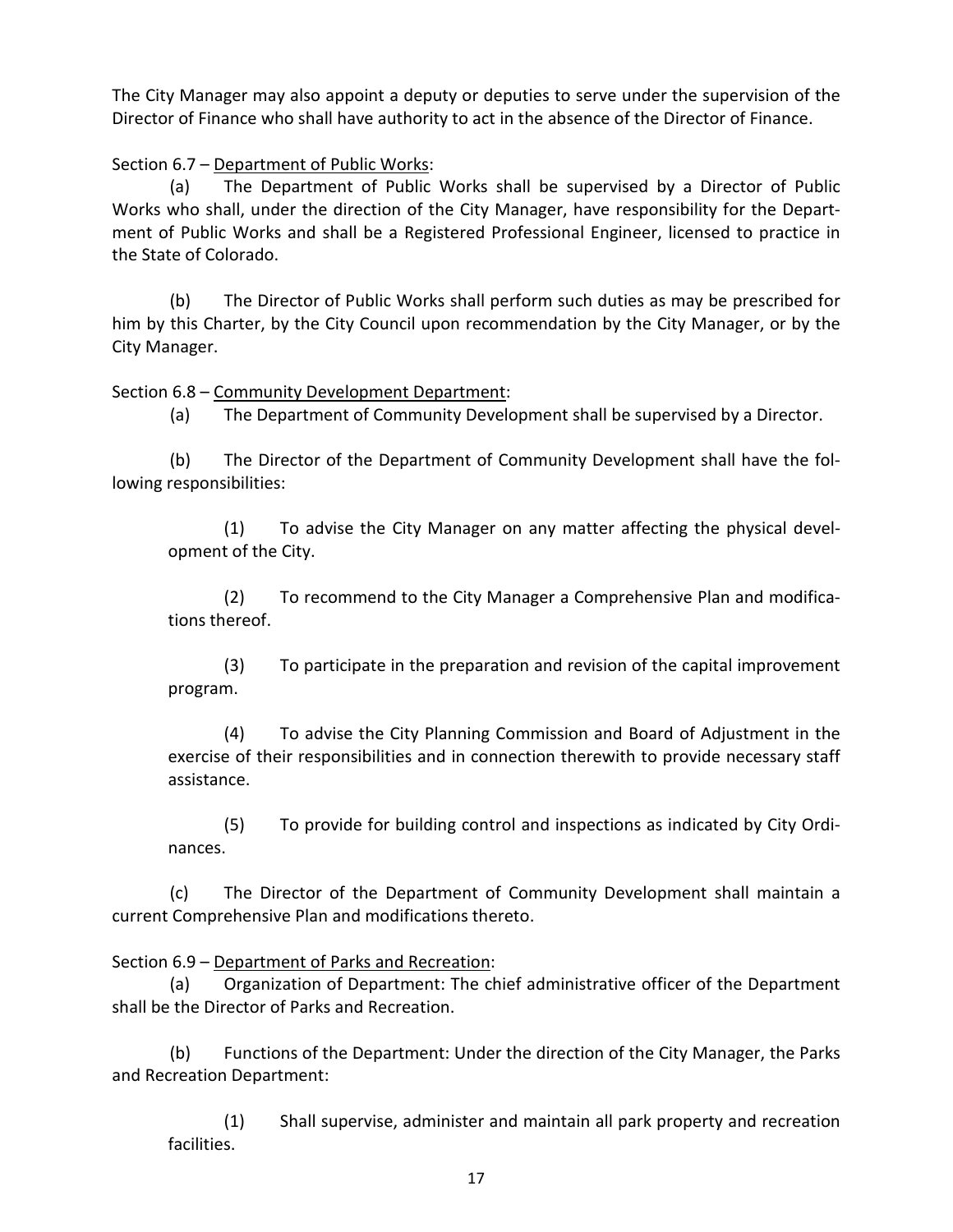(2) Shall supervise, administer and execute all park and recreation programs, plans, functions and activities of the City.

## Section 6.10 – Police Department:

(a) Chief of Police: The Police Department shall be supervised by a Director, who may also be known as the Chief of Police.

(1) Except as otherwise provided in this Charter, he shall, in times of public danger or emergency, have exclusive power to deputize, appoint, and administer the oath of office to any necessary and additional policemen, patrolmen or firemen, as the nature of the emergency may require during the period of such public danger or emergency.

(2) Unless otherwise provided by City Council, the Chief of Police shall also serve as Director of Civil Defense.

(b) Functions, Duties and Powers of Department of Police: The duties of the Police Department, and of each officer in the Department, shall be to enforce all laws in the City of Northglenn, including ordinances of the City of Northglenn, statutes of the State of Colorado, statutes of the United States of America, the Constitution of the State of Colorado, and the United States Constitution; to keep the peace, to protect persons and property, to prevent crime, to apprehend persons reasonably believed to have committed crimes, and to promote justice.

(c) All police officers of the Department shall have all powers with respect to the service of criminal process and the enforcement of criminal laws as are customarily vested in police officers.

(d) The Chief of Police may create or abolish, from time to time, such bureaus and divisions within the Department as he shall deem necessary and proper to the proper organization of the Department.

Section 6.11 – Municipal Court:

(a) There shall be a Municipal Court which shall have jurisdiction to hear and determine all cases arising under this Charter or the ordinances of the City, subject to appeal to the District Court. The Court may enforce its orders and judgments in like manner as a Court of record may do, and as provided by general law, and may render final judgment on any forfeited bond or recognizance returnable to such Court subject to appeal as in other cases.

(b) Presiding Officer – Qualifications and Compensation:

(1) The Municipal Court shall be presided over, and its functions exercised by a Judge, who shall be a licensed member of the Bar of this state in good standing, appointed by City Council, for a term of up to two years. The Judge shall receive a fixed salary or compensation, not dependent upon the matters to be decided by the Judge. The rules of procedure, costs and fees in the Municipal Court shall be prescribed by ordinance.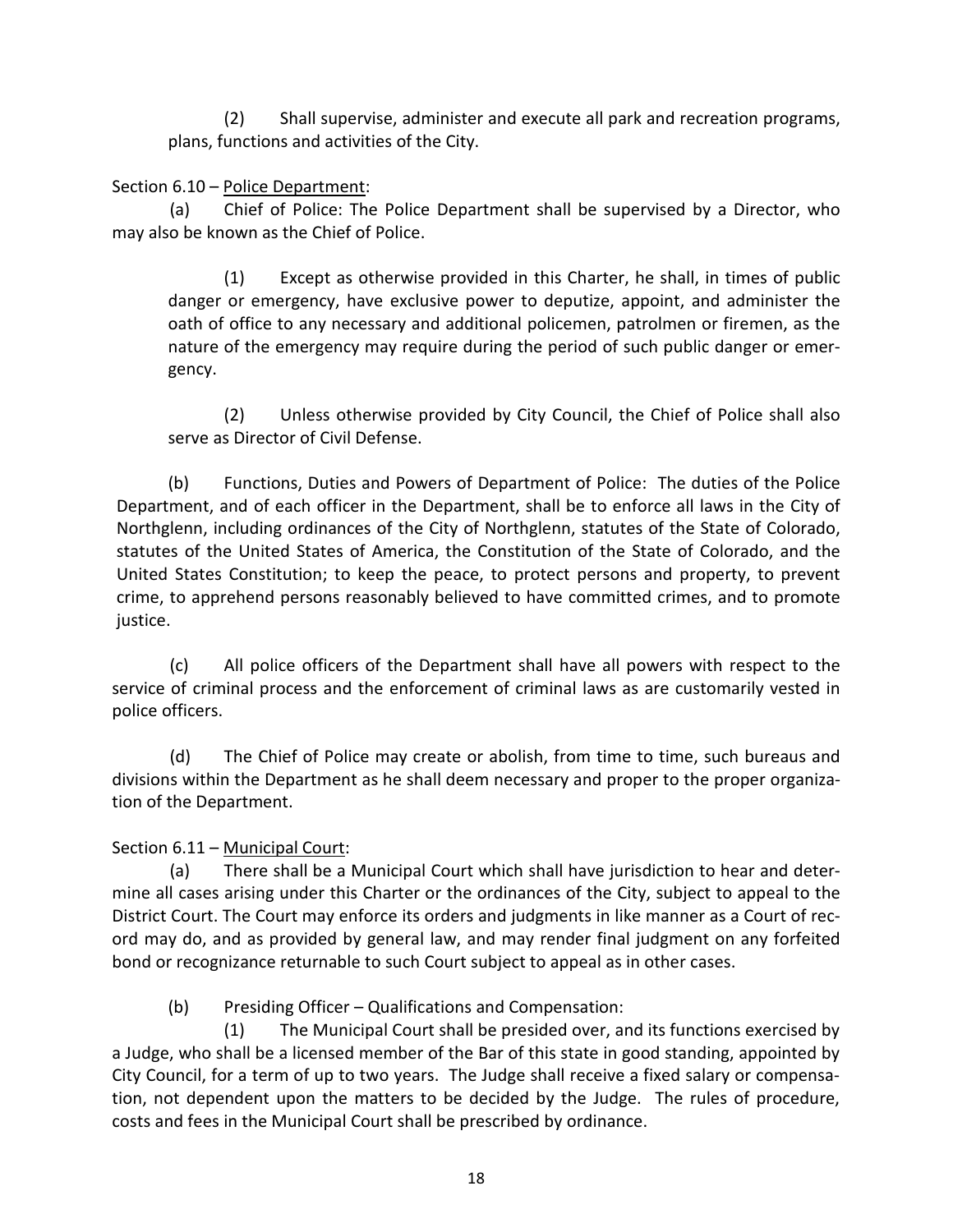(2) Council may appoint one or more deputy judges as it deems necessary. The deputy municipal judges shall all have the powers of the municipal judge when called upon to act by the municipal judge or the Council. The qualifications of such deputy judges shall be the same as for the municipal judge.

(c) Penalty for Violations: The City shall have the power to punish violations of its ordinances by fine or imprisonment or both. The City may also enforce its ordinances by any legal means.

(d) Violations Bureau: The Council shall have power and authority to establish by ordinance a Violations Bureau within the Court for the handling of such violations or ordinances and regulations of the City, or parts thereof, as prescribed in the ordinance establishing such Bureau. The creation of such a Bureau shall not operate so as to deprive any person of a full and impartial hearing in Court should such person so choose.

## Section 6.12 – Insurance:

The City shall at all times carry insurance, or participate in a self insurance pool, in an amount determined by the Council, indemnifying the City against employee theft or embezzlement.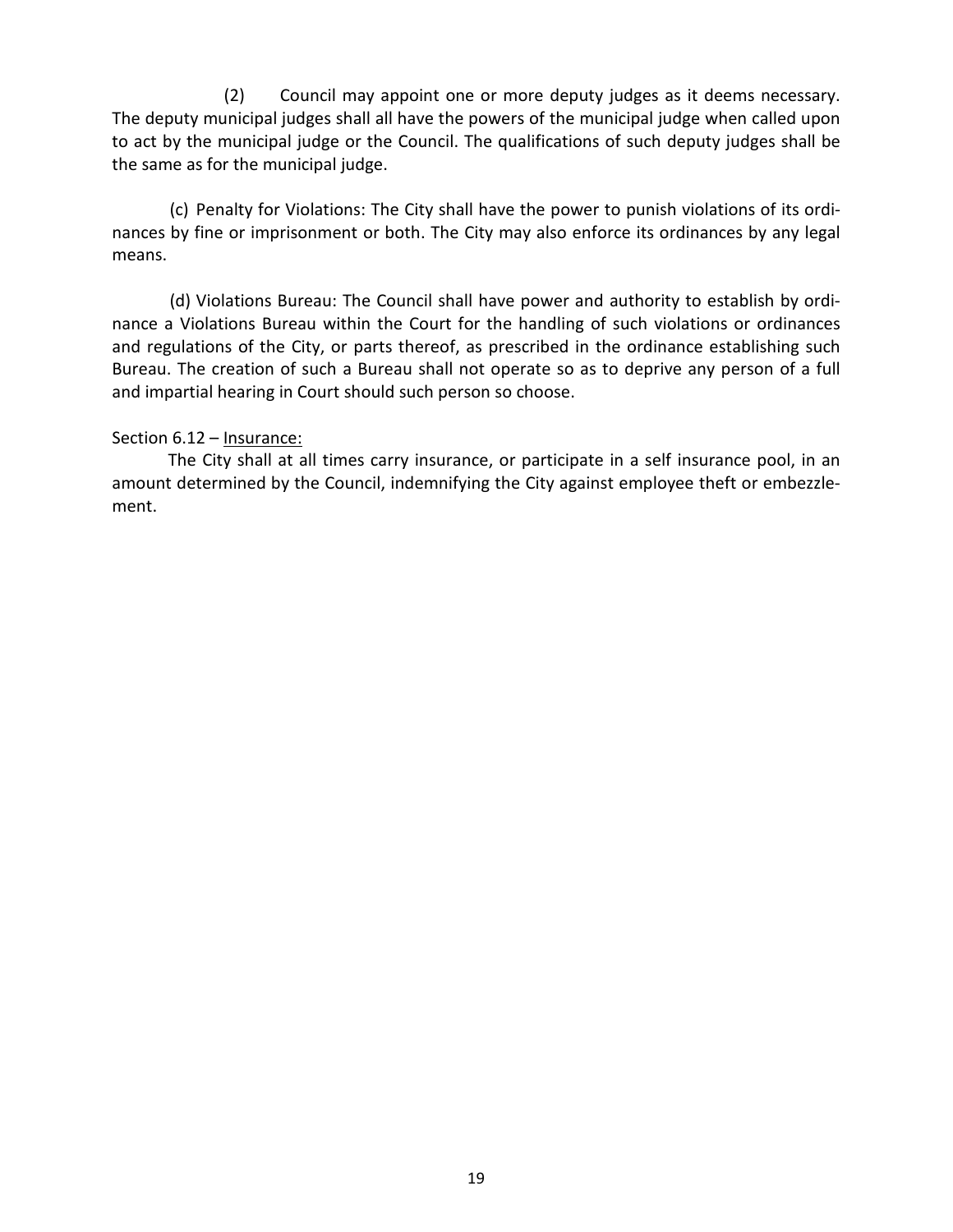## ARTICLE VII

## PURCHASES – CONTRACTS – LEASES

Section 7.1 –Purchase and Sale of Property:

(a) The City Manager shall be responsible for the purchase and sale of all City property.

(b) Comparative prices shall be obtained for the purchase or sale in an amount not in excess of the dollar value established by ordinance by the City Council for all materials, supplies and public improvements.

(c) In all sales or purchases in excess of the amount established by ordinance by City Council;

(1) The sale or purchase shall be approved by the City Council.

(2) Sealed bids shall be obtained, except that where the Council shall determine by majority resolution of those present at the meeting that the public interest will be best served by joint purchase with, or purchase from another unit of government; and

(3) The requirements of this section shall be complied with. No sale or purchase shall be divided for the purposes of circumventing the dollar value limitation contained in this section. The Council may authorize the making of public improvements or the performance of any other City work by any City agency without competitive bidding.

(d) Purchases shall be made from the lowest competent bidder meeting specifications, and, unless the Council shall determine that the public interest will be better served by accepting a higher bid, sales shall be made to the bidder whose bid is most advantageous to the City. The City may accept or reject any and all bids.

(e) All purchases, contracts, leases and sales shall be evidenced in such manner as may be provided by ordinance.

(f) The purchase and sale of all City property shall be subject to the provisions of this Article.

(g) Detailed purchasing, lease, sale and contract procedures shall be established by ordinance.

# Section 7.2 – Emergency Purchases:

In case of emergency affecting the public peace, health or safety, the Council may waive all provisions for competitive bidding and direct the purchasing agent to purchase necessary supplies in the open market.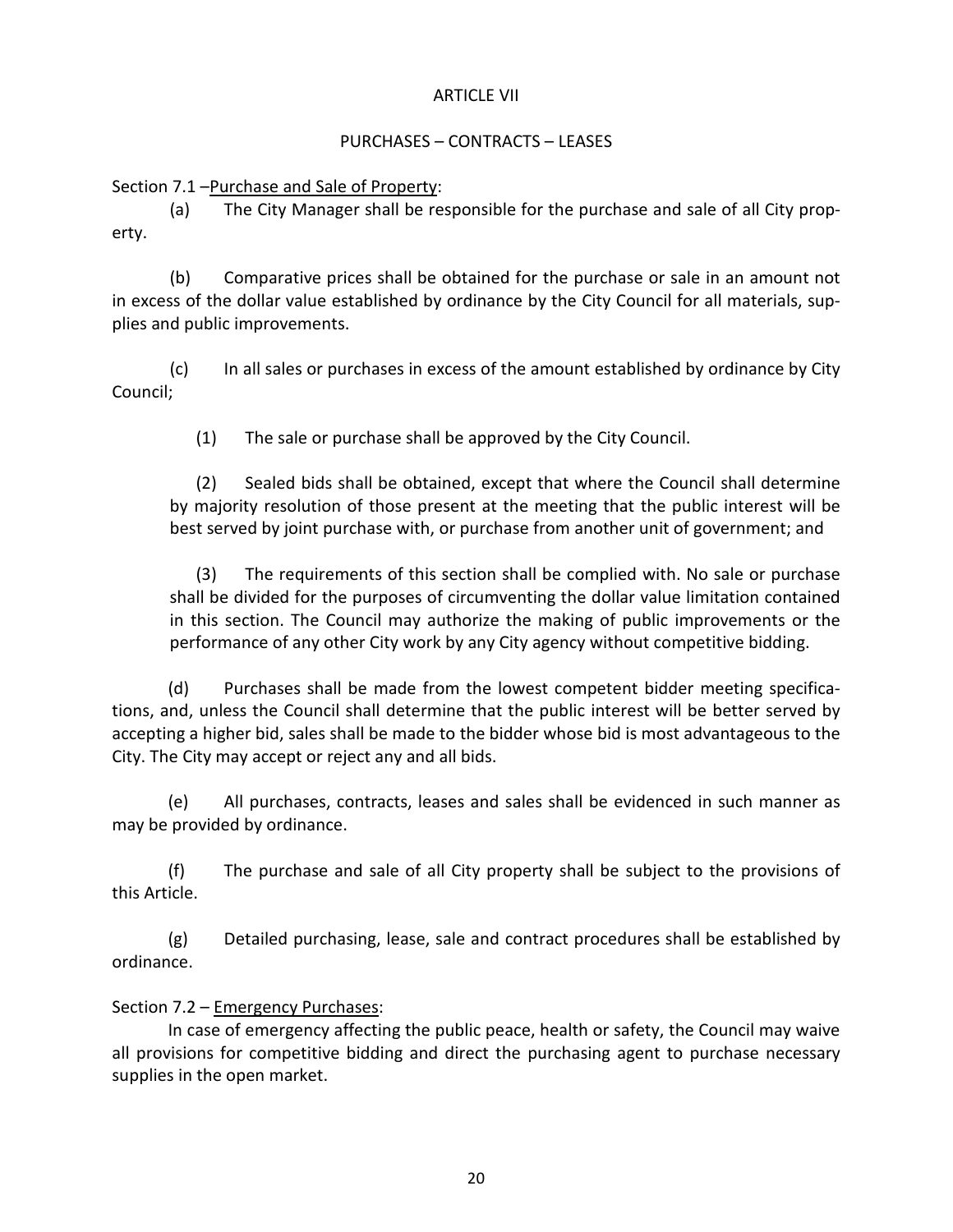# Section 7.3 – Contracts:

(a) All contracts and leases to which the City is a party when this Charter becomes effective shall remain in full force and effect for the life of the contract or lease.

(b) The authority to contract on behalf of the City is vested with the City Manager and shall be exercised in accordance with the provisions of Statute and of this Charter, provided that any contracts in excess of the City Manager's spending authority as provided by this Charter or by the Municipal Code must be approved by the City Council.

(c) Any contract or agreement in an amount in excess of the amount fixed by ordinance made with form or terms other than the standard City purchase order form, shall, before execution, be submitted to the attorney and his opinion obtained with respect to its form and legality. A copy of all contracts or agreements requiring such an opinion shall be filed with the office of the City Clerk, together with a copy of the opinion.

(d) Before any contract, agreement or purchase order is entered into which obligates the City to pay an amount in excess of the dollar value established by ordinance, the accounting officer of the City or the City Manager shall first have certified that an appropriation has been made for the payment thereof, or that sufficient funds will be available if it be for a purpose being financed by the issuance of bonds or by special assessments or for some other purpose not chargeable to a budget appropriation. In the case of a contract or agreement obligating the City for periodic payments in future fiscal years for the furnishing of a continuing service or the leasing of property, such certification need not cover those payments which will be due in future fiscal years, but this exception shall not apply to a contract for the purchase of construction of, a public improvement unless such purchase or construction is being financed by an installment contract. Certification by the accounting officer of the City or by the City Manager shall be endorsed on each contract, agreement or purchase order requiring same or shall be filed as an attachment thereto.

(e) No contract or purchase order shall be subdivided for the purpose of circumventing the dollar value limitations imposed by ordinance.

(f) No contract shall be amended after the same has been made except upon the authority of the Council, provided that the City Manager may amend contracts for those purchases and sales made by him when the dollar value is less than the limitation imposed by ordinance.

(g) No compensation shall be paid to any contractor except in accordance with the terms of the contract.

(h) No contract shall be made with any person, firm or corporation who is in default to the City.

# Section 7.4 – Sale or Lease of Property:

(a) City Council may sell, exchange or dispose of public utilities, or permanent public buildings or real or personal property currently in use for public purposes, with or without first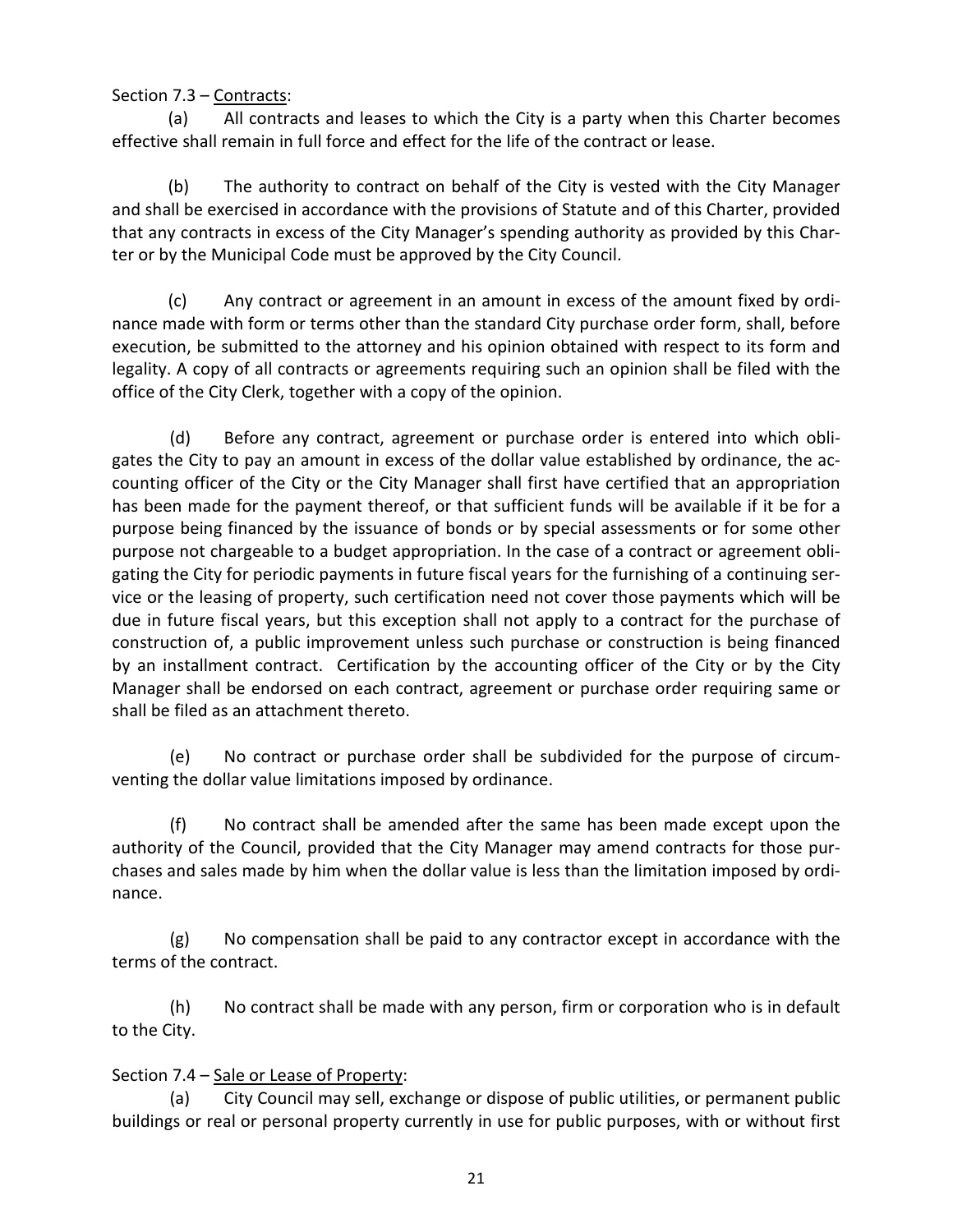obtaining the approval of a majority of the electors voting thereon, as shall be determined by the Council and enacted by ordinance.

(b) The Council may lease, for such term as Council shall determine, which may include a term in excess of one year, any real or personal property to or from any person, firm or corporation, public or private, governmental or otherwise, and such lease shall not be considered a debt of the City, and shall not be included as part of the indebtedness of the City for purposes of determining any debt limitation thereof.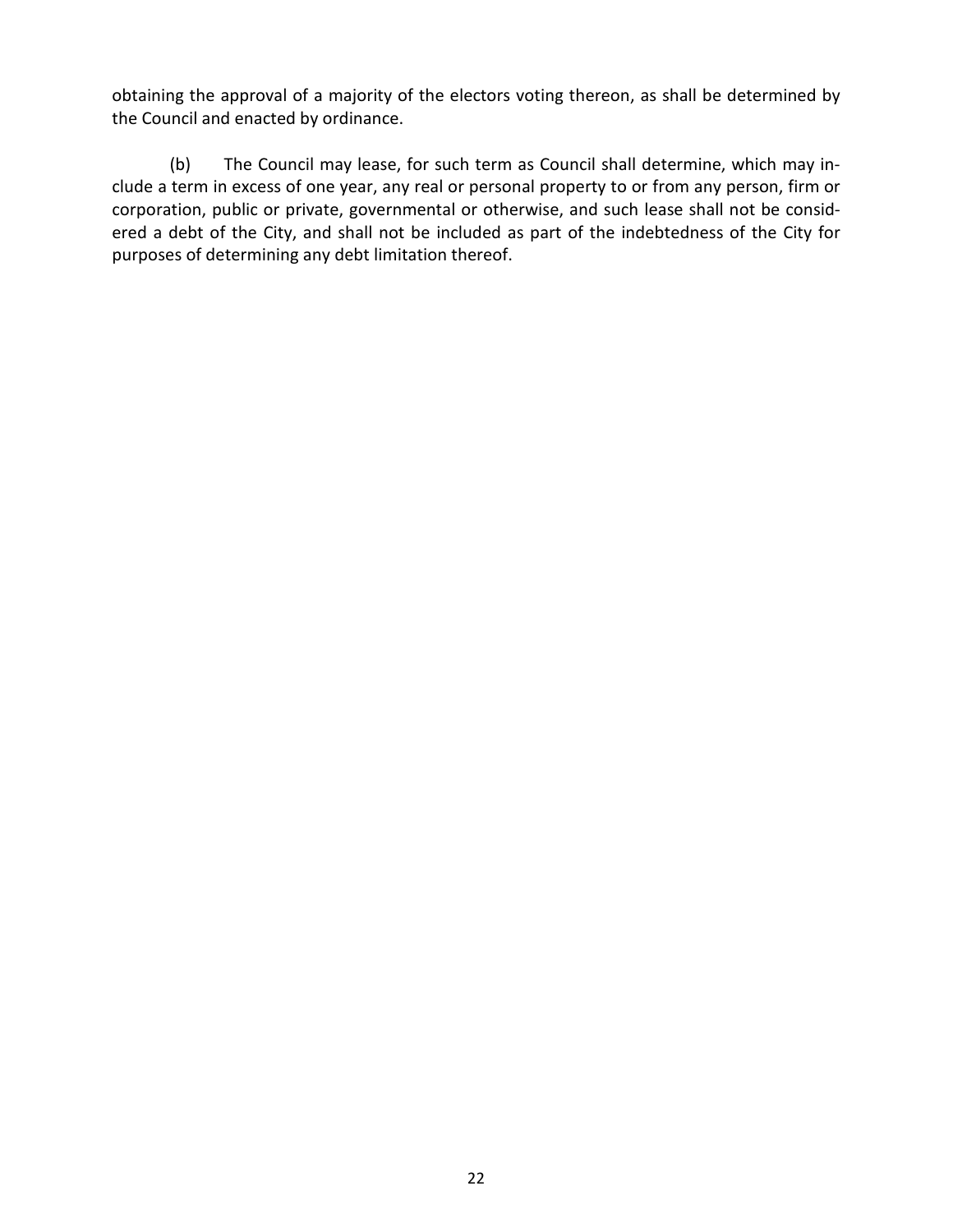## ARTICLE VIII

## CITY FINANCES

## Section 8.1 – Fiscal Year:

The fiscal year of the City shall begin on the first day of January and end on the last day of December unless otherwise set by ordinance.

# Section 8.2 – Submission of Budget and Budget Message:

The City Manager, prior to the beginning of each fiscal year, shall submit to the City Council the budget for said ensuing fiscal year and an accompanying message.

(a) The budget and all accounting records of the City shall be prepared and maintained in accordance with generally accepted accounting principles.

(b) In any year in which a general property tax levy is anticipated, such budget shall be submitted no later than the twentieth day of September of each year.

# Section 8.3 – Budget Message:

The Manager's message shall explain the budget both in fiscal terms and in terms of the work programs. It shall outline the proposed financial policies of the City for the ensuing fiscal year, describe the important features of the budget, indicate any major changes from the current year in financial policies, expenditures, and revenues, together with the reasons for such changes, summarize the City's debt position, and include such other material as the Manager deems desirable or which the City Council may require.

# Section 8.4 – Budget Content:

The budget shall provide a complete financial plan of all Municipal funds and activities for the ensuing fiscal year and, except as required by law or this Charter, shall be in such form as will facilitate compliance with the State of Colorado Uniform Accounting Law. In organizing the budget, the Manager shall utilize the most feasible combination of expenditure classification by fund, organization unit, program, purpose or activity, and object. It shall begin with a clear general summary of its contents and shall be so arranged as to show comparative figures for actual and estimated revenue, expenditures and encumbrances of the preceding fiscal year, estimated revenue, expenditures, and encumbrances for the current year, and it shall indicate in separate sections:

(a) Anticipated revenues and estimated fund balances at the beginning of the ensuing fiscal year;

(b) Proposed expenditures for current operations during the ensuing fiscal year, detailed by fund and by offices, departments and agencies in terms of their respective work programs, and the method of financing such expenditures, including any deficit fund balances;

(c) Required expenditures for debt service.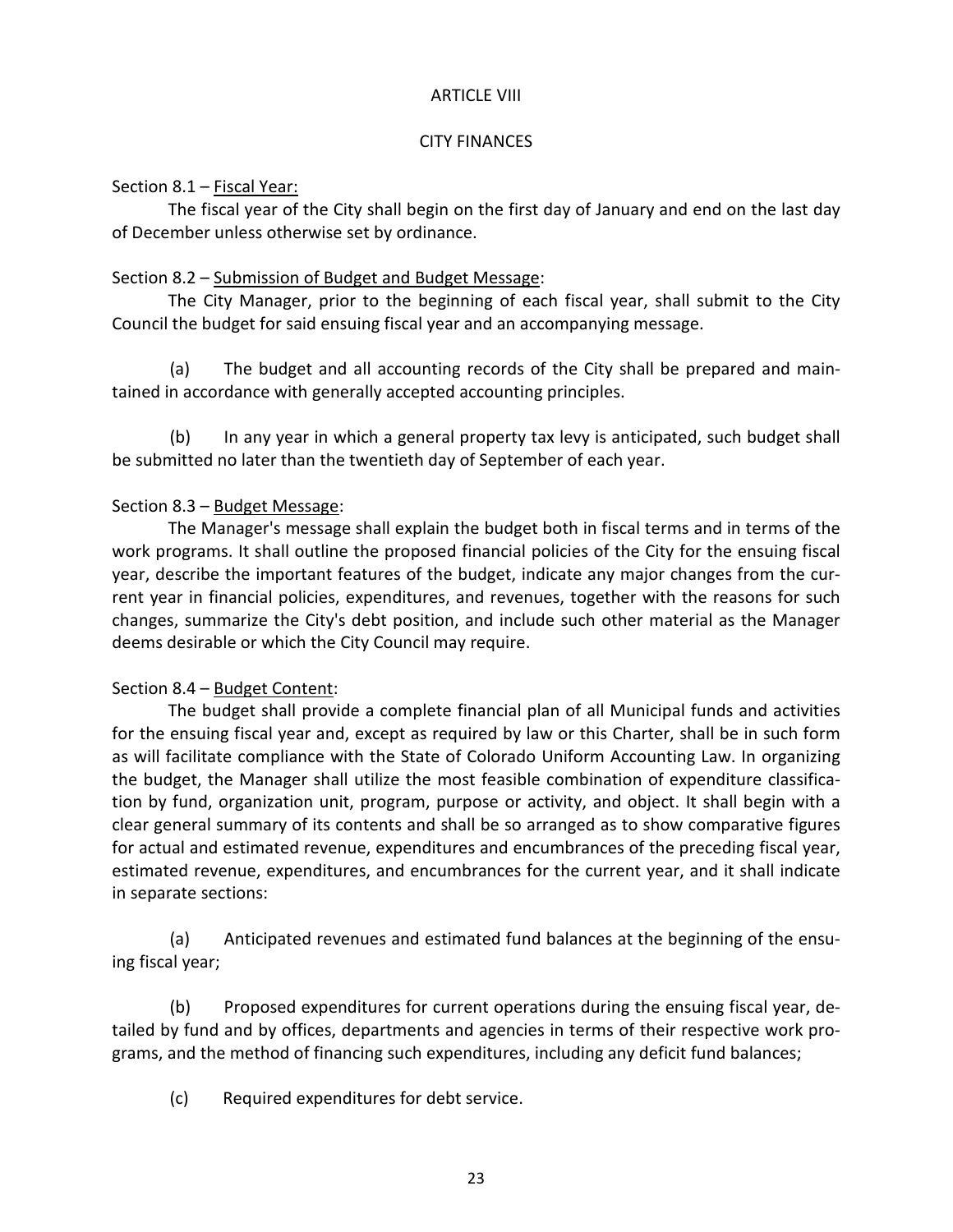(d) Proposed capital expenditures during the ensuing fiscal year, detailed by offices, departments and agencies when practicable, and the proposed method of financing each such capital expenditure;

(e) The total of proposed expenditures shall not exceed the total of estimated revenue.

#### Section 8.5 – Capital Projects Program:

(a) Submission. The Manager, with such assistance as the City Council may direct, shall prepare and submit to the City Council a five-year capital projects program simultaneously with his recommended budget.

(b) Contents. The capital projects program shall include:

(1) A clear general summary of its contents;

(2) A list of all capital improvements which are proposed to be undertaken during the following fiscal years, with appropriate supporting information as to the necessity for the improvement.

(3) Cost estimates, method of financing and recommended schedules for each such improvement.

(4) The estimated annual cost of operating and maintaining the facilities to be constructed or acquired. This information may be revised or extended each year with regard to capital improvements still pending or in process of construction or acquisition.

## Section 8.6 – Budget Hearing:

A public hearing on the proposed budget and proposed capital projects program shall be held by the City Council on any date at least fifteen days prior to the final day established by law for the certification of the ensuing year's tax levy to the County. Notice of the time and place of such hearing and that the budget is on file in the office of the City Clerk for public inspection shall be given in the manner prescribed by ordinance.

## Section 8.7 – Council Amendments:

After the public hearing, the City Council may adopt the budget with or without amendment. In amending the budget, it may add or increase programs or amounts and may delete or decrease any programs or amounts except expenditures required by law or for debt service or for estimated cash deficit. No amendment to the budget shall increase the authorized expenditures to any amount greater than the total amount of estimated revenue.

## Section 8.8 – Council Adoption:

The City Council shall adopt the budget by resolution pursuant to law. If it fails to adopt the budget by this date, the amounts appropriated for the current operation for the current fiscal year shall be deemed adopted for the ensuing fiscal year on a month-to-month basis, with all items in it prorated accordingly until such time as the City Council adopts the budget for the ensuing fiscal year.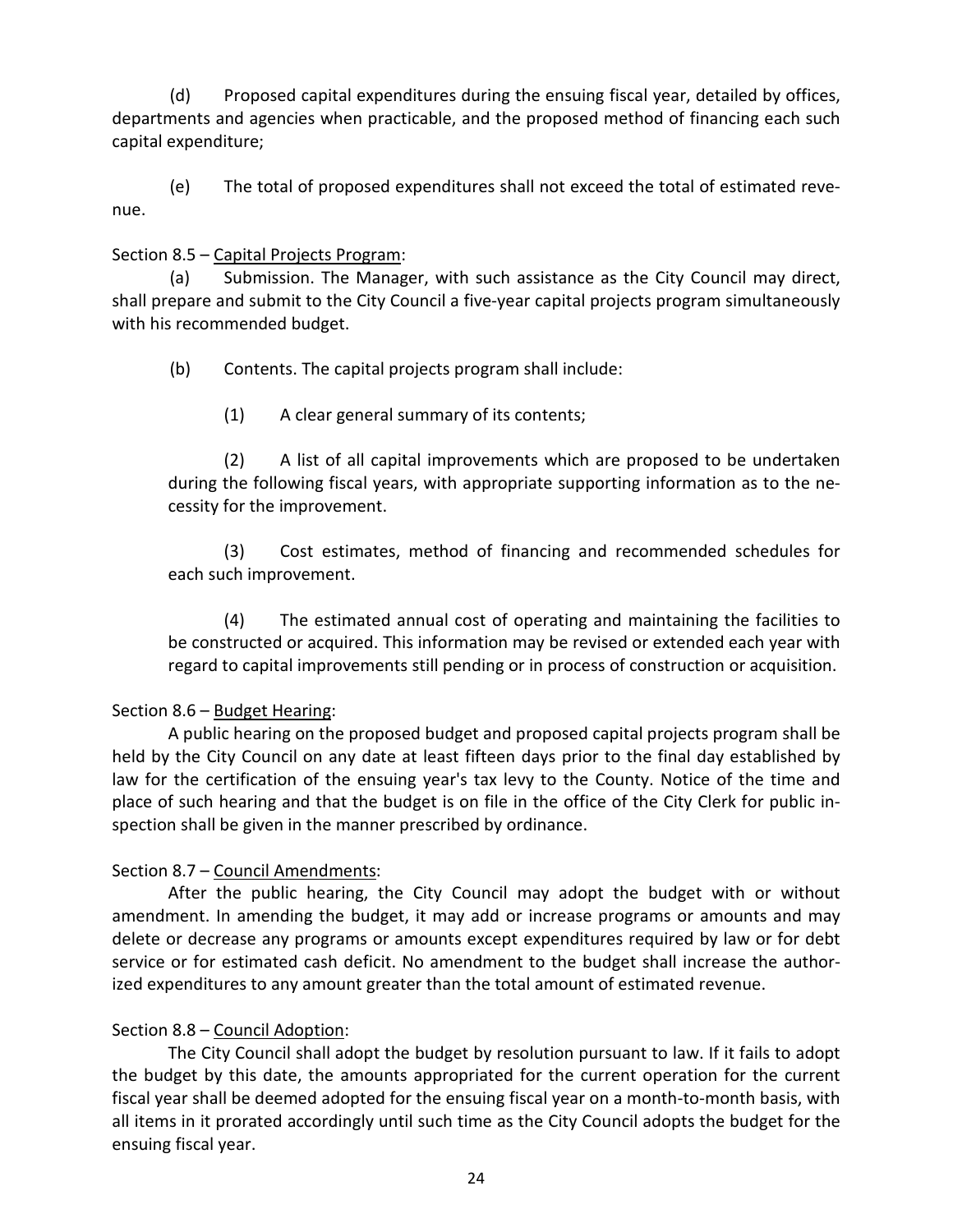Section 8.9 – Property Tax Levy:

REPEALED – November 6, 2001

## Section 8.10 – Contingencies:

The budget may include an item for contingencies. Expenditures and encumbrances shall not be charged directly to contingencies; but instead, the necessary part of the appropriation for contingencies shall be transferred to the logical account, and the expenditure charged to such account. No such transfer shall be made without the expressed approval of the City Council, and then only for expenditures which could not readily be foreseen at the time the budget was adopted.

## Section 8.11 – Public Records:

Copies of the budget and the capital projects program as adopted shall be public records and shall be made available to the public in the municipal building.

## Section 8.12 – Amendments After Adoption:

(a) Supplemental Appropriations. If during the fiscal year the Manager certifies that there are available for appropriation revenues in excess of those estimated in the budget, the City Council by ordinance may make supplemental appropriations for the year up to the amount of such excess.

(b) Emergency appropriations. To meet a public emergency affecting life, health, property or the peace of the citizens of Northglenn, the City Council may make emergency appropriations. Such appropriations may be made by emergency ordinance in accordance with the provisions of this Charter. To the extent that there are no available unappropriated revenues to meet such appropriations, the City Council may by emergency ordinance authorize the issuance of emergency notes, which may be renewed from time to time, but the emergency notes and renewals of any fiscal year shall be paid not later than the last day of the fiscal year next succeeding that in which the emergency appropriation was made. Budget provision for the payment of such emergency notes and related interest in the next succeeding fiscal year shall be mandatory.

(c) Reduction of Appropriations. If at any time during the fiscal year it appears probable to the Manager that the revenues available will be insufficient to meet the amount appropriated, he shall report to the City Council without delay, indicating the estimated amount of deficit, any remedial action taken by him and his recommendation as to any other steps to be taken. The City Council shall then take such further action as it deems necessary to prevent or minimize any deficit and for that purpose it may by ordinance reduce one or more appropriations.

(d) Transfer of Appropriations. Any time during the fiscal year the Manager may transfer part or all of any unencumbered appropriation balance among programs within a department, office, or agency, and, upon written request by the Manager, the City Council may by ordinance transfer part or all of any unencumbered appropriation balance from one fund, department, office, agency, or object to another.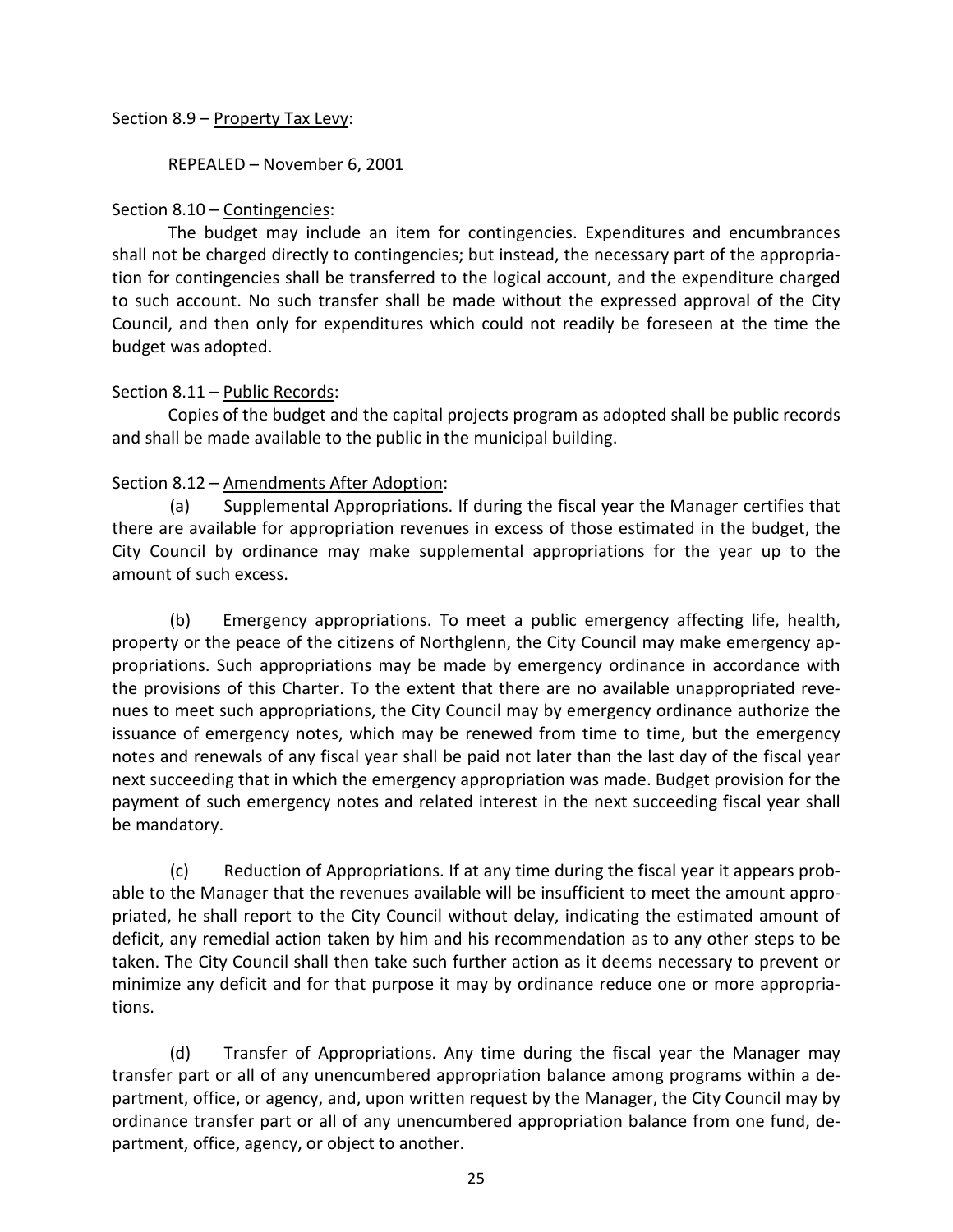(e) Limitation – Effective Date. No appropriation for debt service may be reduced or transferred, and no appropriation may be reduced below any amount required by law to be appropriated or by more than the amount of the unencumbered balance thereof. The supplemental and emergency appropriation and reduction or transfer of appropriations authorized by this Section may be made effective immediately upon adoption.

# Section 8.13 – Administration of Budget:

(a) Work Programs. The City Manager may require each department, office or agency to submit work programs for the ensuing fiscal year, showing the allocation of its fund requests by activity, by period, or by other measure appropriate to the administration of such work program. He may revise such work programs at or after the time of adoption of the budget, or during the fiscal year, and shall revise them to accord with any supplemental, emergency, reduced or transferred appropriation made pursuant to Section 8.13, after approval by the City Council in cases of transfer of funds from one department to another.

(b) Payments and Obligations Prohibited. No payments shall be made or obligation incurred against any appropriation except in accordance with the budget duly adopted and unless the Manager or Finance Director first certifies that there is a sufficient unencumbered balance in such appropriation and that sufficient funds therefrom are or will be available to cover the claim or meet the obligation when it becomes due and payable. However, except where prohibited by law, nothing in this Charter shall be construed to prevent the making or authorizing of payments or making of contracts for capital improvements to be financed by special assessments, or to prevent the making of any contract or lease providing for payments beyond the end of the fiscal year, provided that such act was made or approved by ordinance.

(c) Monthly Budget Report. The City Manager shall submit to the City Council such reports as he deems appropriate or as requested by the City Council in the form of a monthly budget report.

# Section 8.14 – Independent Audit:

An independent audit shall be made of all City accounts at least annually, and more frequently if deemed necessary by the City Council. Such audit shall be made by certified or registered public accountants, experienced in municipal accounting selected by the Council. Copies of such audit shall be made available for public inspection at the Municipal building.

# Section 8.15 – Investments:

Subject to the provisions of this Charter, monies remaining in any fund which the Director of Finance may determine will not be required for current expenditures may, as provided by resolution, be invested in one or more of the securities permitted by the Statutes of Colorado governing investment of public funds. Interest on such investments shall be credited to the fund to which the invested money belongs.

# Section 8.16 – Deposits:

City funds may be deposited in any account that is insured by an agency of the United States Government, but the amount of such deposit shall not exceed the amount that is so in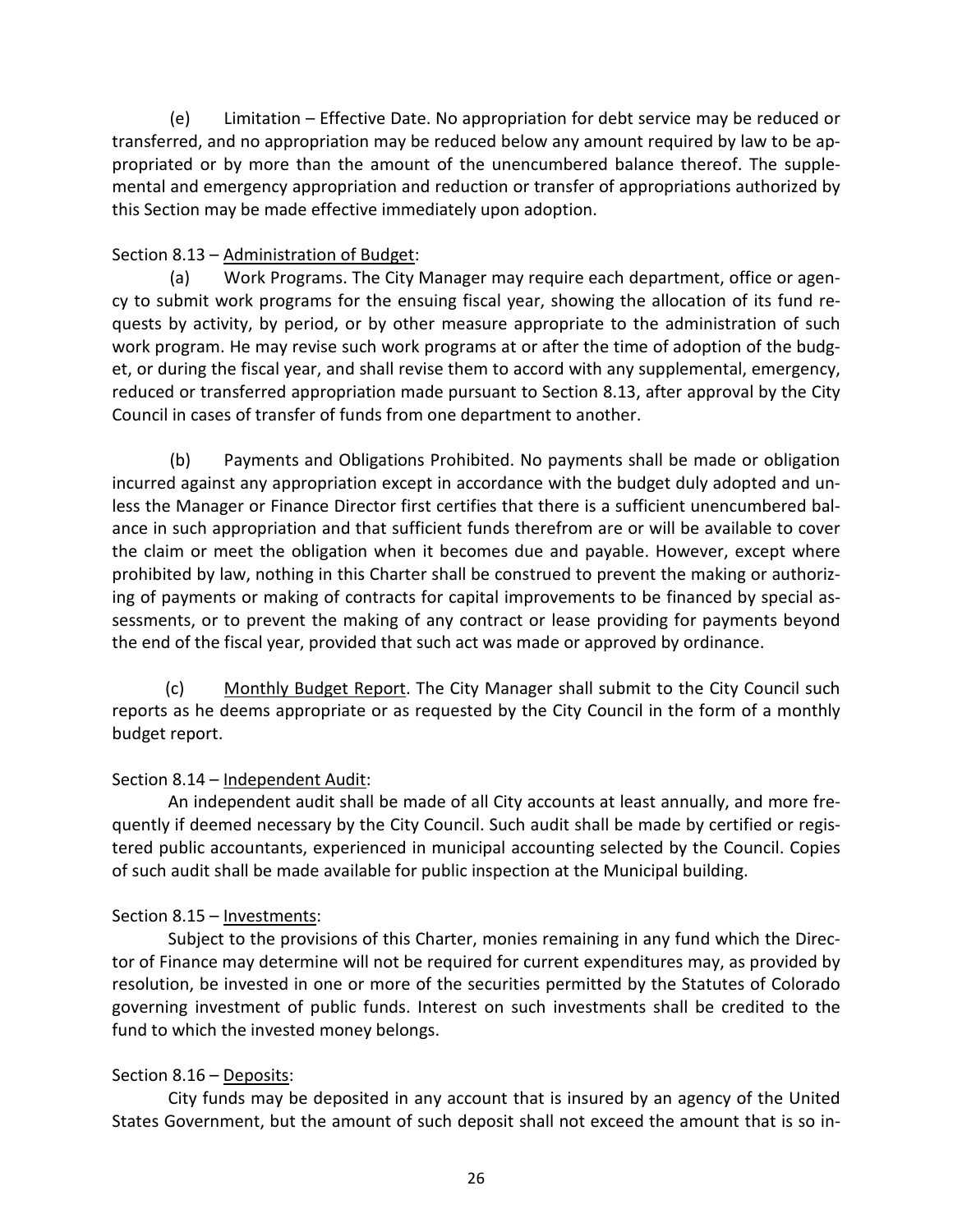sured unless securities of the United States Government or the State of Colorado, equal to such excesses, are pledged as security for the account, pursuant to law.

# Section 8.17 - Water and Sewer Utility Fund:

(a) There is hereby established a dedicated water and sewer utility fund to account for all activities and revenues associated with providing water and wastewater services including, but not limited to, water conservation efforts, the acquisition of water rights, maximization of storage facilities, provision of water and wastewater services and the construction, operation, administration, maintenance, repair and replacement of the water supply, distribution system, collection system and treatment facilities. Specifically excluded from the fund are all urban drainage facilities, programs, revenues and expenses.

(b) The revenues referred to in Section (a) are defined as: All fees, rates, toll charges, availability fees, tap fees, connection fees, penalties, grants, loans, surcharges, investment income, any voter authorized sales taxes dedicated to water acquisition or capital charge reduction, including food and other sources established by the Council now or in the future for the exclusive use of the fund.

(c) The City Council, City Manager and other administrative officials are prohibited from expending, transferring or loaning any revenues or unencumbered appropriation balance of the fund permanently or temporarily for any purpose not reasonably related to the purpose of the fund, notwithstanding any Charter provisions to the contrary.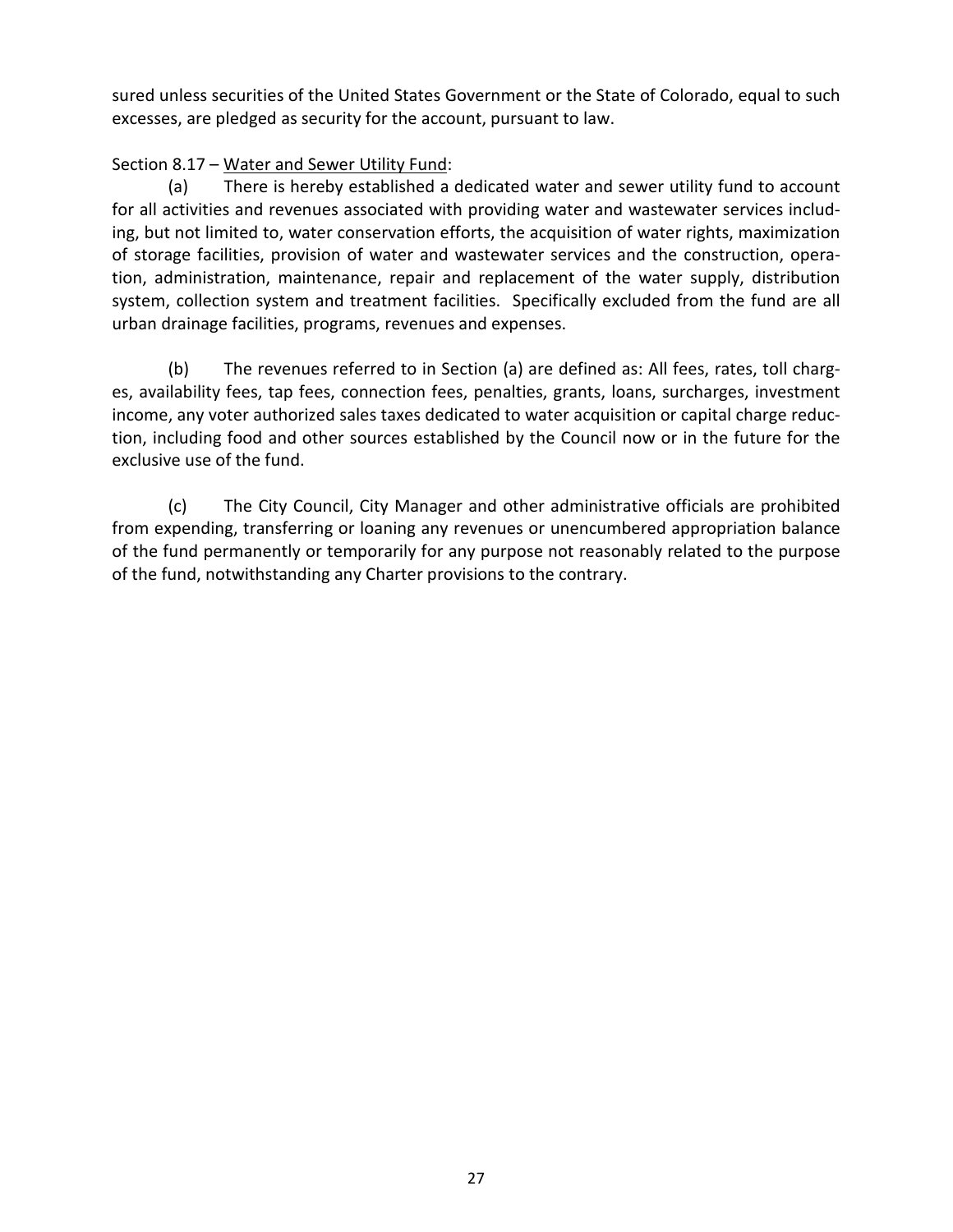#### ARTICLE IX

## TAXATION

## Section 9.1 – Authority to Levy Taxes with Limitation on Powers:

REPEALED – November 6, 2001

## Section 9.2 – Collection of Taxes:

(a) Unless otherwise provided by ordinance, the County Treasurer shall collect City ad valorem taxes in the same manner and at the same time as general ad valorem taxes are collected. In like manner the City Council may provide for collection of special improvement assessments by said Treasurer.

(b) All laws of this State for the assessment of property and the levy and collection of ad valorem taxes, sales of property for taxes, and the redemption of the same, shall apply and have full force and effect in respect to taxes for the City as to such general ad valorem taxes, except as may be modified pursuant to this Charter.

## Section 9.3 –Authority to Acquire Property:

In addition to all other power which it has to acquire property, the City is hereby authorized to purchase or otherwise acquire property on which there are delinquent taxes and delinquent special assessments. The City may also dispose of any property acquired under this authority in like manner as any other property.

# Section 9.4 – Assessments:

Assessments of real and personal property within the City for ad valorem taxes shall be made by the County Assessor.

# Section 9.5 – Existing Taxes:

All taxes levied or imposed by ordinance at the time of the effective date of this Charter shall remain in full force and effect unless or until repealed by City Council, any other provisions of this Charter to the contrary notwithstanding.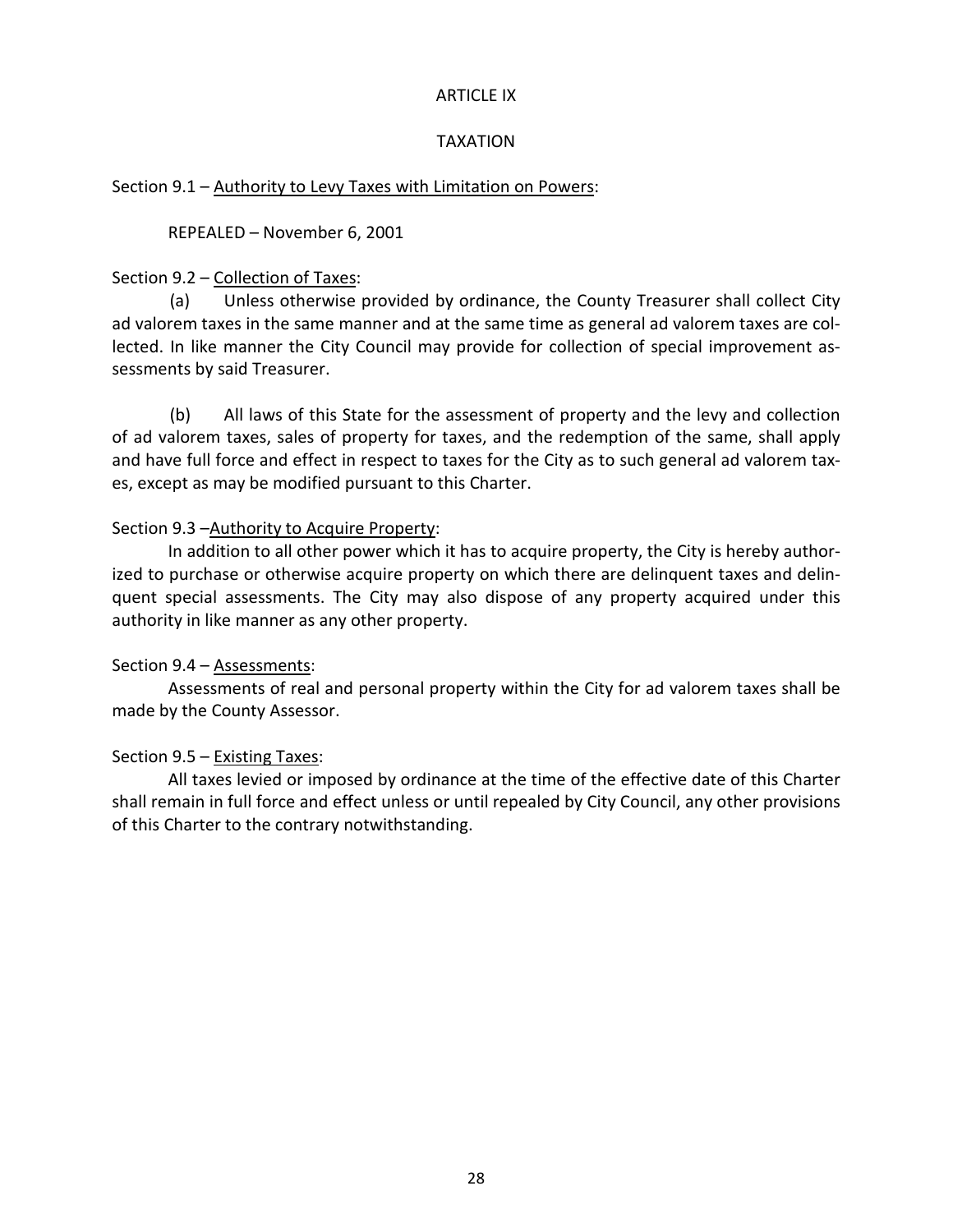## ARTICLE X

## MUNICIPAL BORROWING

REPEALED – November 6, 2001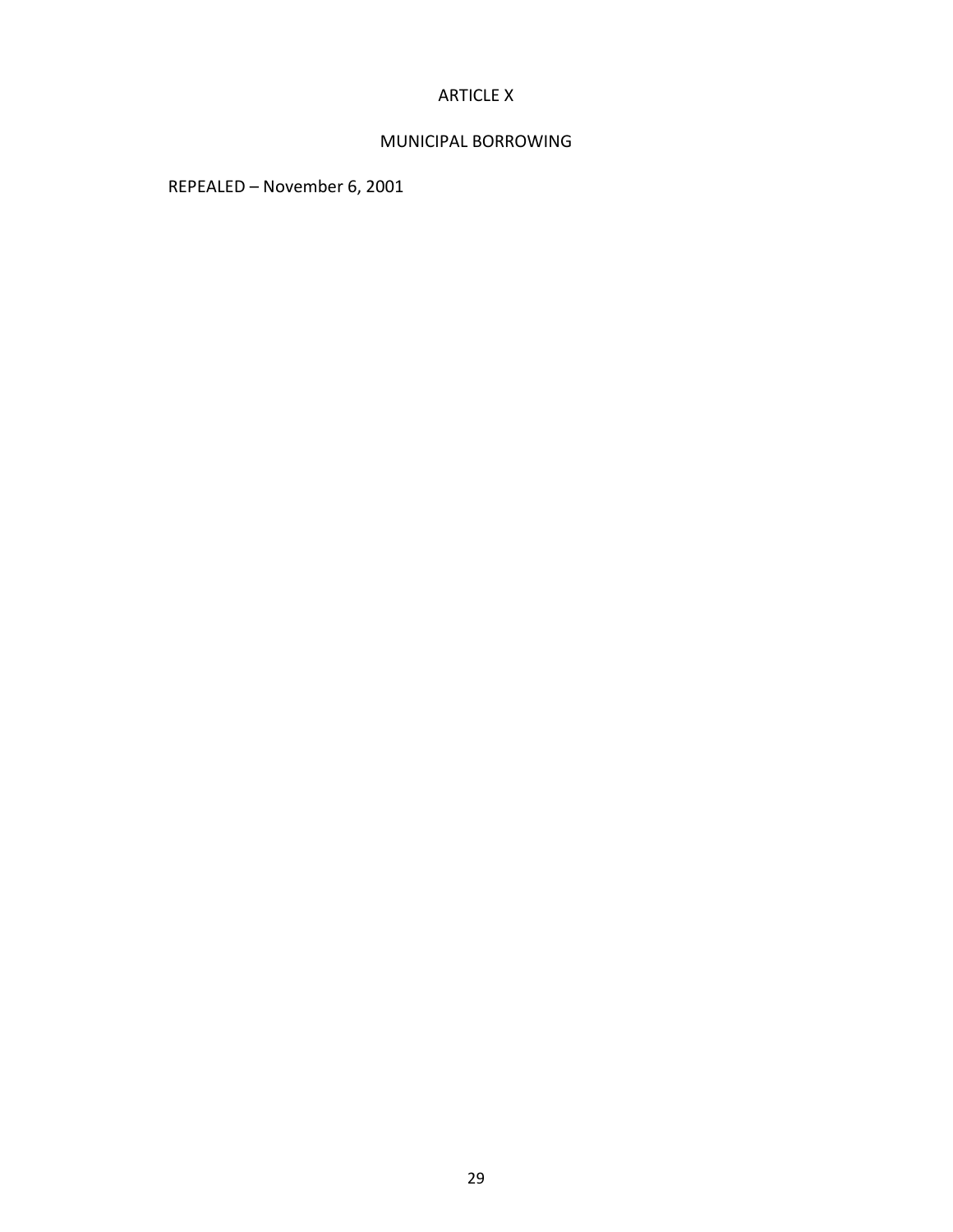## ARTICLE XI

## UTILITIES AND FRANCHISES

Section 11.1 – City Powers, Functions and Authority:

(a) The City Council shall have and exercise with regard to all public utilities and franchises all Home Rule municipal powers, functions, and authority now existing and which may be hereafter provided by the Constitution and the Statutes of the State of Colorado.

(b) Subject to the laws of the State of Colorado applicable to the Home Rule Cities and the Constitution of the State of Colorado, the City Council, upon obtaining a majority vote of the qualified electors of the City, shall have the power and authority within or without the territorial limits of the City to construct, condemn, purchase, acquire and lease public utilities and cable television assets, equipment and everything in relation to or in connection therewith, in whole or in part, for the use of the City and its inhabitants.

(1) The term "public utility" or "public utility corporation" when used in this Charter shall mean any person, firm or corporation operating a heat, power, gas or light system, a communication system, or a water sewer or scheduled transportation system, and serving or supplying the public. It shall not include any person, firm or corporation owning or operating sidetracks or switches for the accommodation of manufacturing plants and business houses or private telephone lines and shall not include City of Northglenn owned utilities.

(c) The City shall have the power to own and control water rights and to exchange water rights owned by it for water rights owned by other municipalities or quasi-municipal corporations or by other persons, and to purchase, obtain or acquire water and water rights from any source including such existing water rights as may be used upon any land which is annexed to the City from time to time. The City shall have the right to contract with municipalities or quasi-municipal corporations or any person for the purpose of forming consolidated water or sewer districts or for furnishing any municipal service.

(d) Any exercise of authority pursuant to this Charter, subsequent to acquisition of facilities hereunder, shall be administered through a regular department of the City government under the management and supervision of the City Manager.

(e) The City Council, by ordinance, upon recommendation of the City Manager, may authorize the extension of any City service or City owned facilities, provided under authority of this Charter, to consumers outside the corporate limits of the City, under such terms and conditions as may be agreed upon, subject to laws applicable to Home Rule Cities.

(f) The City shall have all the powers under the State Constitution and Laws to regulate the use and exploration of all energy resources for the general benefit and welfare of the citizens.

30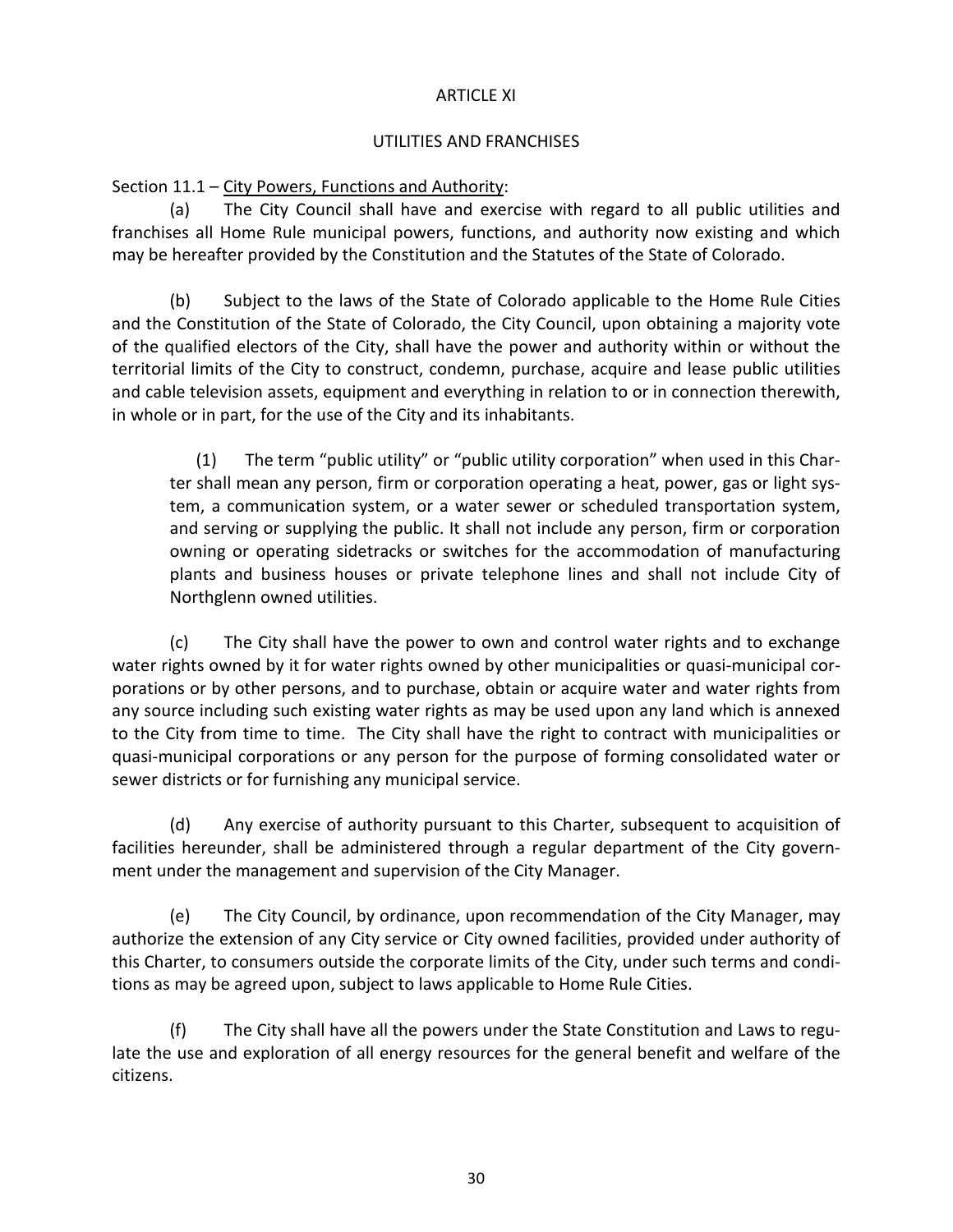# Section 11.2 – Use of Public Places by Utilities:

(a) No public utility, whether it has a franchise or not, may use the City streets, alleys, bridges and other public space (air, surface or underground) except upon such terms, conditions or requirements as are provided by the City Council or by the City Manager, and such public utility shall pay that part of the cost of improvement or maintenance of City streets, alleys, bridges and other public space as shall arise from its use thereof and shall protect and save the City harmless from all damages arising from said use.

(b) Every such public utility may be required by the City to permit joint use by the City and by other public utilities of its property and appurtenances located in the City streets, alleys or other public space insofar as such joint use may be reasonably practicable and upon payment of reasonable rental therefore.

(c) In the absence of agreement and upon application by any public utility or by the City, the City Council shall provide for arbitration of the terms and conditions of such joint use and the compensation to be paid therefore, and the arbitration award shall be final.

# Section 11.3 – Utility Rates:

(a) The City Council shall, by ordinance, establish rates, rules and regulations and extension policies for services provided by City owned utilities, both within and outside the corporate limits of the City.

(b) The City shall have the power to regulate the rates and charges of any utilities within the City not regulated by the Public Utilities Commission of the State of Colorado.

# Section 11.4 – Present Franchises:

All franchise ordinances and agreements of the City in effect at the time this Charter is effective shall remain in full force and effect in accordance with their respective terms and conditions unless modified by another franchise.

# Section 11.5 – Grant of Public Utility Franchises:

(a) Grants of public utility franchises and all extensions and amendments shall be granted only by ordinance.

(1) With respect to any franchise, after mutual agreement with the holder of the franchise, the City Council may, by ordinance extend the area served by the franchise, including streets, alleys, public space and property not originally embraced in such franchise, when public convenience and necessity requires, subject to the terms and conditions of such original franchise, and coextensive with the terms thereof. Provided, however, that if provision is made for such extension of facilities in the original franchise agreement, City Council need not act by ordinance to permit such extension and the holder of the franchise may proceed to extend such facilities in accordance with the terms and conditions of the original franchise.

(2) For purposes of this Charter, cable television and garbage, trash or rubbish disposal shall not be deemed to be public utilities.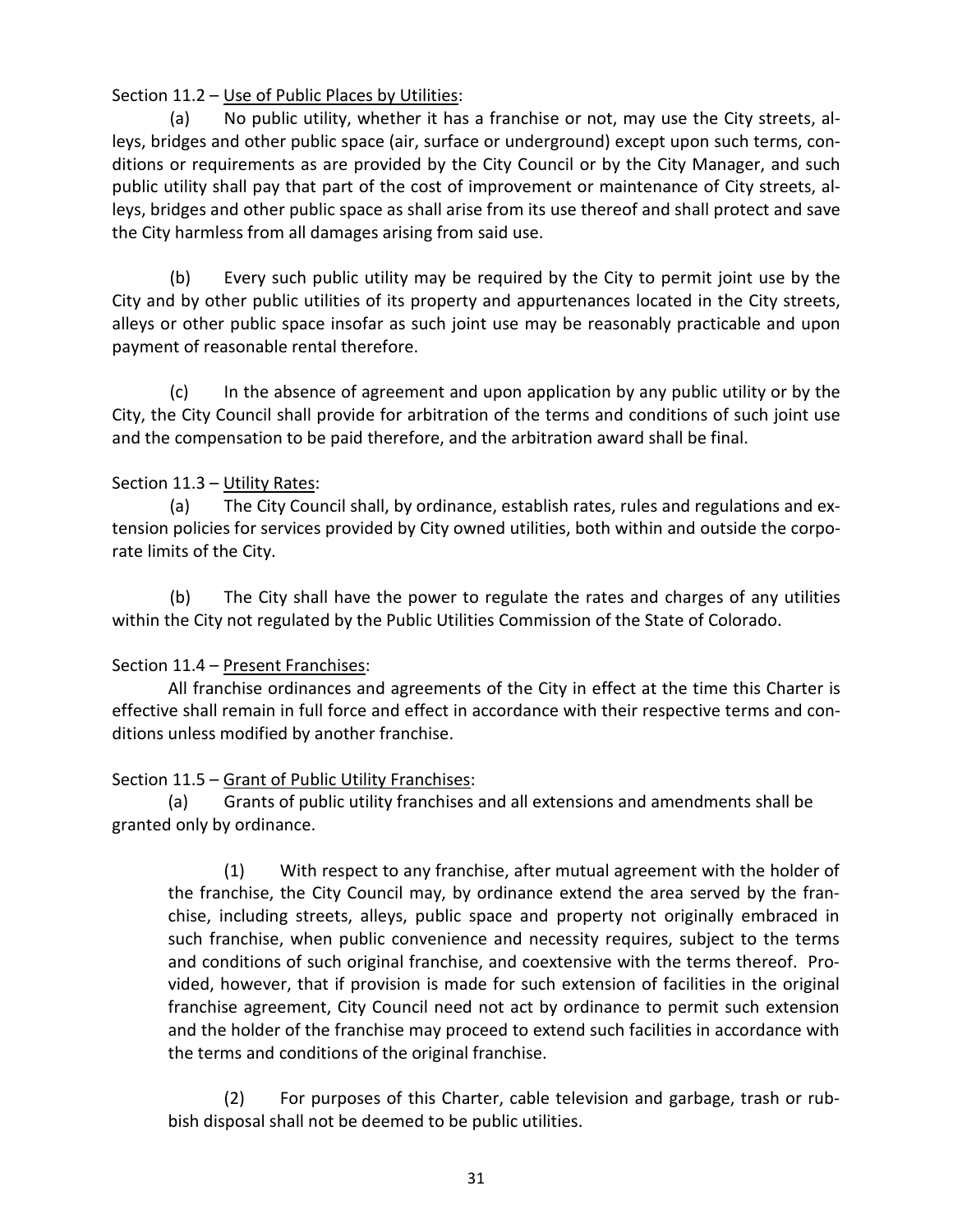(b) No exclusive franchise shall be granted.

(c) No franchise shall be granted without reserving to the City such fair fee arising from the use thereof as shall be fixed in the grant of such franchise.

# Section 11.6 – Compensation for Franchises:

Every grant of a franchise shall fix the amount and manner of payment of the compensation to be paid by the grantee for the use of the franchise and no other compensation shall be exacted for such use during the life of the franchise. This provision shall not exempt the grantee from any lawful taxation upon his or its property, nor from any license, charges or other impositions levied by the City Council not levied on account of the use granted by the franchise.

# Section 11.7 Conditions of Franchises:

All public utility franchises granted after the effective date of this Charter, whether it be so provided in the granting ordinance or not, shall be subject to the following rights of the City, except as otherwise provided by the Statutes of Colorado applicable to Home Rule Cities and the Constitution of the State of Colorado; but this enumeration shall not be exclusive or impair the right of the Council to insert in such franchise any provision within the power of the City to impose or require:

(a) The ability to repeal and revoke the same for failure of the grantee to comply with the provisions thereof.

# Section 11.8 – Matters in Charter Not to Impair Right of City Council to Insert Other Matters in Franchise:

The enumeration and specification of particular matters in this Charter which must be included in every franchise or grant, shall never be construed as impairing the right of the City Council to insert in such franchise or grant such other and further matters, conditions, covenants, terms, restrictions, limitations, burdens, taxes, assessments, rates, rentals, charges, control, forfeitures or any other provision whatever, as the City Council shall deem proper to protect the interest of the people.

# Session 11.9 – Assignment and Leasing of Franchises:

(a) No franchise granted by the City shall be leased, assigned or otherwise alienated without the approval of City Council given by ordinance, and no negotiation with the lessee or assignee on the part of the City to require the performance of any act or the payment of any compensation by the lessee or assignee shall be deemed to operate as such consent. Any assignment, lease or sale of such franchise without the consent of the City shall, at the option of the City Council, operate as a forfeiture of such franchise.

(b) The right of City Council to deny any assignment, lease or sale of a franchise is reserved.

(c) City Council, upon approving any such assignment, lease or sale of franchise, may impose such reasonable conditions and terms deemed necessary.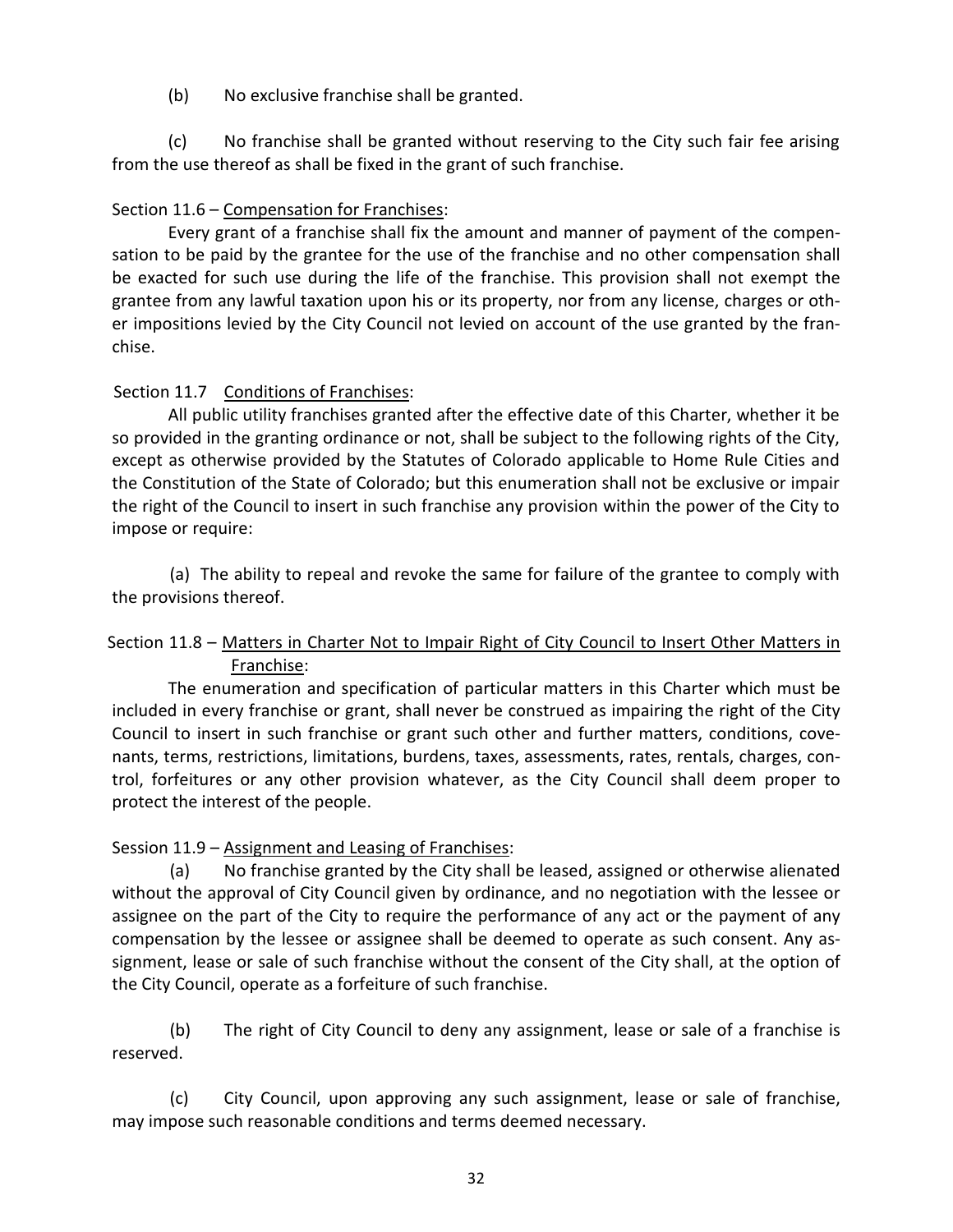## Section 11.10 – Railroad Facilities:

Subject to the Statutes of Colorado, applicable to Home Rule Cities, City Council may require, upon fair apportionment of the cost, subject to arbitration, any railroad or other transportation system to elevate or lower any of its right-of-way or tracks running over, under, along or across any public thoroughfare; to construct and maintain in good condition with proper approaches and safety devices those street crossings, bridges, viaducts or other conveniences affected by railroad or other transportation system rights-of-way; and to take such other measures for the protection of the health, safety, and welfare of the public as are deemed necessary by City Council.

## Section 11.11 – Revocable Permits:

The City may grant a permit at any time for the temporary use or occupation of any street, alley or City owned place, provided such permit shall be revocable by the City at its pleasure, regardless of whether or not such right to revoke be expressly reserved in such permit.

## Section 11.12 - Franchise Records:

(a) The City Council shall cause to be kept in the office of the City Clerk an indexed franchise record which shall contain copies of all public utility franchises granted by the City.

(b) The index shall give the name of the grantee and any assignees. The record shall be a complete history of all such franchises, shall include a convenient reference to all actions at law affecting the same, copies of all annual reports and such other information as the City Council or City Manager may require.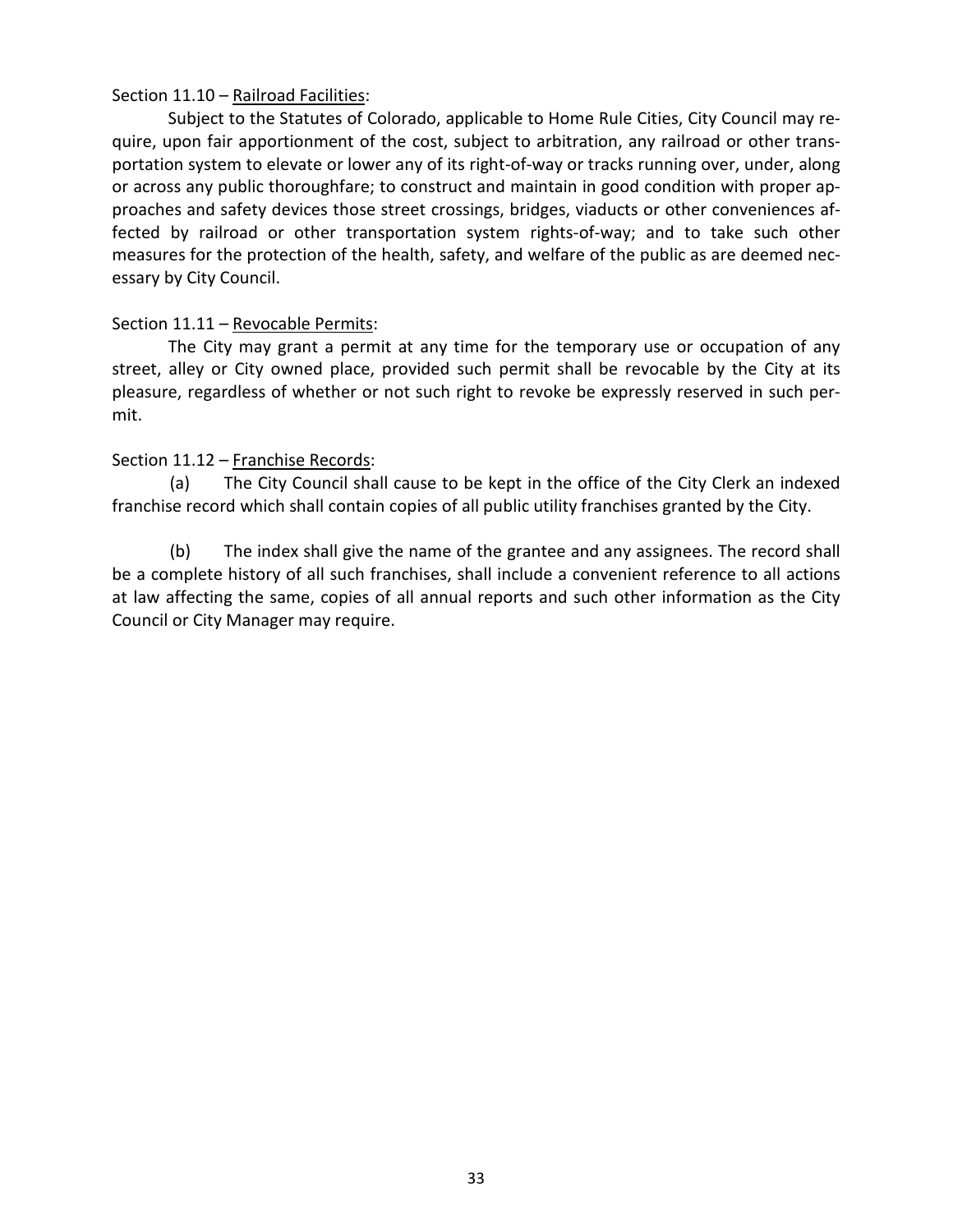#### ARTICLE XII

#### BOARDS AND COMMISSIONS

Section 12.1 – General Provisions:

(a) All existing Boards and Commissions, including the City Planning Commission, Board of Adjustment and the Recreation Board shall continue as established by ordinance or agreements, except as otherwise provided by ordinance or this Charter.

(b) The City Council shall have the power and authority to create such Boards and Commissions as it may desire or require, provided no such Board or Commission shall have authority to perform functions or duties otherwise assigned in this Charter or to interfere with any function or duty otherwise assigned in this Charter.

(c) Unless otherwise provided by this Charter by general law applicable to Home Rule Cities, or by ordinance, the following provisions shall apply:

(1) Boards and Commissions shall be appointed by the City Council and have such powers and perform such duties as are required by this Charter or by City Council.

(2) Advisory Boards or Commissions may be created by motion or resolution and all other Boards or Commissions shall be created by ordinance.

(3) Initial appointments by the City Council shall specify the term of office of each individual and such appointments, in the discretion of the City Council, may provide for overlapping tenure. City officials appointed to the Planning Commission or Board of Adjustment shall serve in an ex-officio capacity only.

(4) Board members may be removed from office only for neglect of duty or malfeasance.

(5) The City Council shall make appointments to fill vacancies for unexpired terms.

(6) Each Board or Commission shall choose its own officers, adopt its own rules of procedure and recommend the removal of any member who displays a lack of interest in its proceedings.

(7) All meetings of the Boards and Commissions shall be held in conformity with Article IV, Section 4.5 of this Charter.

(8) Copies of records and minutes of meetings of all Boards or Commissions shall be placed and kept in the office of the City Clerk for public inspection.

(9) Reports from such Boards or Commissions shall be made as the City Council may require.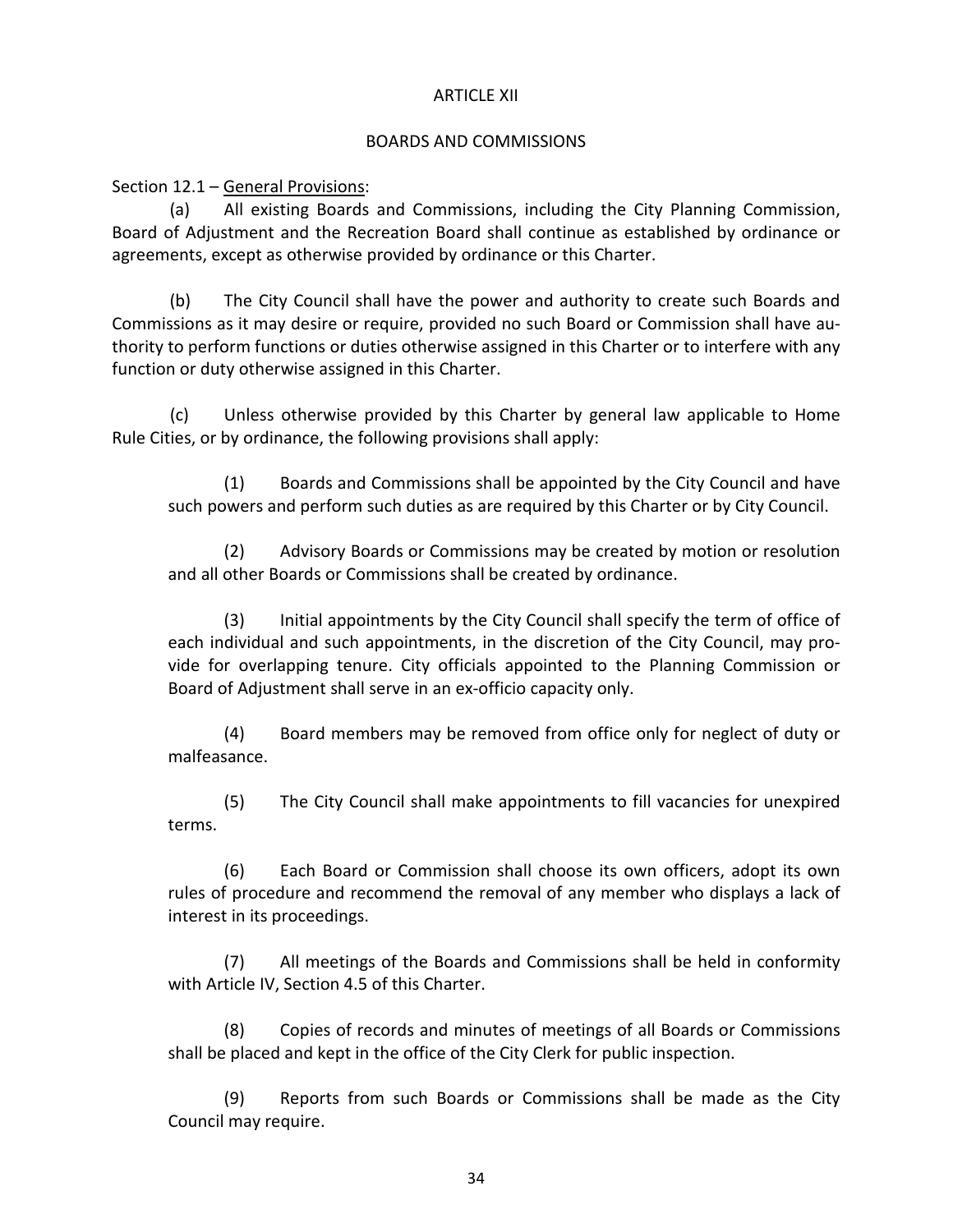(d) Any Board or Commission created under this Charter and which is not otherwise required by this Charter or by general law applicable to Home Rule Cities may be abolished by City Council in the same manner as the Board or Commission was created.

(e) Any requirement included in (c) and (d) above which is in conflict with the provision for the Citizens' Affairs Board shall not apply thereto.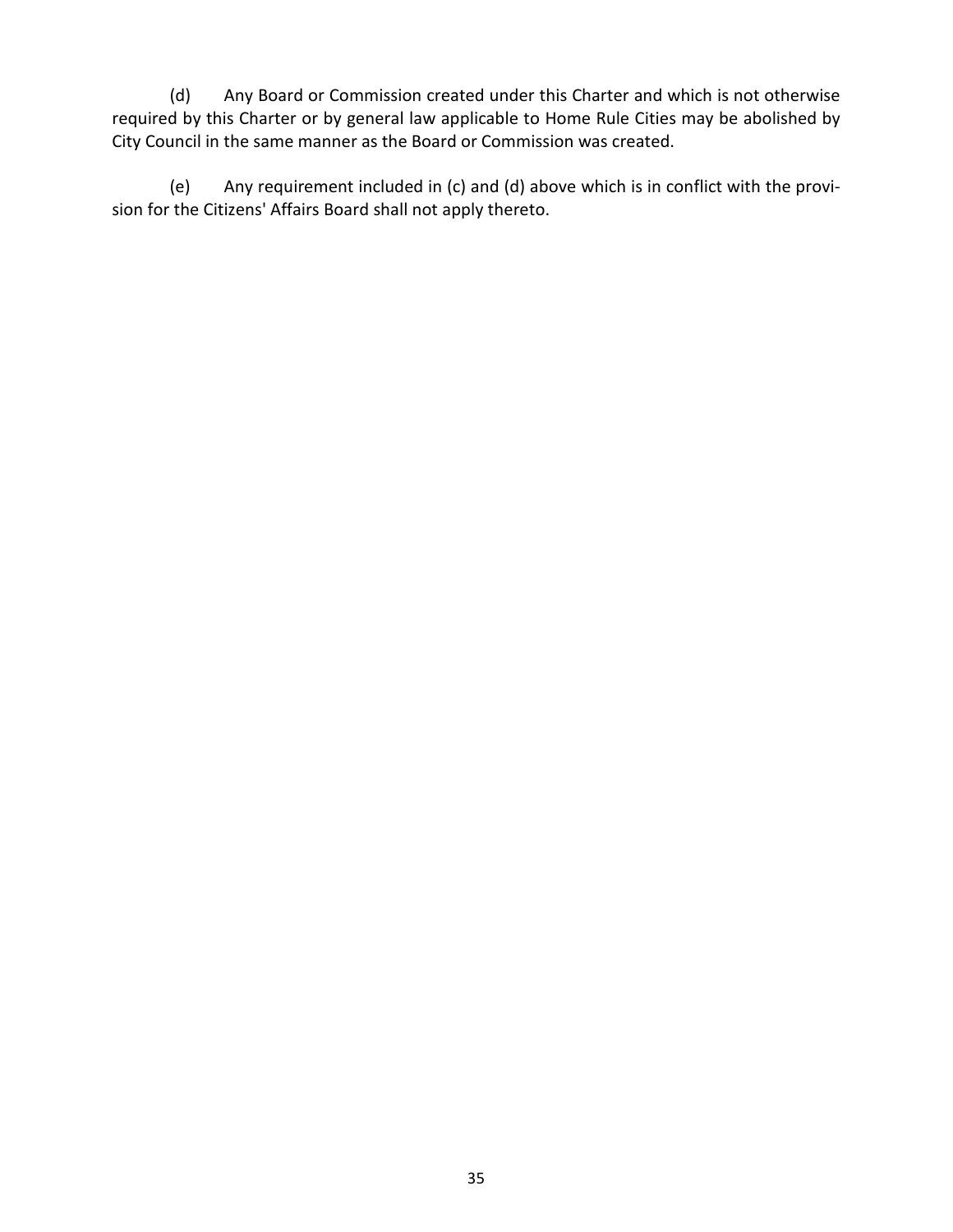#### ARTICLE XIII

#### CITIZENS' AFFAIRS BOARD

#### Section 13.1 – Establishment:

There is hereby created the Citizens' Affairs Board, hereinafter called "Board".

## Section 13.2 – Intent:

It is declared by the people of the City of Northglenn that their intent in creating the Board is to provide a body within the City government to which citizens of the City and other interested persons may freely present complaints and proposals. It is their further intent that such body be composed of people who are not otherwise involved in the day-to-day operations of City government, so that those persons regularly involved in City government may devote adequate time to their regular duties. It is their intent that the Board have no power to administer or legislate, or to interfere with those persons who do have the administrative and legislative powers. It is their further intent that the Board shall always be authorized to make public any complaints and proposals which it shall receive, and to publicize any findings and recommendations the Board shall make.

## Section 13.3 – Appointments:

The original Board shall be appointed by the Mayor and shall have the approval of the City Council, and shall be composed of five qualified electors of the City who are in sympathy with the intent and purposes of this provision of the Charter. The first members of the Board shall be appointed within thirty days of the effective date of this Charter. One of them shall be appointed for a one-year term, one for a two-year term, one for a three-year term, one for a four-year term, and one for a five-year term. Thereafter upon the expiration of the term of a member of the Board, his successor shall be appointed for a term of five years. Board members may be removed from office only for neglect of duty or malfeasance. Upon the death, resignation, or removal from office of a member of the Board, the Mayor shall appoint a successor to serve the unexpired portion of the term. All subsequent appointments or reappointments by the Mayor to the Board shall be subject to approval by the Board.

## Section 13.4 – Districts Represented:

Each district shall be represented on the Board by at least one Board member residing in such district.

## Section 13.5 – Residence in District:

If a Board member changes his place of residence from the district in which he resided at the time of his appointment, he shall no longer hold office and a successor shall be appointed from the same district if that district would otherwise not have representation on the Board.

## Section 13.6 – Residence in City:

If a Board member changes his place of residence from the City of Northglenn he shall no longer hold office, and a successor shall be appointed.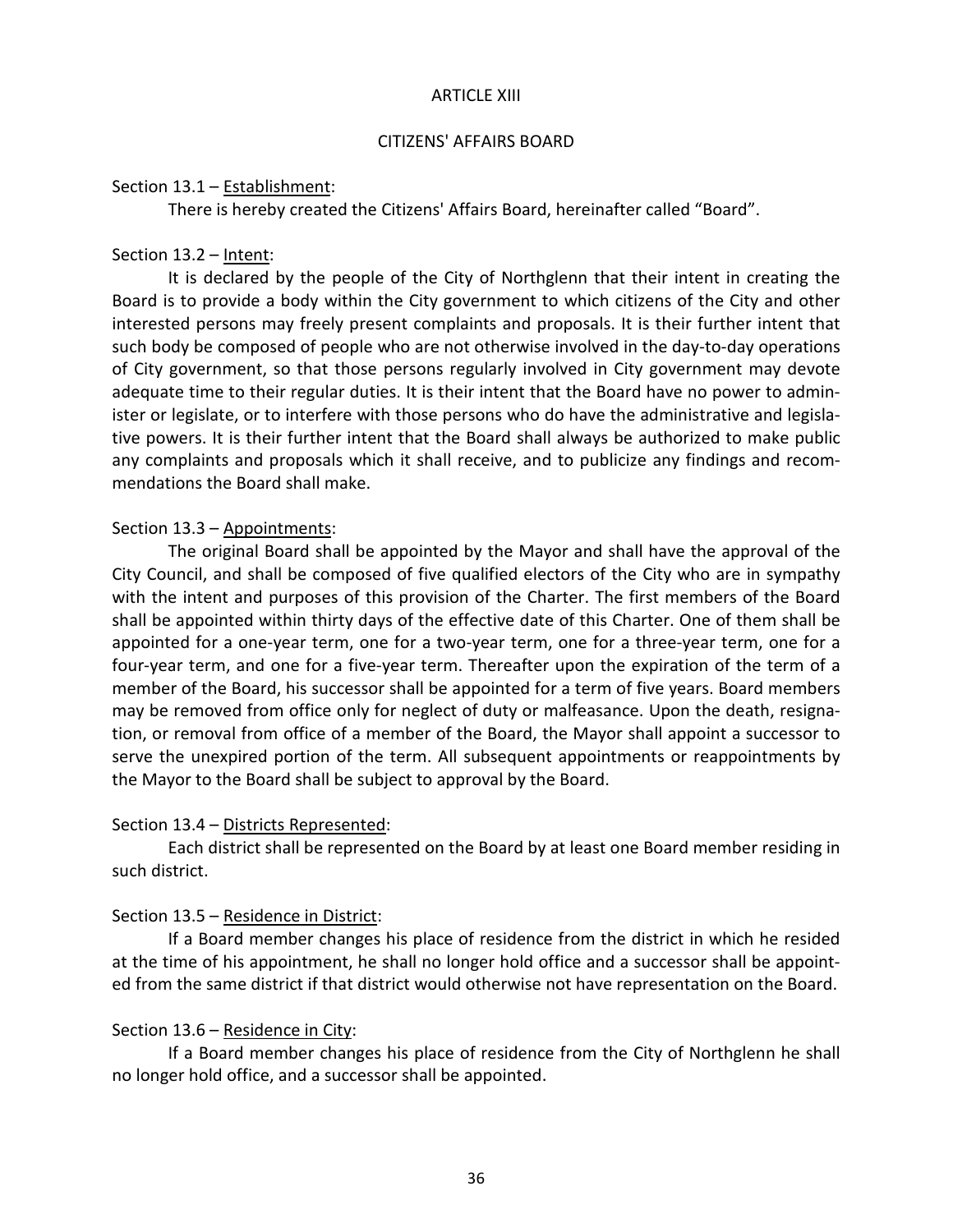#### Section 13.7 – Contractors and Employees:

A Board member shall not be a contractor of the City. Any Board member who, after his appointment, becomes an officer, employee or contractor of the City, shall be automatically removed from office and a successor appointed.

#### Section 13.8 – Compensation:

The members of the Board shall serve without salary.

#### Section 13.9 – Meetings:

The Board shall meet at least once each month in an announced public meeting at a place within the City designated by the Board. All meetings shall be open to the public.

## Section 13.10 – Officers – rules:

The Board shall choose its own officers from its own members and adopt its own rules of procedure. Three members shall constitute a quorum of the Board.

## Section 13.11 – Function:

The Board shall be an advocate in behalf of the citizens of Northglenn. The Board shall receive and consider complaints and proposals from the citizens of the City concerning the City and its government.

## Section 13.12 – Procedure:

The Board should direct all inquiries and requests to the City Manager, who shall refer the inquiries and requests to the proper City employee. The employees of the City shall provide the Board with the most complete cooperation in answering inquiries of the Board and in supplying requested documents to the Board. The term "employee" as used in this Section does not include the Mayor and the members of the City Council.

## Section 13.13 – Reports and findings:

The Board may, after due consideration of any complaint or proposal, report its findings and recommendations to the Mayor, the City Council, and the person or group who presented such complaint or proposal.

## Section 13.14 – Miscellaneous:

This article shall, in all respects, be self-executing. However, nothing herein shall be construed to prohibit the City Council from appropriating monies to the Board for necessary staff assistance, supplies and equipment, or personal expenses.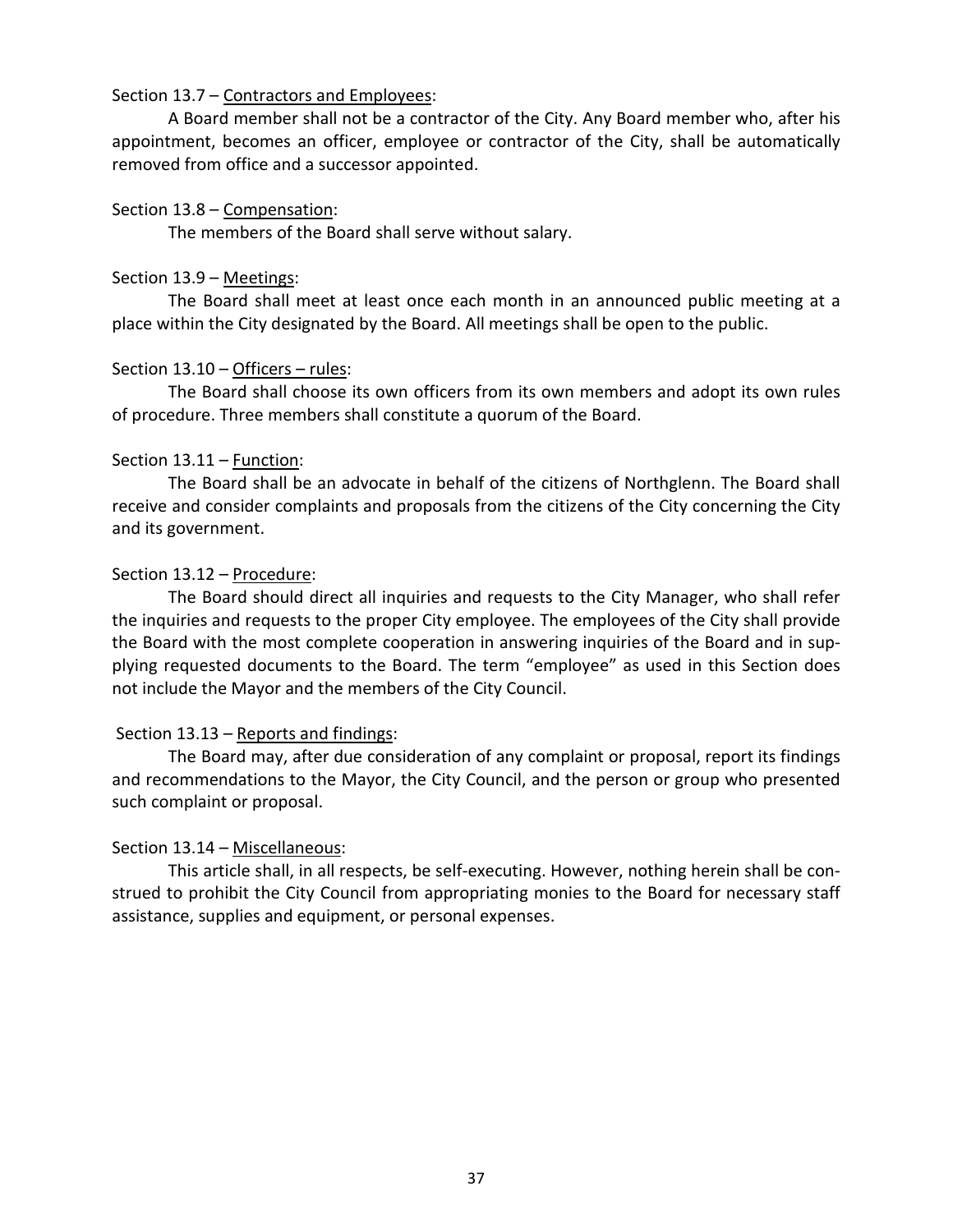#### ARTICLE XIV

#### MISCELLANEOUS LEGAL PROVISIONS

#### Section 14.1 – Eminent Domain:

The City shall have the right of eminent domain as provided by the Constitution and the Statutes of the State of Colorado.

## Section 14.2 – Reservation of Power:

The power to supersede any law of this State now or hereafter in force, insofar as it applies to local or municipal affairs shall be reserved to the City, acting by ordinance, subject only to restrictions of Article XX of the State Constitution.

## Section 14.3 – Liability of City:

No action for recovery of compensation for personal injury, death, or property damage against the City on account of its negligence shall be maintained unless written notice of the alleged time, place and cause of injury, death, or property damage is given to the City Clerk by the person injured, his agent, or attorney, within 180 days of the occurrence causing the injury, death, or property damage as required by the Colorado Governmental Immunity Act.

## Section 14.4 – Bequests, Gifts, and Donations:

The City Council, on behalf of the City, may receive or refuse bequests, gifts, and donations of all kinds of property in fee simple or in trust for public, charitable, or other purposes, and do all things and acts necessary to carry out the purpose of such gifts, bequests, and donations with power to manage, sell, lease, or otherwise dispose of the same in accordance with the terms of the gift, bequest or trust.

## Section 14.5 – Severability of Charter Provisions:

If any provision, section, article or clause of this Charter or the application thereof to any person or circumstance shall be found to be invalid by a court, such invalidity shall not affect any remaining portion or application of the Charter which can be given effect without the invalid portion or application, provided such remaining portions or applications are not determined by the court to be inoperable, and to this end this Charter is declared to be severable.

## Section 14.6 – Charter Amendments:

This Charter may be amended at any time in the manner provided by the Constitution or Statutes of the State of Colorado.

# Section 14.7 – Interpretations:

Except as otherwise specifically provided or indicated by the context hereof, all words used in this Charter indicating the present tense shall not be limited to the time of the adoption of this Charter but shall extend to and include the time of the happening of any event or requirement for which provision is made herein. The singular number shall include the plural, the plural shall include the singular and the masculine gender shall extend to and include the feminine gender and neuter, and the word "person" may extend and be applied to bodies politic and corporate and to partnerships as well as to individuals.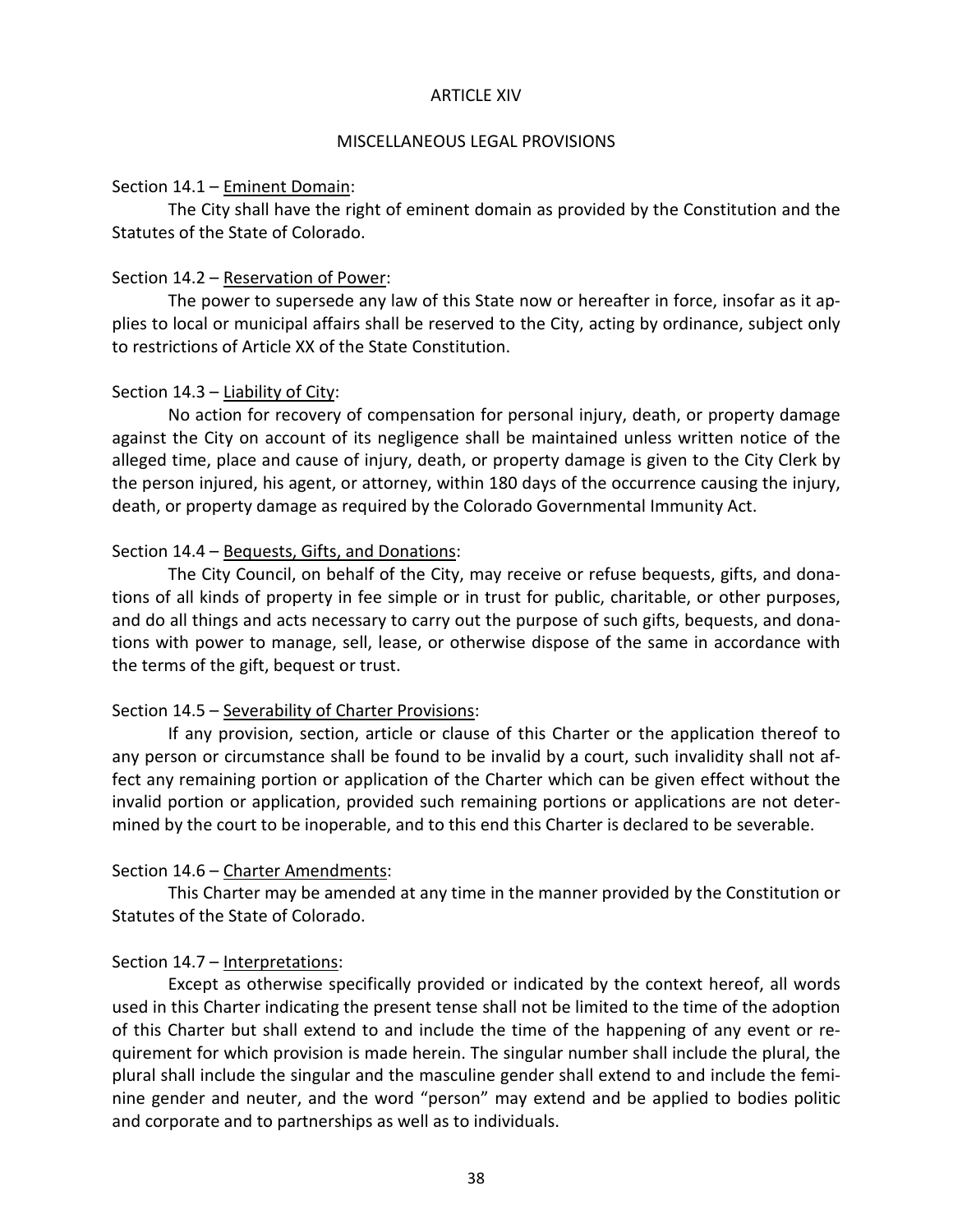Section 14.8 – Definitions:

As used in this Charter the following words and phrases shall have the following meaning:

(a) Appropriation. The authorized amount of monies set aside for expenditures during a specified time for a specific purpose.

(b) City. The City of Northglenn, Colorado, a municipal corporation.

(c) Council. The City Council of the City of Northglenn, including the Mayor, unless provided otherwise.

(d) Manager. The City Manager of the City of Northglenn appointed pursuant to Section 6.1(a).

(e) Franchise. An irrevocable privilege granted by the City permitting a specified use of public property for a specified length of time.

(f) Employee. A person employed by the City of Northglenn.

(g) General Municipal Election. A municipal election held every two years at which candidates for elective offices of the City are voted upon in accordance with this Charter.

(h) Officer. Any person elected to office or appointed by City Council, including appointees to Boards and Commissions.

(i) Constitution. The Constitution of the State of Colorado.

(j) Statutes. The applicable laws of the State of Colorado as they now exist or as they may be amended, changed, repealed or otherwise modified by legislative procedure.

(k) Qualified Elector. A person qualified to vote in municipal elections under the Constitution and Statutes of the State of Colorado, or ordinances of the City of Northglenn.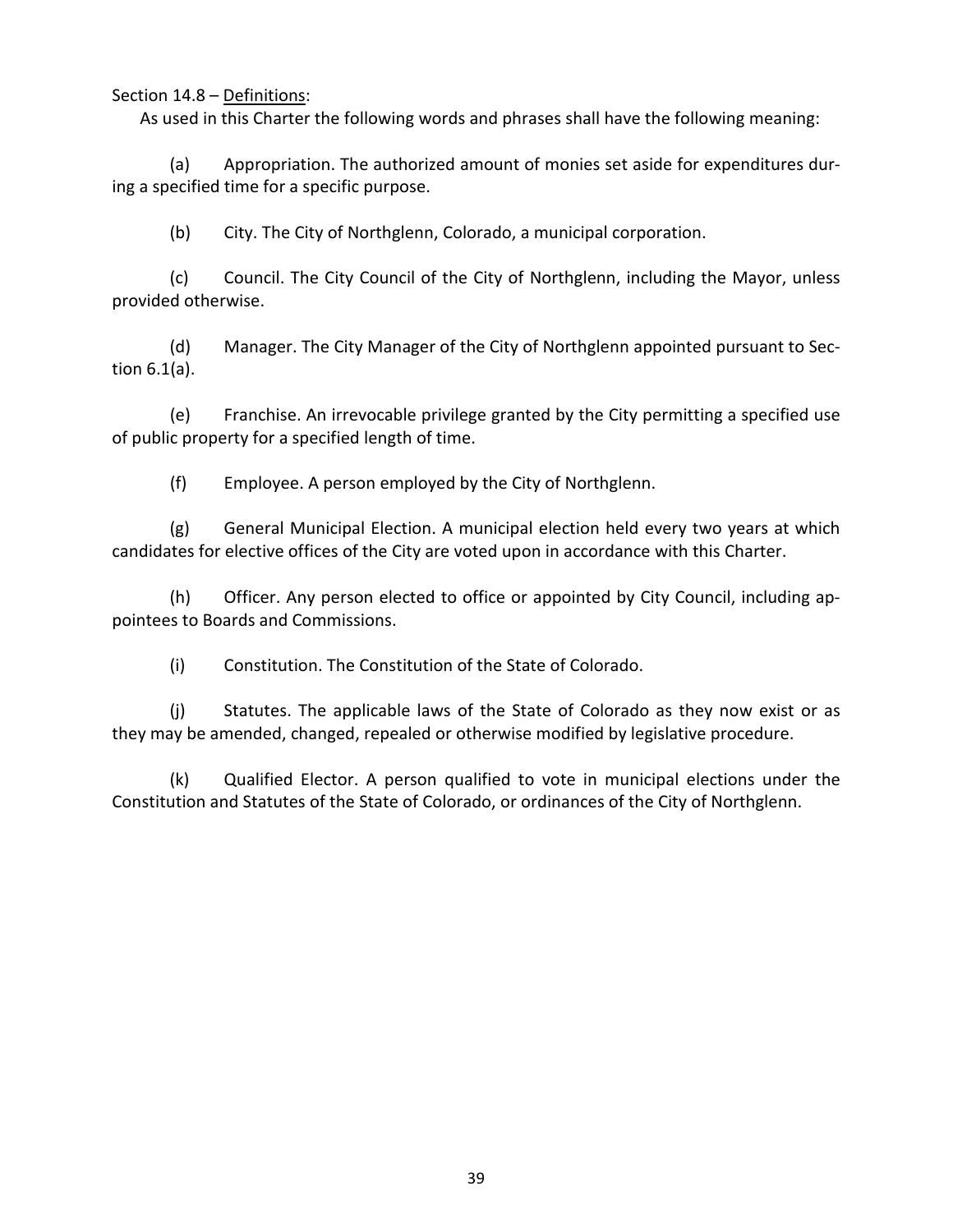#### ARTICLE XV

#### TRANSITION PERIOD

#### Section 15.1 – Effective date:

This Charter shall become effective immediately upon voter approval.

## Section 15.2 – Prior City Legislation:

All bylaws, ordinances, resolutions, rules and regulations of the City which are not inconsistent with this Charter and which are in force and effect at the effective date of this Charter shall continue in full force and effect until repealed or amended. Those provisions of any effective bylaw, ordinance, resolution, rule or regulation which are inconsistent with this Charter are hereby repealed.

## Section 15.3 – Present Elected officials to Continue in Office:

The present elected City Officials in office at the time of the adoption of this Charter whose offices are continued by the provisions of this Charter, shall continue at their present salaries, to serve and carry out the functions, powers and duties of their offices until their successors assume the duties of their offices. The functions, powers and duties of the present elective officers whose offices are abolished or appointive pursuant to the provisions of this Charter shall cease upon the appointment of officers to perform such functions pursuant to the Charter.

## Section 15.4 – Continuation of Present Boards & Commissions:

All Boards and Commissions in office at the time of adoption of this Charter shall continue to function with their present powers and duties as provided in the respective ordinances.

## Section 15.5 – Continuation of Appointed Officers and Employees:

Except as otherwise provided herein, after the effective date of this Charter, all appointive officers and all employees of the City shall continue in that City office or employment, which corresponds to the City office or employment which they held prior to the effective date of this Charter, as though they had been appointed or employed in the manner provided in this Charter, and they shall in all respects be subject to the provisions of this Charter, except that any officer or employee who holds a position which this Charter provides be held at the pleasure of the appointing officer or body, shall hold such position only at such pleasure regardless of the term for which originally appointed.

## Section 15.6 – Saving Clause:

This Charter shall not affect any suit pending in any court or any document heretofore executed in connection therewith. Nothing in this Charter shall invalidate any existing contracts between the City of Northglenn and individuals, corporations or public agencies.